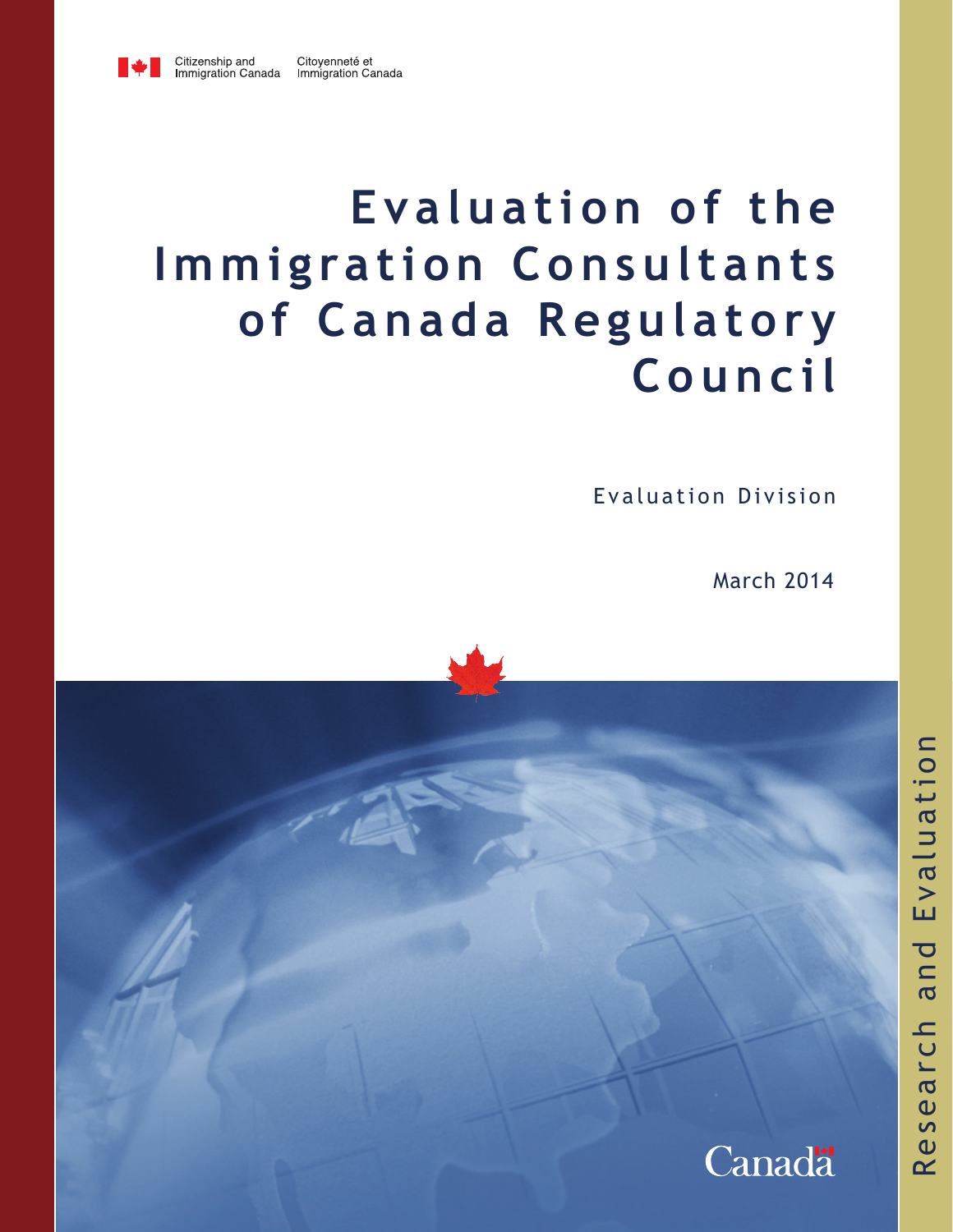Ci4-120/2014E-PDF 978-1-100-23191-4 Ref. No.: E9-2013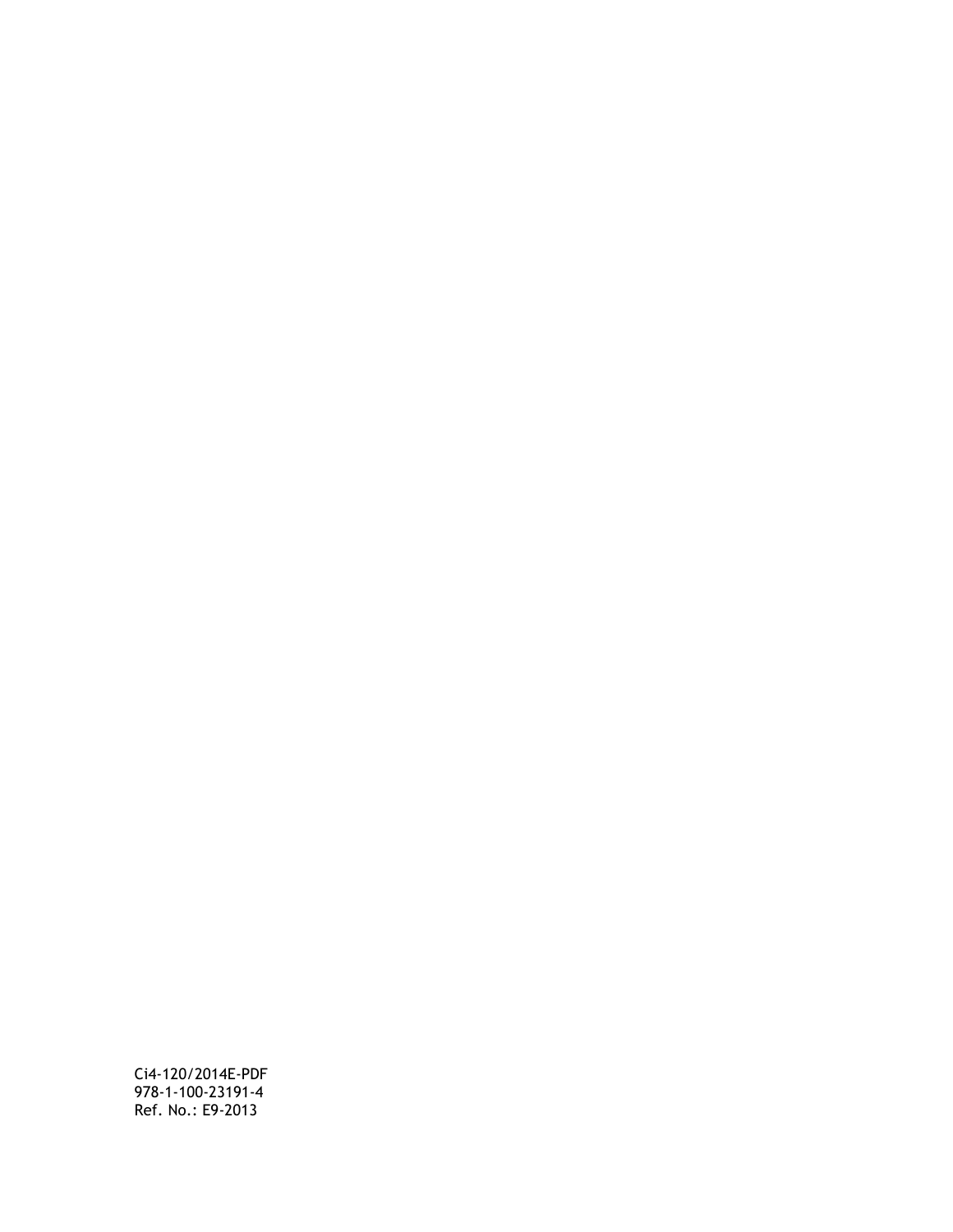| Evaluation of the Immigration Consultants of Canada Regulatory Council -                            |
|-----------------------------------------------------------------------------------------------------|
|                                                                                                     |
| 1.                                                                                                  |
|                                                                                                     |
| 1.2.1. Changes to regulations regarding the provision of immigration advice 1<br>1.2.2.<br>1, 2, 3, |
| 2.                                                                                                  |
| 2.1.                                                                                                |
|                                                                                                     |
| 2.3.1.<br>2.3.4.                                                                                    |
|                                                                                                     |
| 3.                                                                                                  |
| 3.1.1.<br>3.1.2.                                                                                    |
| 3.2.1.<br>3.2.2.<br>3.2.3.<br>3.2.4.<br>3.2.5.<br>3.2.6.                                            |
| $\overline{4}$ .                                                                                    |
|                                                                                                     |
|                                                                                                     |

### Table of contents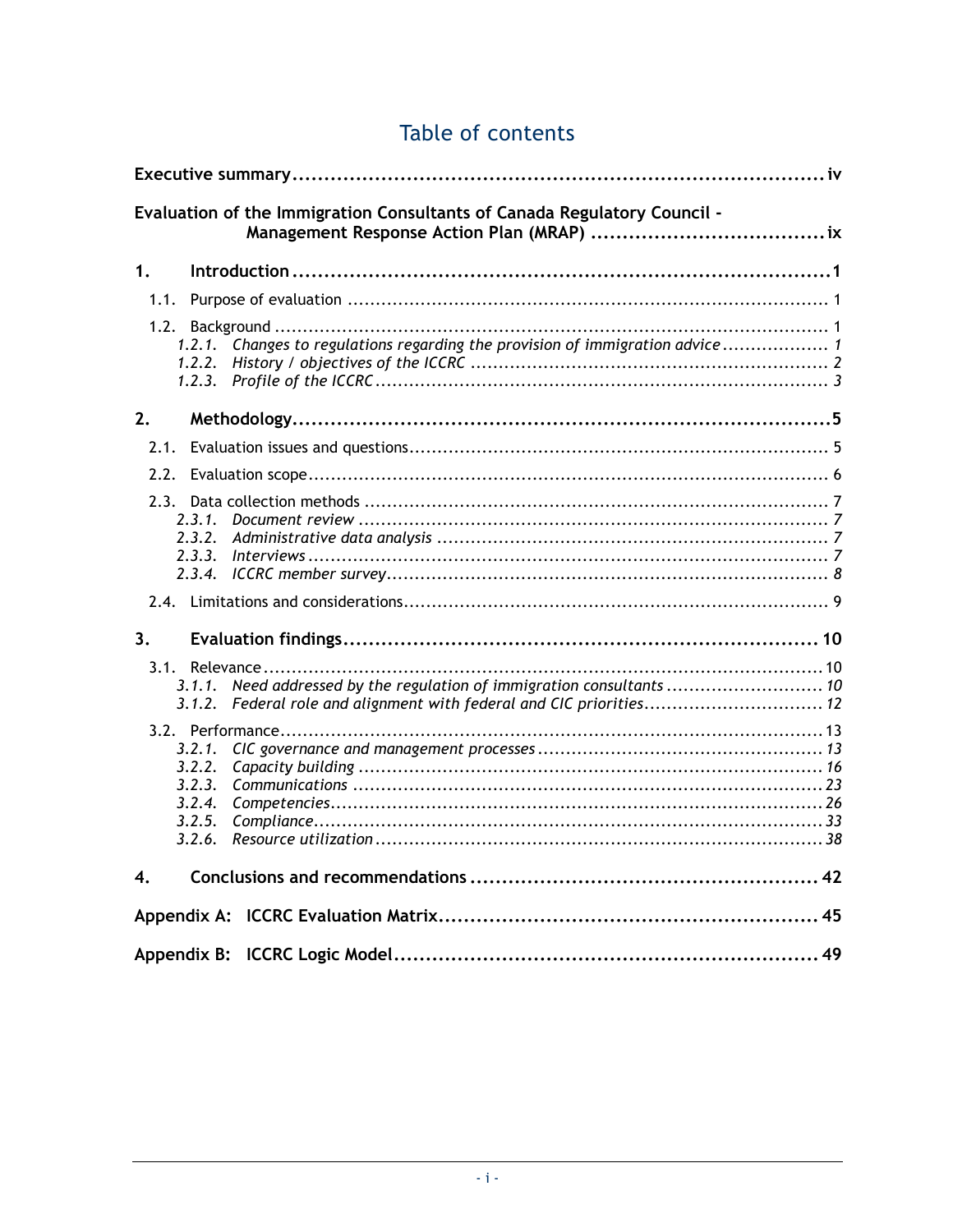### List of tables

| <b>Table 1.1:</b> |                                                                            |  |
|-------------------|----------------------------------------------------------------------------|--|
| <b>Table 1.2:</b> |                                                                            |  |
| Table $1.3$ :     |                                                                            |  |
| Table $2.1$ :     |                                                                            |  |
| Table $2.2$ :     |                                                                            |  |
| <b>Table 2.3:</b> |                                                                            |  |
| Table 2.4:        |                                                                            |  |
| Table $3.1$ :     | Survey respondents' perception on governance and management of the ICCRC18 |  |
| <b>Table 3.2:</b> |                                                                            |  |
| Table $3.3$ :     |                                                                            |  |
| Table 3.4:        | Number of complaints received by the ICCRC, June 2011 - December 2012  34  |  |
| Table 3.5:        |                                                                            |  |

## List of figures

| Figure 1.1:         |                                                                                   |  |
|---------------------|-----------------------------------------------------------------------------------|--|
| Figure 3.1:         | Survey respondents' views on the transparency and accountability of the ICCRC19   |  |
| Figure 3.2:         | ICCRC debt, current, and profitability ratio trends (July 2011 - December 2013)21 |  |
| Figure 3.3:         | Survey respondents' views on ICCRC communication on certification process23       |  |
| Figure 3.4:         | Survey respondents' views on the effectiveness of ICCRC information products 25   |  |
| Figure 3.5:         | Survey respondents' views on the ease of meeting membership requirements28        |  |
| Figure 3.6:         | Survey respondents' views on the appropriateness of membership requirements  28   |  |
| Figure 3.7:         | Survey respondents' views on the appropriateness of requirements to maintain      |  |
|                     |                                                                                   |  |
| Figure 3.8:         | Survey respondents' views on continuing professional development 31               |  |
| Figure 3.9:         |                                                                                   |  |
| Figure 3.10:        | Allegations contained in the complaints received, June 2011-December 2012  35     |  |
| Figure 3.11:        | Reason for closure of complaints received between June 2011 - December 2012  36   |  |
| <b>Figure 3.12:</b> | Survey respondents' perception of the complaints and discipline process 37        |  |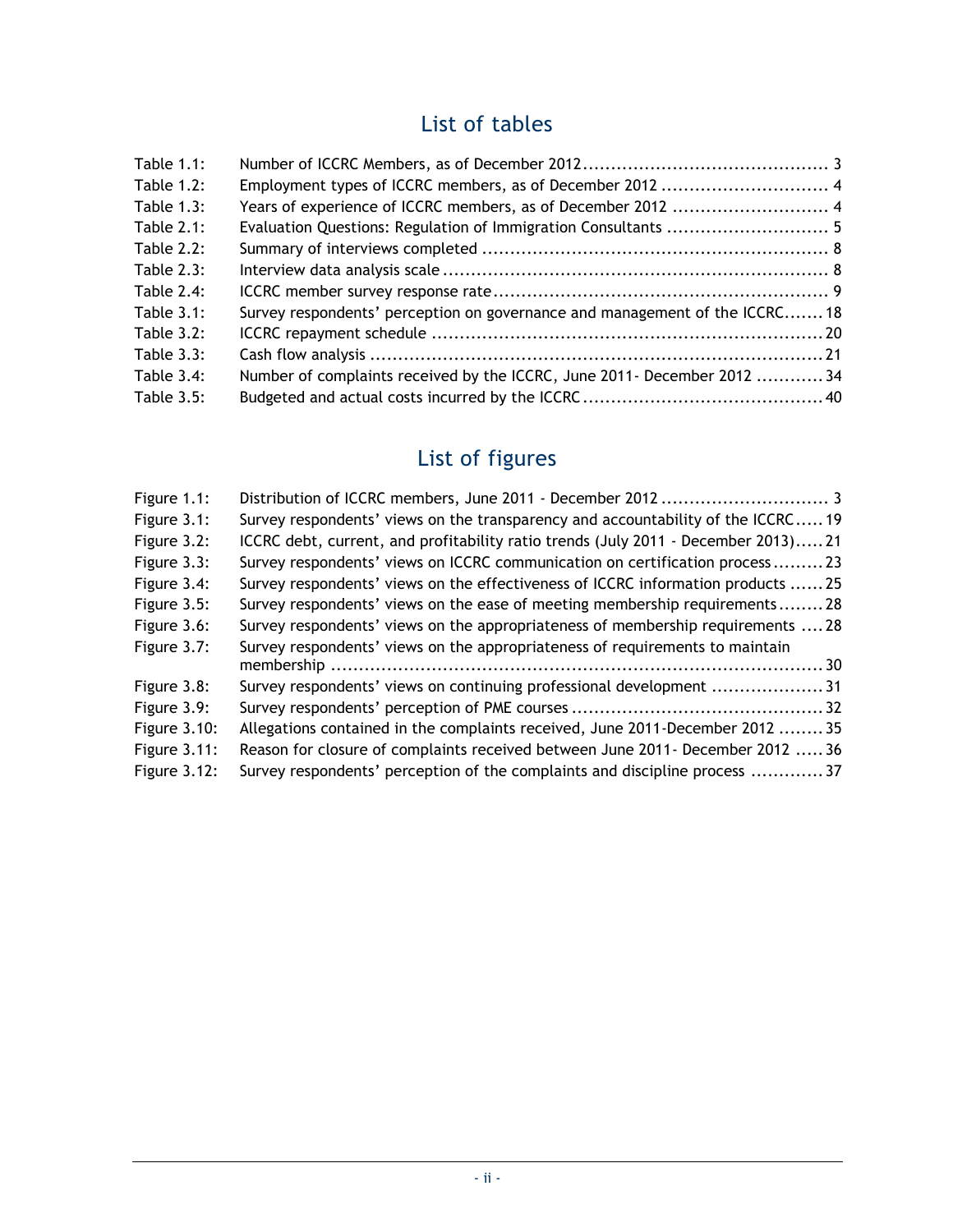| AFP          | Analysis of Financial Position                               |
|--------------|--------------------------------------------------------------|
| <b>AGM</b>   | <b>Annual General Meeting</b>                                |
| <b>CAPIC</b> | Canadian Association of Professional Immigration Consultants |
| <b>CBSA</b>  | Canada Border Services Agency                                |
| <b>CBA</b>   | Canadian Bar Association                                     |
| <b>CEO</b>   | Chief Executive Officer                                      |
| <b>CIC</b>   | Citizenship and Immigration Canada                           |
| <b>CPD</b>   | Continuing Professional Development                          |
| <b>CPR</b>   | <b>Centralized Processing Region</b>                         |
| <b>CSIC</b>  | Canadian Society of Immigration Consultants                  |
| <b>ESDC</b>  | <b>Employment and Social Development Canada</b>              |
| FSE          | Full Skills Exam                                             |
| G&C          | Grant and Contribution                                       |
| <b>GCFM</b>  | Grants and Contributions Financial Management Division       |
| <b>GCMS</b>  | Global Case Management System                                |
| GoC          | Government of Canada                                         |
| <b>HR</b>    | Human Resources                                              |
| <b>ICCRC</b> | Immigration Consultants of Canada Regulatory Council         |
| <b>IPMB</b>  | Integration Program Management Branch                        |
| <b>IPP</b>   | Immigration Practitioner Program                             |
| <b>IRB</b>   | Immigration and Refugee Board of Canada                      |
| <b>IRPA</b>  | Immigration and Refugee Protection Act                       |
| <b>IRPR</b>  | Immigration and Refugee Protection Regulations               |
| <b>NGO</b>   | Non-Governmental Organization                                |
| <b>OGD</b>   | Other Government Department                                  |
| OMC          | Operational Management and Coordination Branch               |
| PME          | Practice Management Education                                |
| PR           | Permanent Resident                                           |
| <b>RCIC</b>  | Regulated Canadian Immigration Consultant                    |
| <b>RCMP</b>  | Royal Canadian Mounted Police                                |
| R&E          | Research and Evaluation Branch                               |
| <b>TBS</b>   | Treasury Board of Canada Secretariat                         |
| TR           | Temporary Resident                                           |
|              |                                                              |

## List of acronyms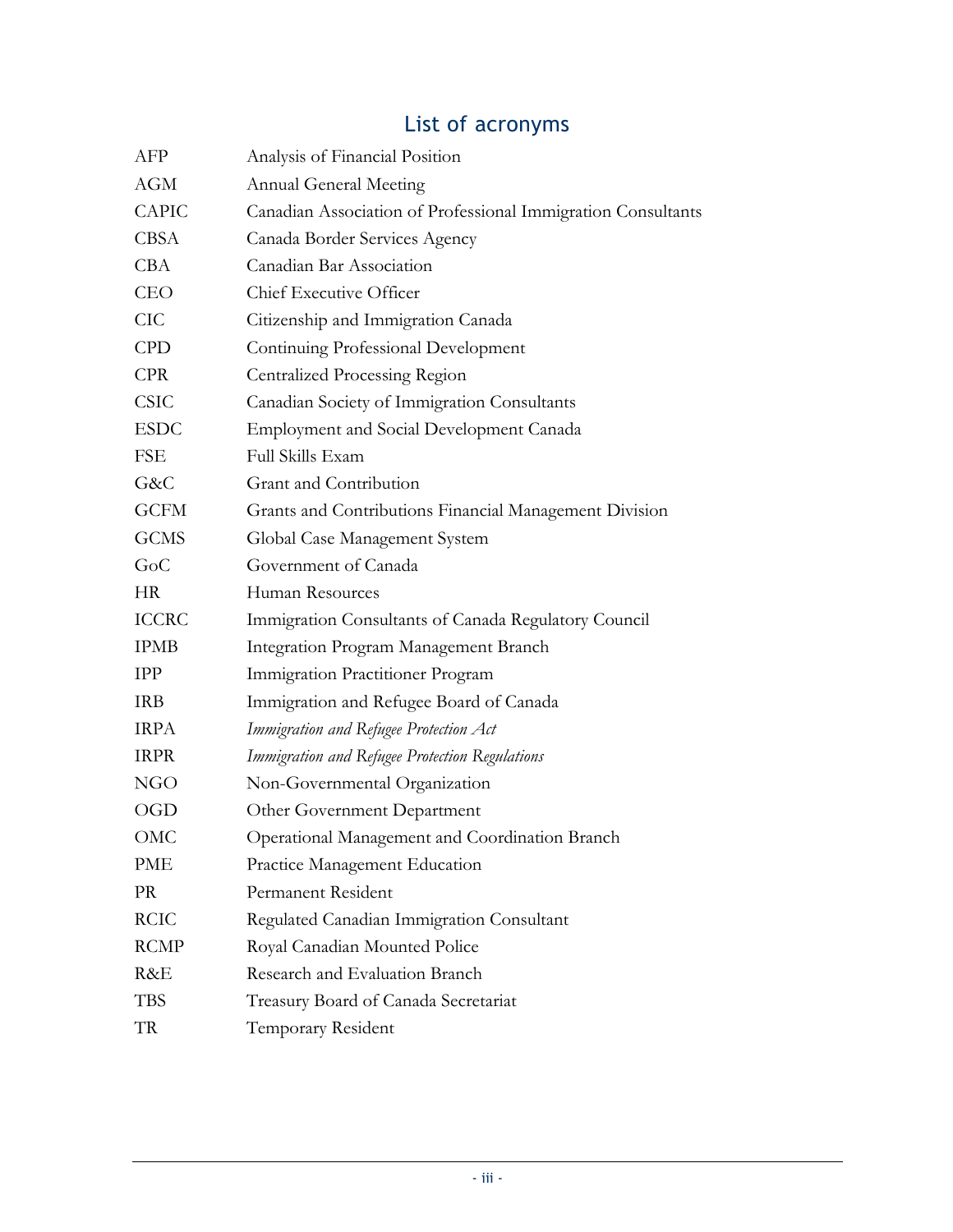### <span id="page-5-0"></span>**Executive summary**

### **Purpose of the Evaluation**

This report presents the results of the evaluation of the Immigration Consultants of Canada Regulatory Council (ICCRC), the body designated under the *Immigration and Refugee Protection Act* (IRPA) to govern the immigration consultant industry. The evaluation was conducted in fulfillment of requirements under the *Financial Administration Act* and the Treasury Board of Canada Secretariat (TBS) *Policy on Evaluation* (2009), as well as a commitment to report on the activities of the organization by December 2013. As the ICCRC was recently established, this evaluation will be useful in identifying areas where the organization needs to further increase its capacity. The data collection for this evaluation was undertaken by the Research and Evaluation Branch, Citizenship and Immigration Canada (CIC), between January and April, 2013, with an updated assessment on the financial data completed in February 2014.

### **Background on the ICCRC**

Bill C-35, *An Act to Amend the Immigration and Refugee Protection Act* (formerly called the *Cracking Down on Crooked Consultants Act*) received Royal Assent on March 23, 2011 and came into force on June 30, 2011. The Bill made the changes to Sections 13.1 and 13.2 of the *Immigration and Refugee Protection Regulations* (IRPR), as well as provided authorization under IRPA for the Minister to designate a body to be responsible for governing immigration consultants. The Bill makes it an offense for anyone other than an authorized representative to provide immigration advice (including prior to the submission of an application) or represent clients on immigration matters and receive direct or indirect compensation for it. The Bill also requires that body to provide information sufficient to allow the Minister to evaluate whether the designated body governs its members in a manner that is in the public interest, so that they provide professional and ethical representation and advice.

Following the passage of Bill C-35, CIC requested submissions from candidates interested in becoming the regulator of immigration consultants. The request called for candidate entries to demonstrate that they would be able to effectively regulate immigration consulting activities in the public interest, thereby enhancing public confidence in the immigration process and preserving the integrity of the immigration system.

As a result of this competitive process, the Immigration Consultants of Canada Regulatory Council (ICCRC) was selected, replacing the Canadian Society of Immigration Consultants (CSIC) as the body responsible for the regulation of Canadian immigration consultants. To support the creation of this arms-length governing body, CIC established a *Contribution in Support of the Regulation of Immigration Consultants*. Under this program, CIC and the ICCRC signed a \$1M contribution agreement. The purpose of this Agreement was for CIC to provide funding, in the form of a repayable contribution, for the start-up and operating costs of the governing body, and through evaluation and monitoring, to ensure financial accountability and performance of the organization as per its obligations of the Agreement. The full amount of the contribution will be repaid by the ICCRC to the Government of Canada with its revenues.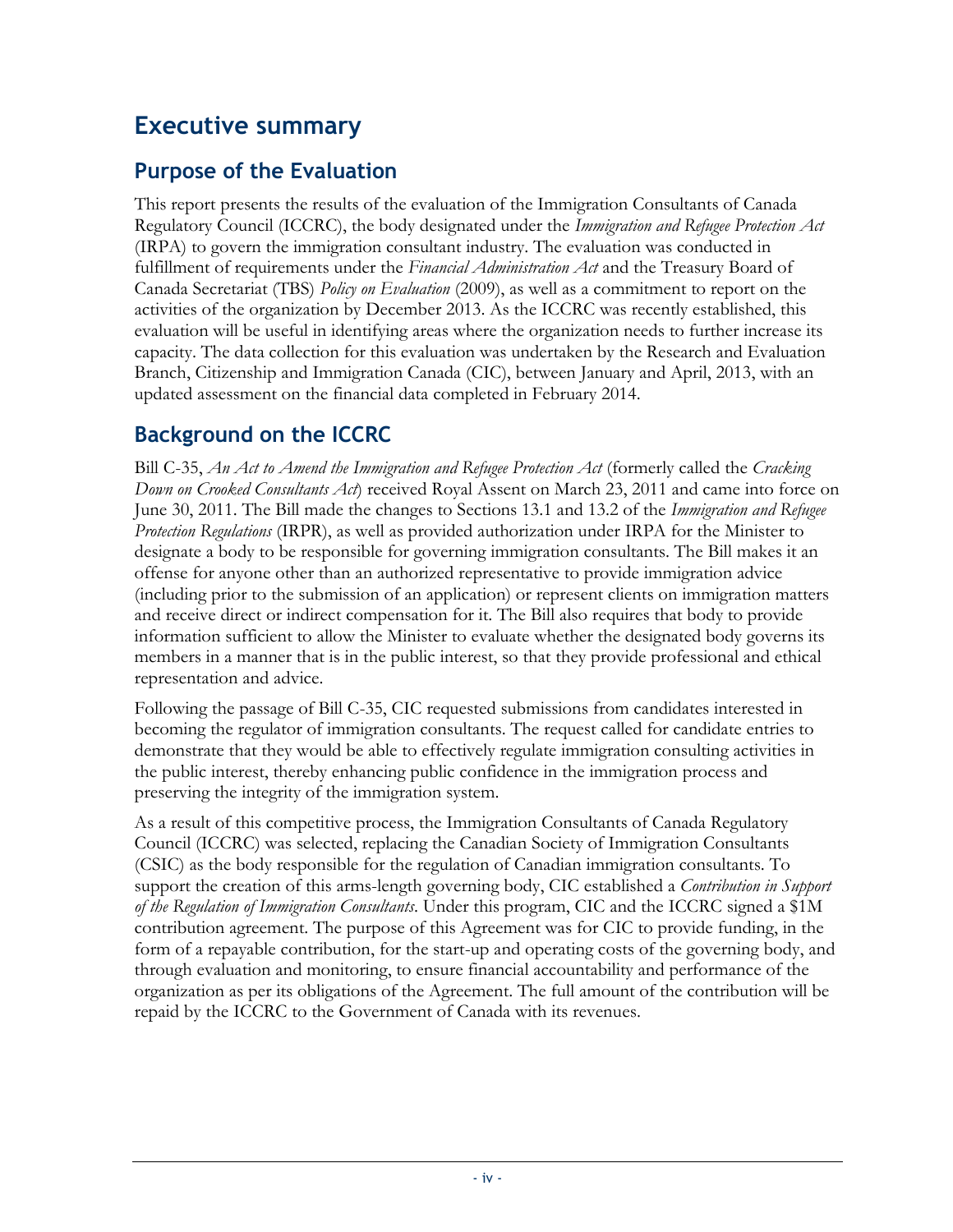### **Methodology**

The evaluation approach and methodology were set out in an evaluation plan developed prior to the commencement of the evaluation. This planning phase was undertaken from October to January, 2012-13, and was conducted in consultation with all CIC Branches involved in the regulation of immigration consultants, as well with the ICCRC. The evaluation is aligned with the risk-based Departmental Evaluation Plan, which was developed in part based on assurance mapping that provides senior management with information on the ways in which the department ensures appropriate oversight of programs, based on level of risk.

The primary purpose of the evaluation was to examine the extent to which the ICCRC had implemented activities in the areas of capacity building, communications, competencies and compliance, as outlined in the contribution agreement with CIC, as well as the achievement of expected immediate outcomes. The expected immediate outcomes examined are as follows:

- ICCRC is a viable, transparent, accountable, and well-managed organization;
- Stakeholder groups have information on the immigration consulting sector, including accreditation, potential of fraud, and recourse mechanisms;
- Members receive accreditation and professional development opportunities to continually develop their competencies and qualifications; and
- Fair, transparent and accessible complaint and discipline mechanisms are established.

The evaluation examined activities of the ICCRC since it was established in June 2011 up to December 2012. The activities of the past regulator, the Canadian Society of Immigration Consultants (CSIC), were not included in the scope of this evaluation. In addition, as the evaluation focused on the activities of the ICCRC, the evaluation did not explore the issue of unauthorized representatives in depth.

This evaluation included four lines of evidence, including both qualitative and quantitative methods, drawing upon both primary and secondary data sources:

- A review of documents and secondary sources;
- An analysis of administrative and financial data;
- Interviews and site visits with key informants; and
- A survey of ICCRC members.

Additional input was gathered from missions, through case studies conducted for other evaluation projects.

#### **Limitations**

Although the evaluation contained a balance of qualitative and quantitative lines of evidence, there were four limitations that should be considered when reading the report:

- There was limited administrative data available to analyse and determine trends related to the use of immigration consultants; only 2012 data on applications was available to inform the evaluation on this aspect.
- As the ICCRC was set up as an arms-length body, interviewees outside of the organization were somewhat limited in their ability to comment in detail on how the ICCRC has operated;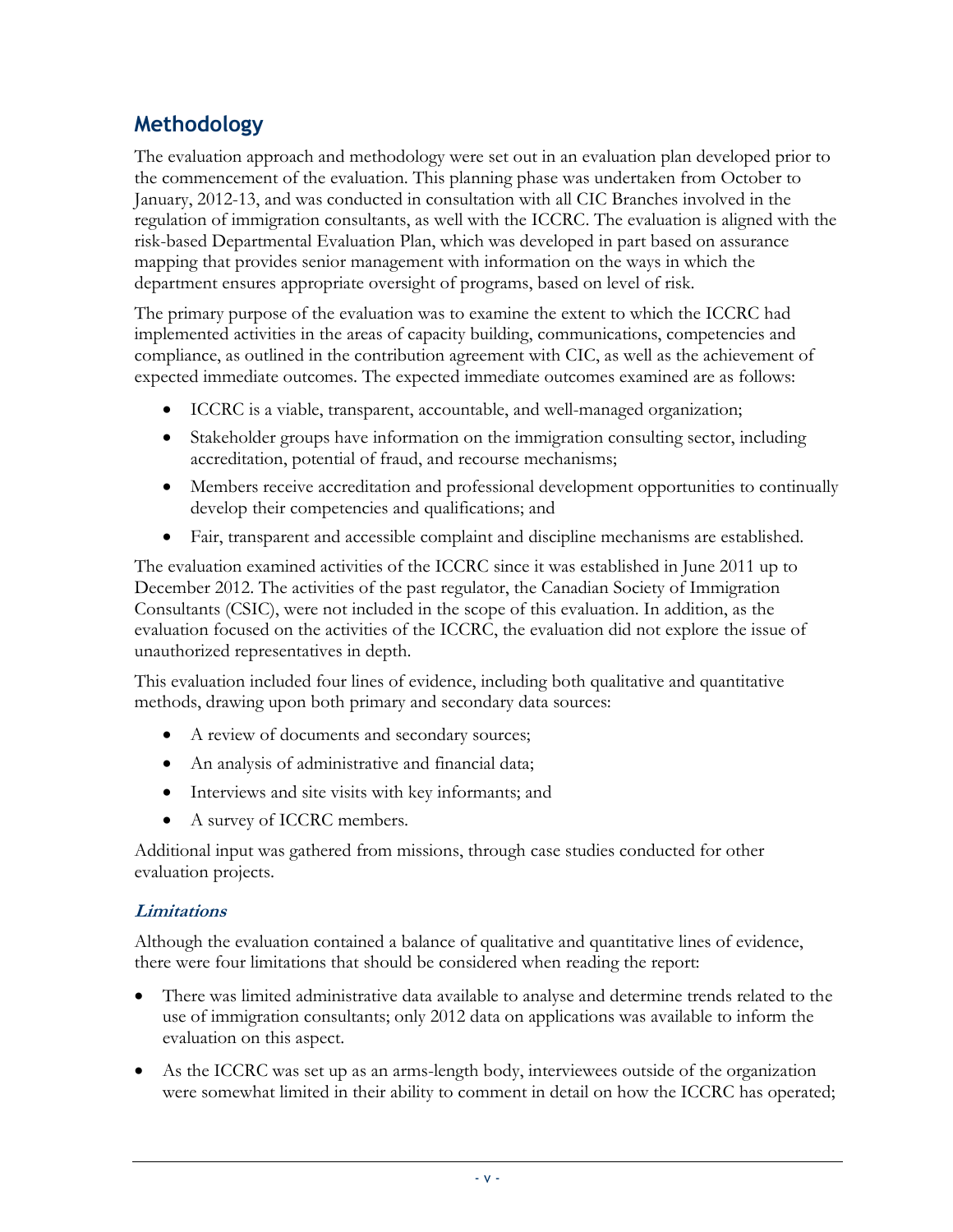- The perspective of the missions, and those who process immigration applications, was not built into the evaluation as a distinct line of evidence; and
- Respondents to the ICCRC member survey differed somewhat from the full population of ICCRC members – grandfathered members were under-represented, and members with less experience in immigration consulting were over-represented among the respondents.

Recognizing that these limitations exist, it is equally important to note that they have not significantly influenced the findings, conclusions, or recommendations put forward in this evaluation.

### **Evaluation findings**

#### **Relevance**

 $\overline{a}$ 

- The industry was regulated to protect consumers; to reduce incidence of fraud, unethical behaviour, and misrepresentation; and to establish standards for the profession. As such, there was a need to put a body in place to regulate the industry.
- The objectives of the regulation regarding representation or advice align with federal obligations and Government of Canada and CIC priorities related to reducing fraud and protecting the integrity of the immigration system and potential applicants.

#### **Performance (effectiveness)**

- Appropriate governance and management structures were put in place within CIC and between CIC and the ICCRC, and evolved as needed over time to become more arms-length as the ICCRC matured. There are also processes in place within CIC, which are documented in operational manuals, to validate the use of authorized representatives and for CIC to file complaints. However, there is some indication that there is a lack of clarity on these processes and that they are not being applied consistently by CIC staff.
- The evaluation found that the ICCRC put in place most of the elements of the management structure, as per its contribution agreement with CIC and that the ICCRC is a well-managed, transparent and accountable organization. Financial viability had not been achieved as of December 2013 and the financial situation of the organization remained unfavourable.<sup>1</sup> However, ICCRC's financial situation has steadily been improving and it has started repaying the contribution to CIC.
- The ICCRC has undertaken communications activities as planned, adequately informed members about the organization's processes, and members were satisfied with the information provided. There are opportunities for the ICCRC to enhance external communications by increasing outreach to the public and stakeholder groups as well as improving its website.
- Initially, CIC's communications activities focused more on 'crooked' consultants rather than promoting the use of authorized representatives, which stakeholders feel had a negative

<sup>1</sup> According to CIC's assessment as per the Department's Funding Risk Assessment Model (FRAM), which is the tool used to assess the risk of Gs&Cs recipients.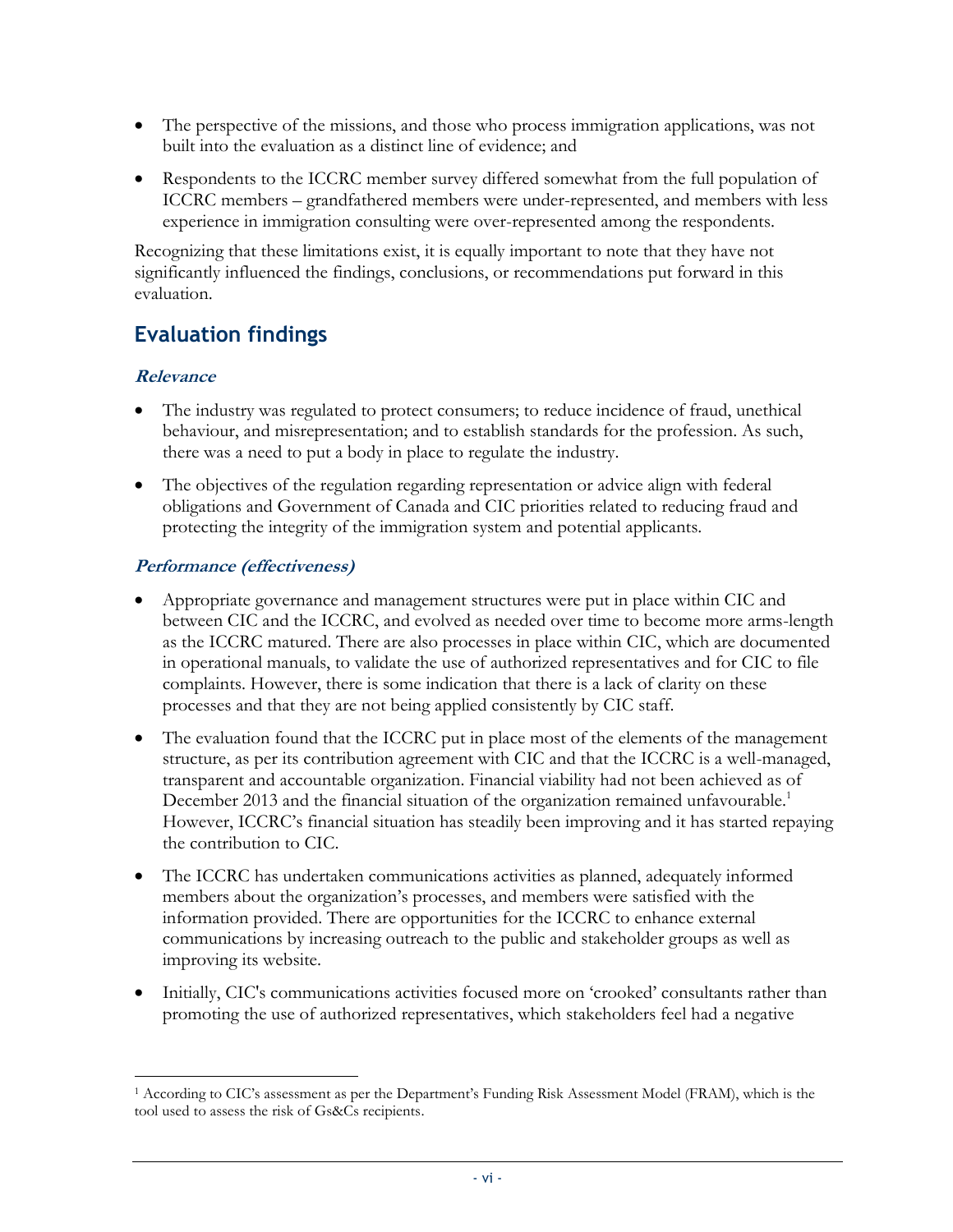impact on how the industry is perceived. As a result, it was expressed by interviewees that there is a need for CIC and the ICCRC to coordinate communication efforts.

- The ICCRC implemented the competency activities related to granting certification and offering professional development opportunities to members as planned and as a result, there are processes in place for members to receive certification and to participate in professional development opportunities. Stakeholders consider the certification process appropriate and ICCRC members are positive about the professional development opportunities provided.
- The ICCRC has put an appropriate complaints and discipline process in place, which is viewed as fair, accessible, and independent by interviewees and ICCRC members. However, the complaints and discipline process was slow to be established and the ICCRC has no jurisdiction over complaints against unauthorized representatives that it refers to other organizations (i.e., the CBSA and the RCMP), which has led to the perception that little is being done as a result of the complaints. In addition, the implementation of the member audit process was delayed but is now in process and the compensation fund to compensate the public in cases of member malpractice will not be established due to the large cost involved.

#### **Performance (resource utilization)**

 Although the ICCRC spent more than originally budgeted, the evaluation found that the ICCRC was able to mainly achieve what was planned as per the outputs identified in the contribution agreement.

### **Conclusions and recommendations**

Over the course of its first year and a half of operations, the ICCRC had successfully established itself as an arms-length organization that regulates immigration consultants. Although spending more than originally anticipated over this time period, the ICCRC was able to undertake the majority of the activities outlined in the contribution agreement in the four areas of capacity building, communications, competencies, and compliance and was able to operate without requiring additional funding from CIC above what was agreed to at the outset. The assessment of these four areas of activity showed no major issues and, overall, the evaluation found the organization has established the foundations required to regulate immigration consultants. In addition, the financial analysis conducted by CIC's Financial Management Branch shows that financial viability had not been achieved as of December 2013 and the financial situation of the organization remained unfavourable according to the department's standards. However, ICCRC's financial situation has steadily been improving and it has started repaying the contribution to CIC, as per the negotiated schedule.

Recognizing that the ICCRC is a young organization that is still developing its capacity, there is room for improvement on certain aspects.

- While the foundations of ICCRC's governance and management structure have been established, the organization still needs to finalize its internal policies and procedures.
- The organization also has to continue to monitor spending and maintain a strong membership base to ensure ongoing financial viability.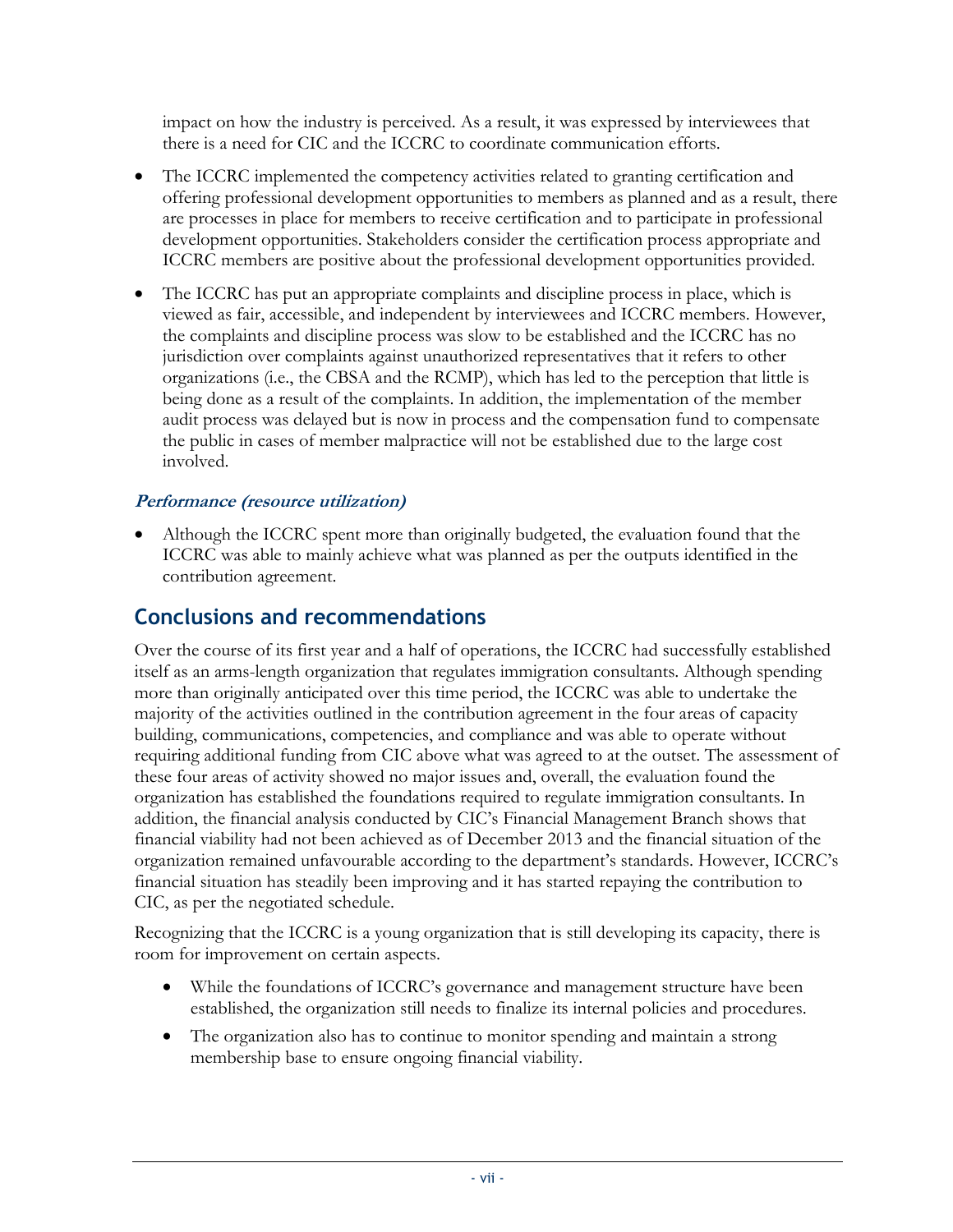- The ICCRC needs to improve its website and continue its work on external communications to ensure that its mandate and activities are clearly communicated to stakeholders (e.g., public, potential applicants, CIC).
- Where possible, the ICCRC needs to provide more information to its various stakeholders, including the public, on how it handles complaints and the disciplinary actions taken.
- The ICCRC should proactively engage in discussions with CIC regarding any originally planned activities agreed upon in the Contribution Agreement that are still outstanding, e.g., compensation fund.

CIC was involved with the organization by providing support during its establishment and ongoing operation, both in the form of operational guidance and financial support. Overall, CIC and the ICCRC were successful in establishing a good working relationship and CIC provided adequate support during the creation of the organization. The relationship between the ICCRC and CIC is now more arms-length with the CIC role limited to monitoring the repayments from the ICCRC and liaising with the organization on an as needed basis on matters of mutual interest. From an internal perspective, the evaluation identified a few issues that CIC should address to ensure that the department is working only with authorized representatives (including members of the ICCRC) and that stakeholders, both internal and external to CIC, are sufficiently informed about the regulatory body and the use of authorized consultants.

**Recommendation #1:** *CIC should ensure that staff processing immigration applications have a common understanding of the regulations, the role of the regulatory body, and the processes for CIC to validate the use of authorized representatives and to file complaints regarding authorized and unauthorized representatives. This should be done by:* 

- a) Clarifying the process for how CIC validates the use of authorized representatives and for how complaints should be filed;
- b) Updating the relevant manuals (e.g., IP9) in a timely manner to reflect any changes to these processes;
- c) Issuing operational bulletins in a timely manner to ensure processing centres and visa offices are aware of any changes to the processes; and
- d) Updating relevant training material and/or courses to ensure that they include information on the regulations, the use of authorized representatives, the role of the ICCRC as the regulatory body, and the process in place within CIC for validating authorized representatives and for filing complaints.

**Recommendation #2:** *CIC should establish a communication strategy to raise public awareness regarding authorized representatives. This strategy should ensure that stakeholders (e.g., the public and potential applicants) understand the role of immigration consultants and that an authorized representative must be used if applicants choose to be represented.*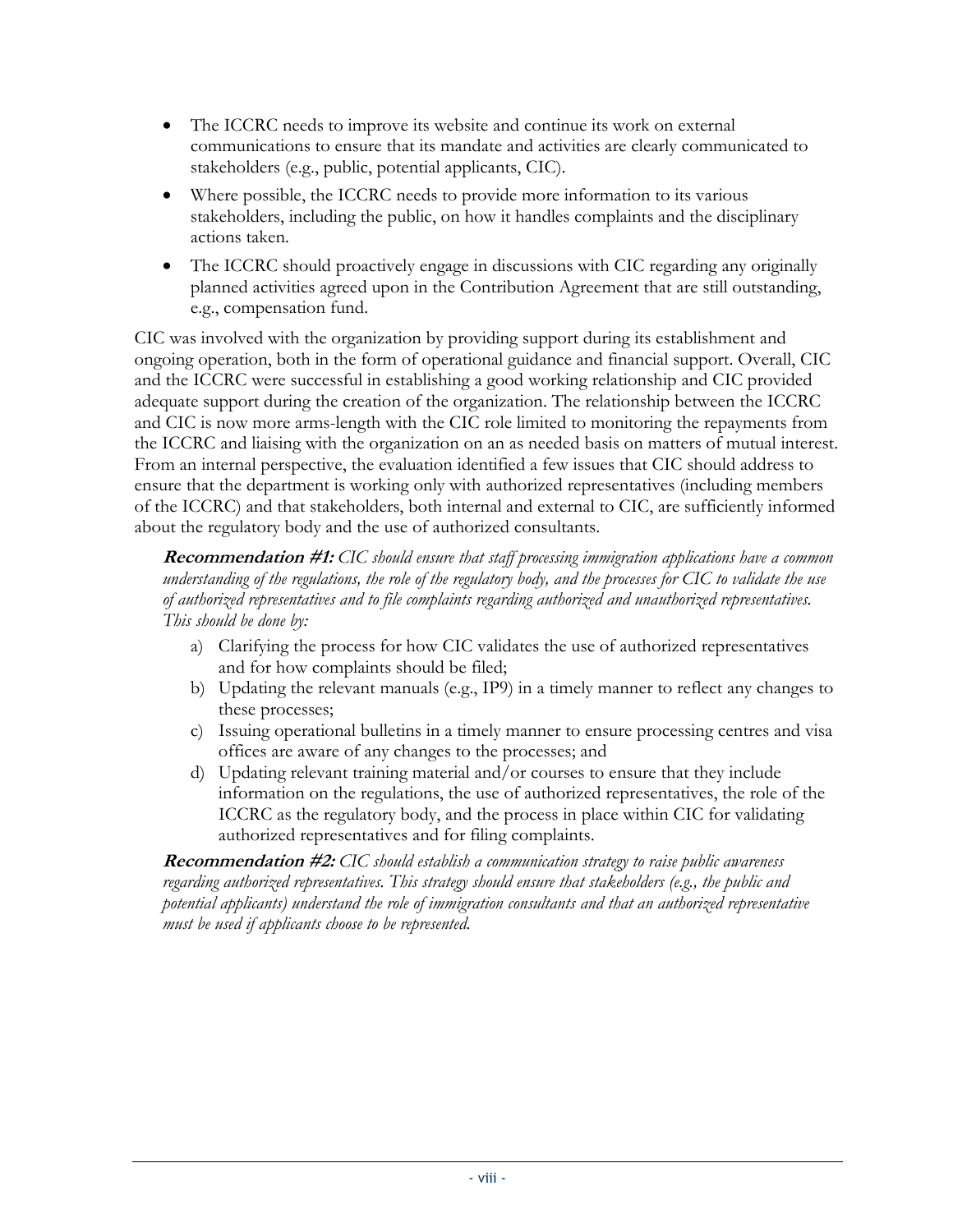### **Evaluation of the Immigration Consultants of Canada Regulatory Council - Management Response Action Plan (MRAP)**

<span id="page-10-0"></span>

| <b>Recommendations</b>                                                                                                                                                                                                                                                                                                                                                | Response                                                                                                                                                                                                                                                                                                                                                                                                                                                                   | <b>Action</b>                                                                                                                                                                                                                                                                                            | Accountability                                                       | <b>Completion date</b> |
|-----------------------------------------------------------------------------------------------------------------------------------------------------------------------------------------------------------------------------------------------------------------------------------------------------------------------------------------------------------------------|----------------------------------------------------------------------------------------------------------------------------------------------------------------------------------------------------------------------------------------------------------------------------------------------------------------------------------------------------------------------------------------------------------------------------------------------------------------------------|----------------------------------------------------------------------------------------------------------------------------------------------------------------------------------------------------------------------------------------------------------------------------------------------------------|----------------------------------------------------------------------|------------------------|
| 1. CIC should ensure that staff<br>processing immigration<br>applications have a common<br>understanding of the regulations,<br>the role of the regulatory body,<br>and the process for CIC to<br>validate the use of authorized<br>representatives and to file<br>complaints regarding authorized<br>and unauthorized<br>representatives. This should be<br>done by: | CIC is committed to respecting the<br>provisions of Section 91 of the Immigration<br>and Refugee Protection Act (IRPA) and will<br>continue to apply the legislative changes<br>consistently to all persons subject to<br>Canadian laws.<br>CIC currently has centralized intake for all<br>applications for permanent residence in<br>Canada at various Centralized Processing<br>Centres (CPCs). CPCs include the following<br>offices:<br>CIO-Sydney<br>CPC-Mississauga |                                                                                                                                                                                                                                                                                                          |                                                                      |                        |
| a. Clarifying the process for how<br>CIC validates the use of<br>authorized representatives<br>and for how complaints should<br>be filed                                                                                                                                                                                                                              | <b>CPC-Vegreville</b><br>Query Response Centre<br>CPC-PRC-Sydney<br>Applications for Temporary residence are<br>submitted to a visa office overseas via e-<br>applications, by mail/drop box, or to the                                                                                                                                                                                                                                                                    | Operational instructions regarding validating or<br>checking the status of representatives listed on the<br>Use of Representatives Form (IMM 5476) will be<br>updated and distributed to all CIC employees.                                                                                              | Operational<br>Management and<br><b>Coordination Branch</b><br>(OMC) | Q2, 2014-2015          |
| b. Updating the relevant<br>manuals (e.g., IP9) in a timely<br>manner to reflect any changes<br>to these processes                                                                                                                                                                                                                                                    | Visa Application Centre (VAC) that serve the<br>visa office territory.<br>Tools built within the Program Integrity<br>framework in conjunction with validation of<br>immigration representative procedures                                                                                                                                                                                                                                                                 | As part of the modernization project, all CIC manuals<br>will be updated to include new web features making<br>it fast and easy to update. IP 9 will be updated in a<br>timely manner.                                                                                                                   | OMC and<br>Communications                                            | Q2, 2014-2015          |
| c. Issuing operational bulletins in<br>a timely manner to ensure<br>processing centres and visa<br>offices are aware of any<br>changes to the processes                                                                                                                                                                                                               | outlined in Inland Processing (IP) manual 9<br>are jointly used to identify fraud and ensure<br>transparency in reviewing applications for<br>compliance with S91 (1) of IRPA. CIC is<br>aiming to achieve consistency with regards<br>to the procedures for the validation and                                                                                                                                                                                            | CIC is currently working on enhancing the tools we use<br>in accomplishing our day to day work (e.g., the<br>intranet/Connexion) which will reduce the need for<br>operational bulletins. Going forward IP 9 will be<br>updated regularly to reflect any changes in policy or<br>operational directives. | <b>OMC</b>                                                           | Q1, 2014-2015          |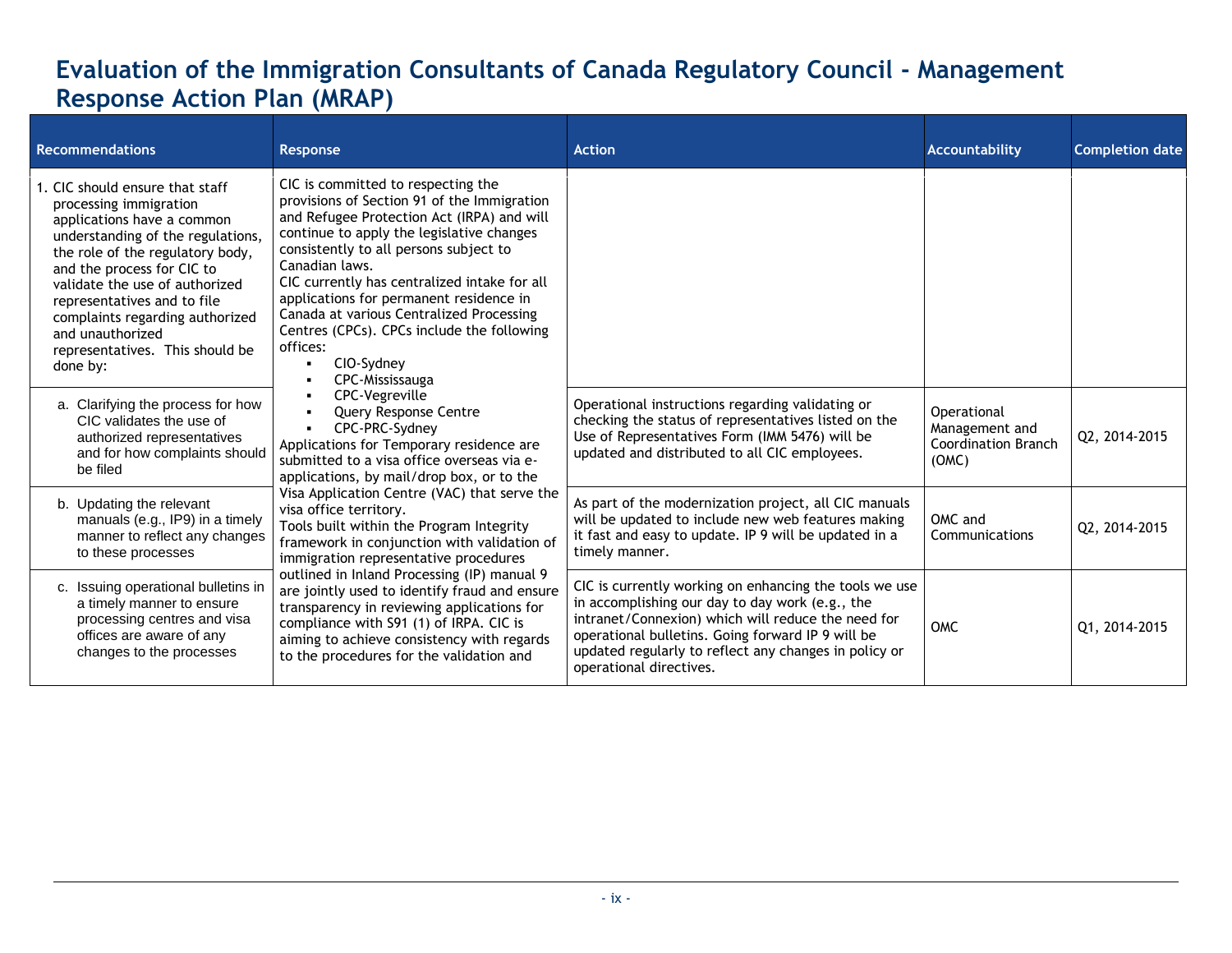| <b>Recommendations</b>                                                                                                                                                                                                                                                                                                                                                                | Response                                                                                                                                        | <b>Action</b>                                                                                                                                                                                                                                                                                                                                                                                                                                                                                                                                                                                                                                                                                                                                                                                                                                                                                                                 | Accountability                                                                            | <b>Completion date</b>     |
|---------------------------------------------------------------------------------------------------------------------------------------------------------------------------------------------------------------------------------------------------------------------------------------------------------------------------------------------------------------------------------------|-------------------------------------------------------------------------------------------------------------------------------------------------|-------------------------------------------------------------------------------------------------------------------------------------------------------------------------------------------------------------------------------------------------------------------------------------------------------------------------------------------------------------------------------------------------------------------------------------------------------------------------------------------------------------------------------------------------------------------------------------------------------------------------------------------------------------------------------------------------------------------------------------------------------------------------------------------------------------------------------------------------------------------------------------------------------------------------------|-------------------------------------------------------------------------------------------|----------------------------|
| d. Updating relevant training<br>material and/or courses to<br>ensure that they include<br>information on the regulations,<br>the use of authorized<br>representatives, the role of the<br>ICCRC as the regulatory<br>body, and the process in<br>place within CIC for validating<br>authorized representatives<br>and for filing complaints.                                         | reporting on authorized representatives. In<br>doing so, CIC must take into account the<br>challenges associated with its versatile<br>network. | CIC will review the training module currently<br>available for CPC staff for clarification and update as<br>needed.<br>OMC will partner with International Region (IR)<br>training, to develop a training module on immigration<br>representatives which will be included in the learning<br>agenda of all new hires. This will cover subjects such<br>as: who is an authorized immigration representative,<br>verifying the status of a representative listed on the<br>use of representative form, what is the role of ICCRC,<br>how to file a complaint against an authorized<br>representative and what to do if a representative is<br>not authorized.                                                                                                                                                                                                                                                                   | OMC, Centralized<br><b>Processing Region</b><br>(CPR) and<br>International Region<br>(IR) | Q2, 2014-2015              |
| 2. CIC should establish a<br>communication strategy to raise<br>public awareness regarding<br>authorized representatives. This<br>strategy should ensure that<br>stakeholders (e.g., the public<br>and potential applicants)<br>understand the role of<br>immigration consultants and that<br>an authorized representative<br>must be used if applicants choose<br>to be represented. |                                                                                                                                                 | Given the number of inquiries that the department<br>received related to the implementation of C-35, OMC<br>in collaboration with Communications have developed<br>additional communication products and made the<br>information on authorized immigration<br>representatives more prominent on the Website and<br>on each web page for every line of business. The<br>outreach materials on the CIC website are more<br>visible and can be accessed with fewer keystrokes<br>than before. The strategy developed includes key<br>messages for those working with stakeholders. This<br>project was undertaken after data collection for the<br>evaluation was completed and as such was not<br>considered as part of the evaluation.<br>CIC will also be launching an awareness campaign in<br>March 2014 to reinforce the use of authorized<br>immigration representatives, and how to avoid<br>becoming a victim of fraud. | OMC and<br>Communications                                                                 | Completed<br>Q4, 2013-2014 |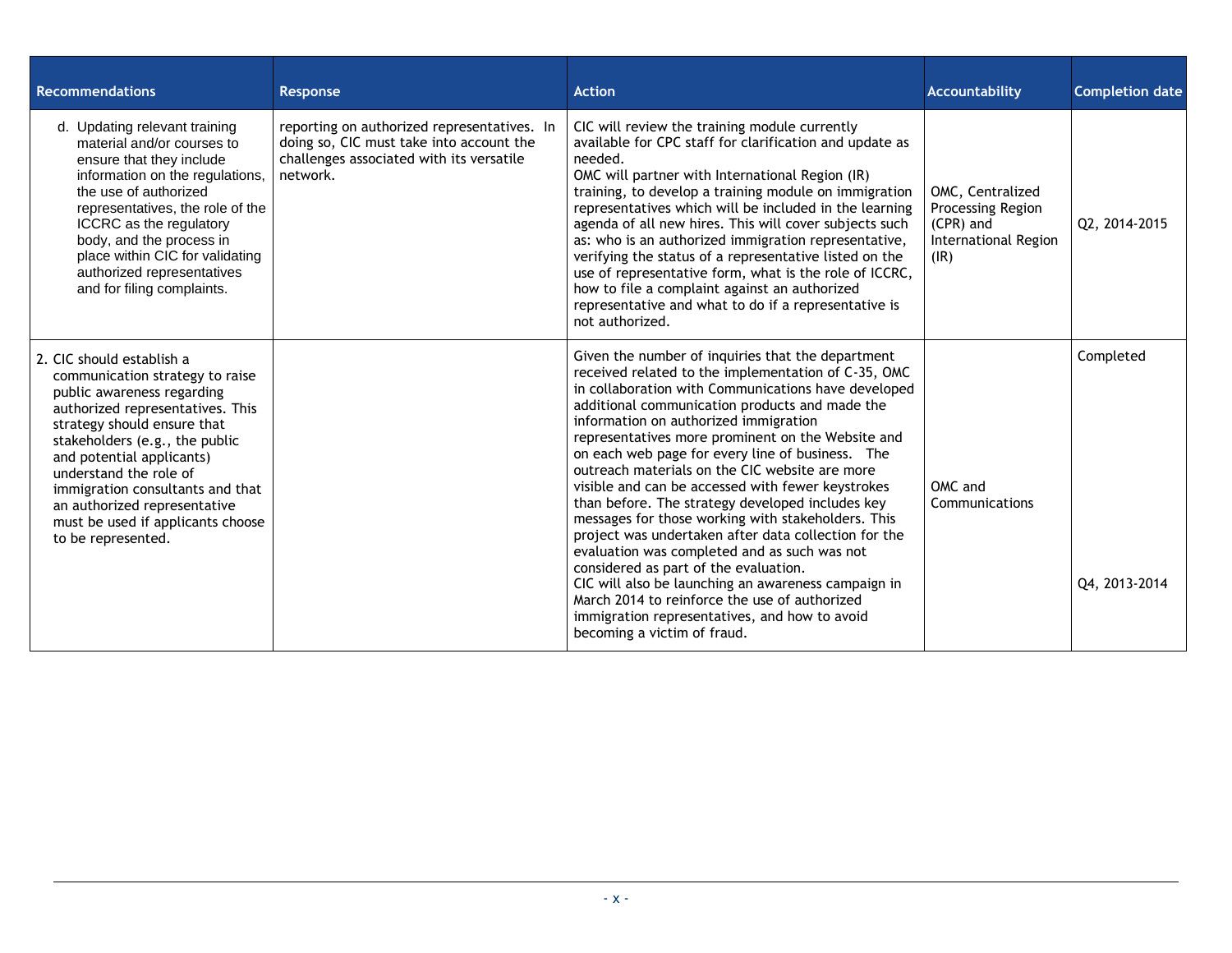### <span id="page-12-0"></span>**1. Introduction**

### <span id="page-12-1"></span>**1.1. Purpose of evaluation**

This report presents the results of the evaluation of the Immigration Consultants of Canada Regulatory Council (ICCRC), the body designated under the *Immigration and Refugee Protection Act* (IRPA) to govern the immigration consultant industry. The evaluation was conducted in fulfillment of the requirements under the *Financial Administration Act* and the Treasury Board of Canada Secretariat (TBS) *Policy on Evaluation* (2009), as well as a commitment to report on the activities of the organization by December 2013. The data collection for this evaluation was undertaken by the Research and Evaluation Branch, Citizenship and Immigration Canada (CIC), between January and April, 2013, with an updated assessment on the financial data completed in February 2014.

This evaluation report is organized in four main sections:

- Section 1 presents background information on how the provision of immigration advice is regulated;
- Section 2 presents the methodology for the evaluation, and discusses limitations;
- Section 3 presents the findings, organized by evaluation issue; and
- Section 4 presents the conclusions and recommendations.

### <span id="page-12-2"></span>**1.2. Background**

 $\overline{a}$ 

#### <span id="page-12-3"></span>**1.2.1. Changes to regulations regarding the provision of immigration advice**

Applying for immigration can be a challenging experience. While many people applying to immigrate to Canada choose to manage their applications themselves, some choose to solicit support from third-party representatives to help them through the process. These third parties from whom they seek advice can be compensated or uncompensated. However, both compensated and uncompensated representatives are required to be declared by the applicant on their application. Section 91 of IRPA states that only certain parties may be engaged to provide advice for consideration in these matters:

- Members of law societies, including paralegals;
- Members of the Chambre des notaires du Québec; or
- Members of a body designated eligible to provide advice through regulation.<sup>2</sup>

A member in good standing of any of these three regulatory bodies is considered to be an authorized representative.

Sections 13.1 and 13.2 of the *Immigration and Refugee Protection Regulations* (IRPR) provide additional authorities, delineating information to be provided by this regulatory body and authorizing the disclosure of information in cases of suspected misconduct by its members.<sup>3</sup>

Bill C-35, *An Act to Amend the Immigration and Refugee Protection Act* (formerly called the *Cracking Down on Crooked Consultants Act*) received Royal Assent on March 23, 2011 and came into force on

<sup>2</sup> Se[e http://laws-lois.justice.gc.ca/eng/acts/I-2.5/FullText.html](http://laws-lois.justice.gc.ca/eng/acts/I-2.5/FullText.html)

<sup>3</sup> See http://laws-lois.justice.gc.ca/eng/regulations/SOR-2002-227/FullText.html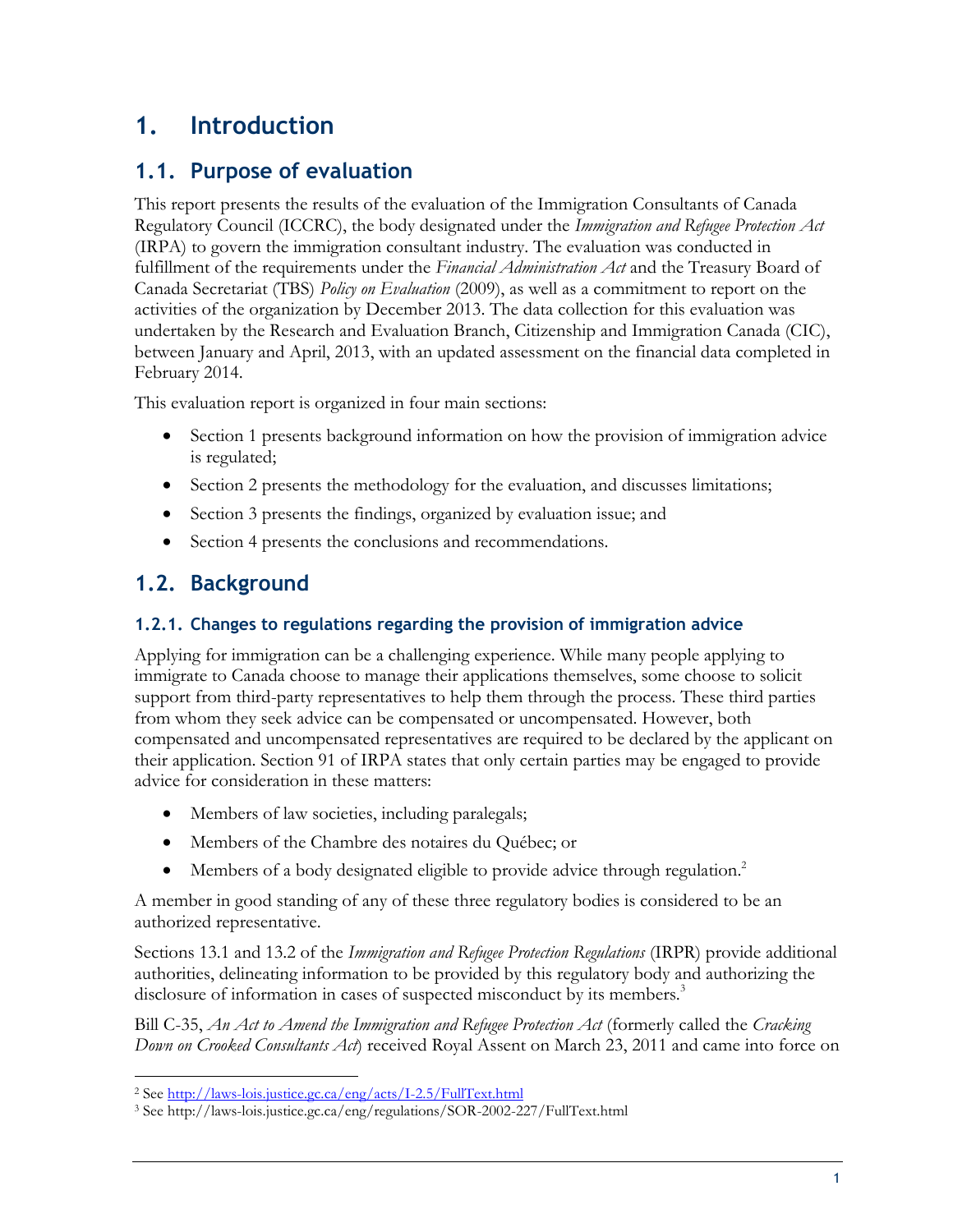June 30, 2011. The Bill made the changes to Sections 13.1 and 13.2 of the IRPR cited above, as well as provided authorization under IRPA for the Minister to designate a body to be responsible for governing immigration consultants. The Bill makes it an offense for anyone other than an authorized representative to provide immigration advice (including prior to the submission of an application) or represent clients on immigration matters and receive direct or indirect compensation for it. The Bill also requires that body to provide sufficient information to allow the Minister to evaluate whether the designated body governs its members in a manner that is in the public interest, so that they provide professional and ethical representation and advice.<sup>4</sup>

#### <span id="page-13-0"></span>**1.2.2. History / objectives of the ICCRC**

Following the passage of Bill C-35, CIC requested submissions from candidates interested in becoming the regulator of immigration consultants. The request called for candidate entries to demonstrate that they would be able to effectively regulate immigration consulting activities in the public interest, thereby enhancing public confidence in the immigration process and preserving the integrity of the immigration system.<sup>5</sup>

As a result of this competitive process, the Immigration Consultants of Canada Regulatory Council (ICCRC) was selected, replacing the Canadian Society of Immigration Consultants (CSIC) as the body responsible for the regulation of Canadian immigration consultants. To support the creation of this arms-length governing body, CIC established a *Contribution in Support of the Regulation of Immigration Consultants*. CIC and the ICCRC signed a \$1M contribution agreement. The purpose of this Agreement was for CIC to provide funding, in the form of a repayable contribution, for the start-up and operating costs of the governing body, and through evaluation and monitoring, to ensure financial accountability and performance of the organization as per its obligations of the Agreement. The full amount of the contribution will be repaid by the ICCRC to the Government of Canada with its revenues. Under the original terms of the contribution agreement, the ICCRC was expected to enter into negotiations regarding the repayment terms for the contribution when it reached 2,200 members, or three years after signing of the contribution agreement, whichever came first. As the former occurred first (August 2012), CIC successfully negotiated the repayment terms in December 2012. The ICCRC issued its first repayment towards the contribution in August 2013 and is expected to repay the full contribution amount to CIC by August 2017.

The contribution agreement committed the ICCRC to establishing a number of elements as part of the creation of the organization. This included activities related to building the capacity of the organization (*capacity building*), developing communication products for members and the public (*communications*), putting in place processes to accredit members and ensure professional development opportunities (*competencies*), and establishing a complaints and discipline process (*compliance*).

At the outset, the Integration Program Management Branch (IPMB), CIC, was responsible for managing the contribution agreement, including receiving progress reports, verifying expenditures, and authorizing payments. Now that all payments have been dispersed, IPMB is responsible for monitoring the repayment of the contribution to CIC. The Operational Management and Coordination Branch (OMC), CIC, was responsible for providing support

<sup>4</sup> Se[e www.cic.gc.ca/english/department/media/backgrounders/2011/2011-06-28a.asp](http://www.cic.gc.ca/english/department/media/backgrounders/2011/2011-06-28a.asp)

<sup>5</sup> Se[e http://canadagazette.gc.ca/rp-pr/p1/2010/2010-08-28/html/notice-avis-eng.html#d111](http://canadagazette.gc.ca/rp-pr/p1/2010/2010-08-28/html/notice-avis-eng.html#d111)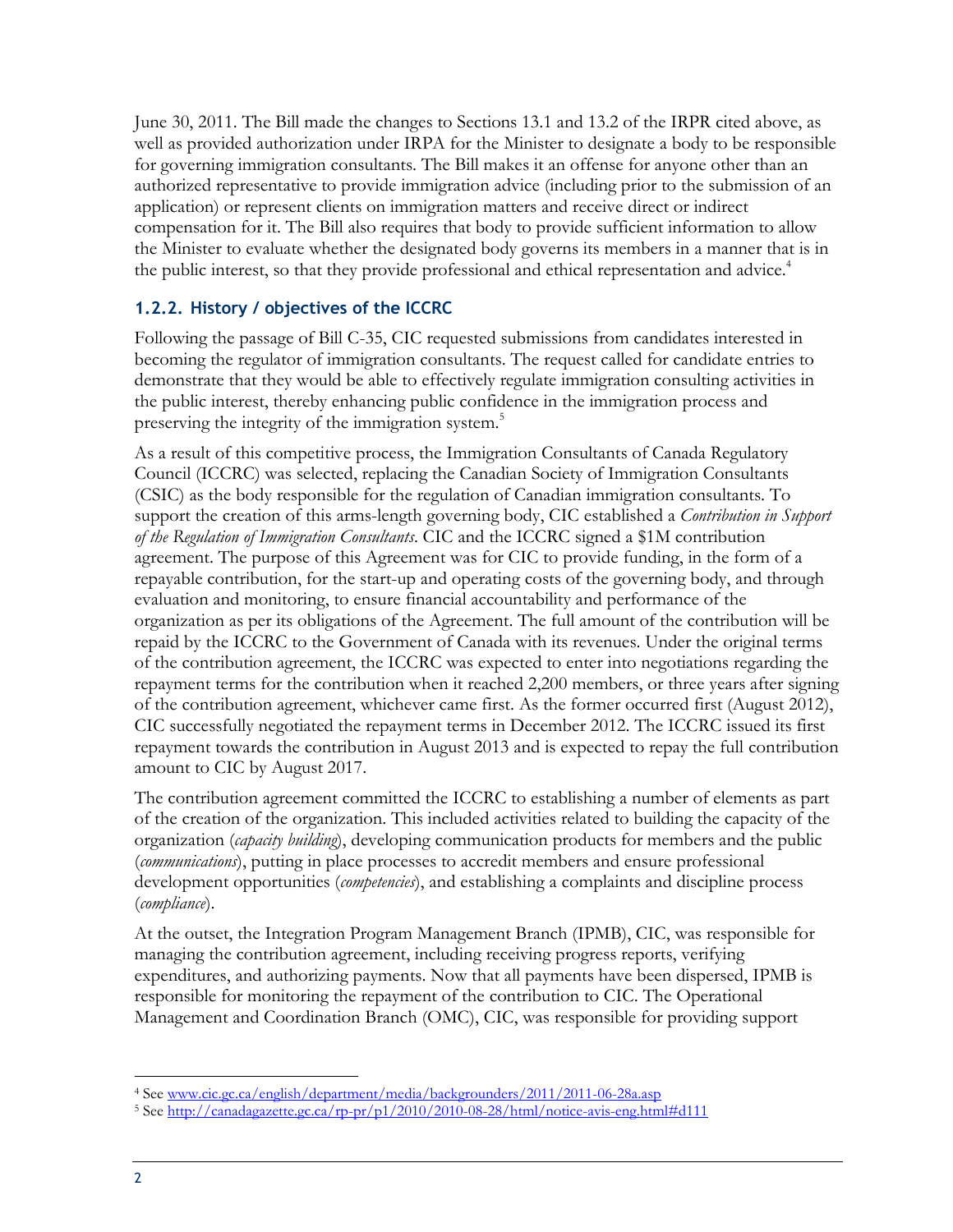during the establishment of the organization, including providing advice and input on the activities, processes, and procedures being put in place.

The ICCRC's objective, as outlined on the organization's website, is to effectively and fairly regulate immigration consultants with accountability and transparency.<sup>6</sup>

#### <span id="page-14-0"></span>**1.2.3. Profile of the ICCRC**

The ICCRC began operations as of June 30, 2011. A transitional period of four months was established (ending October 28, 2011) to enable former CSIC members to transfer their membership to the new body if desired.<sup>7</sup> As of December 31, 2012, the ICCRC had 2,450 members, the majority of whom (77%) transferred their membership from CSIC (Table 1.1). The ICCRC added 552 new members in the first 18 months in existence.<sup>8</sup>

#### <span id="page-14-1"></span>**Table 1.1: Number of ICCRC Members, as of December 2012**

| Membership type                  | Number of members | <b>Proportion</b> |
|----------------------------------|-------------------|-------------------|
| Membership transferred from CSIC | 1.898             | 77.0%             |
| New memberships                  | 552               | 23.0%             |
| Total                            | 2.450             | 100.0%            |
| $\sim$<br>- - - -                |                   |                   |

Source: ICCRC Registrar's Report, February 2013

While immigrations consultants are located across Canada, the highest numbers are concentrated in Ontario (41.8%) and British Colombia (29.6%) (Figure 1.1). Few consultants are located in the Atlantic Provinces, with only 1.1 % of ICCRC members being located in these provinces. A small number of registered immigration consultants are located outside of Canada (5.2%).<sup>9</sup>

#### <span id="page-14-2"></span>**Figure 1.1: Distribution of ICCRC members, June 2011 - December 2012**



Survey: ICCRC Registrar's Report, February 2013

 $\overline{a}$ <sup>6</sup> Se[e www.iccrc-crcic.ca/AboutUs.cfm](http://www.iccrc-crcic.ca/AboutUs.cfm)

<sup>7</sup> Se[e www.cic.gc.ca/english/department/media/backgrounders/2011/2011-06-28.asp](http://www.cic.gc.ca/english/department/media/backgrounders/2011/2011-06-28.asp)

<sup>8</sup> As of June 2013, the ICCRC reported its membership at 2,587.

<sup>9</sup> As of June 2013, the distribution remained similar, with the highest concentrations of RCICs located in Ontario, British Columbia and Quebec.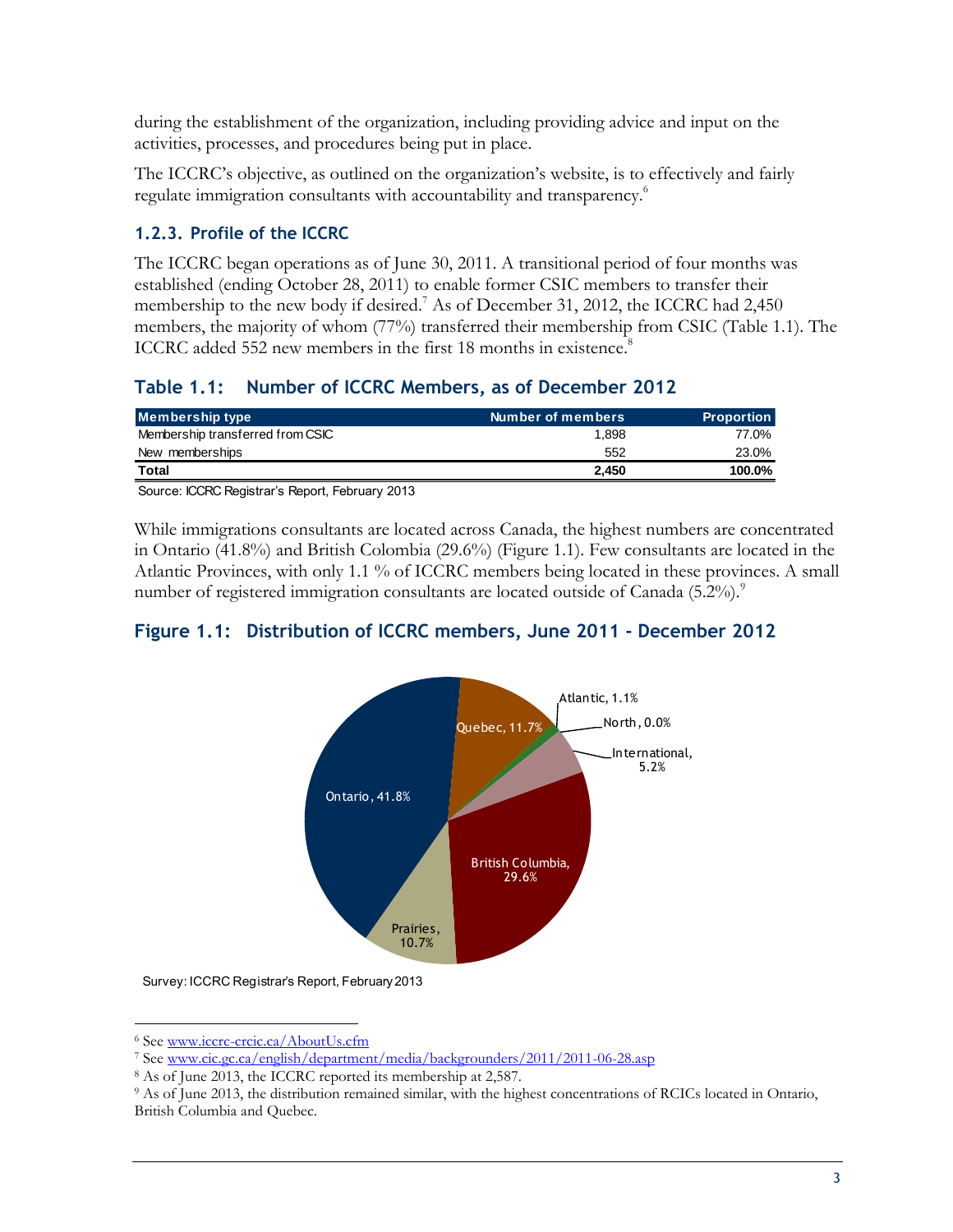The majority of ICCRC members are owners or part operators of immigration consulting firms  $(87.2\%)$  or an employee of a consulting firm with no ownership stake  $(8.7\%)$ .<sup>10</sup>

<span id="page-15-0"></span>

| Employment types of ICCRC members, as of December 2012<br><b>Table 1.2:</b> |                   |                   |
|-----------------------------------------------------------------------------|-------------------|-------------------|
| <b>Employment type</b>                                                      | Number of members | <b>Proportion</b> |
| Ow ner / part operator of an immigration consulting firm                    | 2,167             | 87.2%             |
| Employee of consulting firm with no ow nership stake                        | 215               | 8.7%              |
| Employee of a law firm or a Quebec notary firm                              | 48                | 1.9%              |
| Employee of a for-profit firm w hose primary business is not                |                   |                   |
| related to immigration consulting help                                      | 41                | 1.6%              |
| Employee of a non-profit firm or non-government                             |                   |                   |
| organization                                                                | 14                | 0.6%              |
| <b>Total</b>                                                                | 2.485             | 100.0%            |

Source: ICCRC Registrar's Report, January 2013

The majority of ICCRC members are relatively new to the immigration consulting business, as 63.5% have been practicing immigration consultancy for less than five years (Table 1.3). Those with five to fifteen years of experience represent a sizeable minority within the ICCRC (24.9%), and a minority of ICCRC members have more than fifteen years experience (11.6%).

#### <span id="page-15-1"></span>**Table 1.3: Years of experience of ICCRC members, as of December 2012**

| Years of experience | Number of members | <b>Proportion</b> |
|---------------------|-------------------|-------------------|
| <5 years            | 1.578             | 63.5%             |
| 5-15 years          | 619               | 24.9%             |
| >15 years           | 288               | 11.6%             |
| Total               | 2.485             | 100.0%            |

Source: ICCRC Registrar's Report, February 2013

The information above was obtained from the ICCRC. Additional information about the immigration consulting industry (e.g., types of clients served, locations of overseas offices) was collected through a survey administered to ICCRC members. A summary of the information can be found in the Technical Appendices.

<sup>10</sup> The data for Tables 1.2 and 1.3 are from January 31, 2013, which explains the higher total number of ICCRC members in these tables (2,485) compared to Table 1.1 (2,450).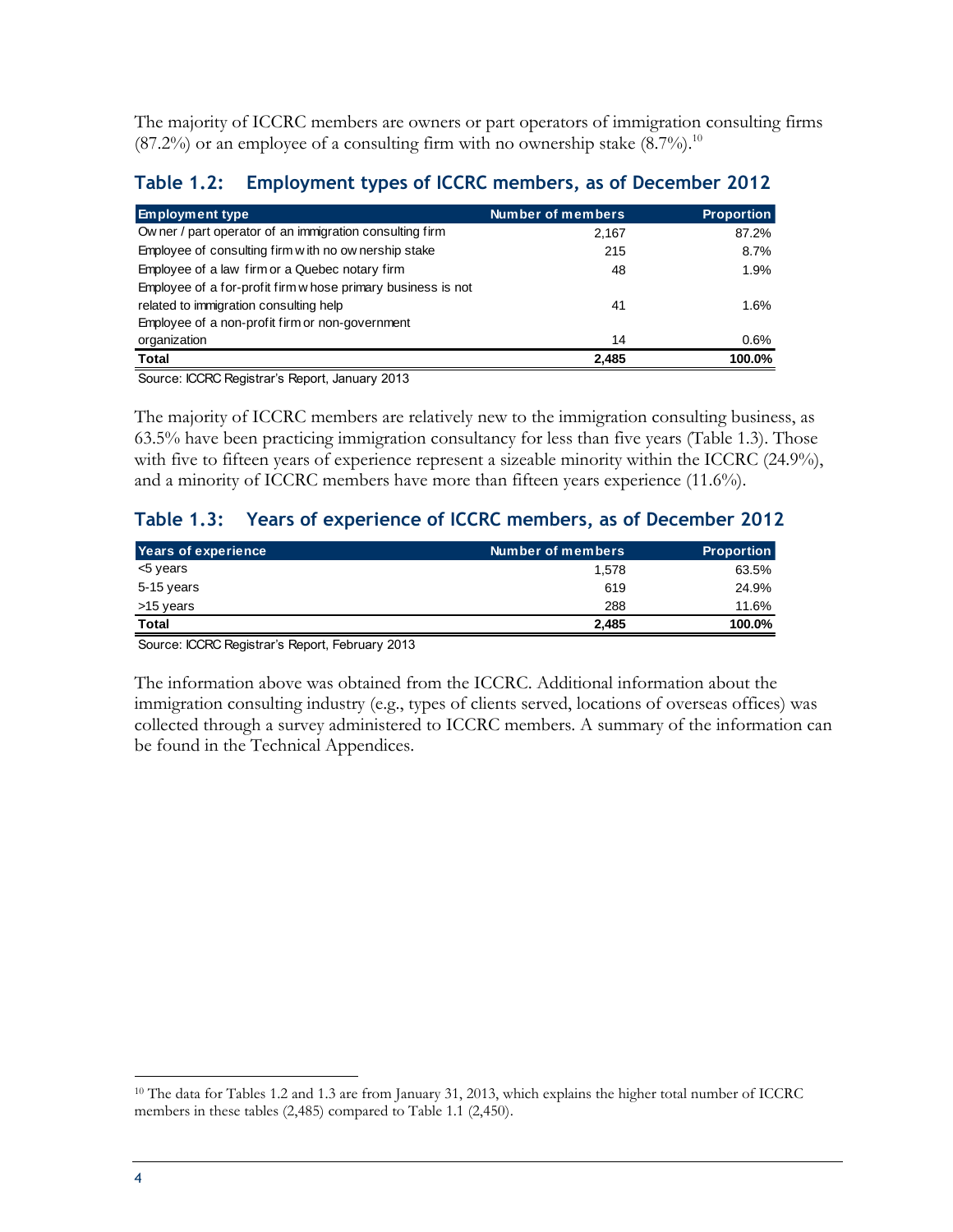### <span id="page-16-0"></span>**2. Methodology**

#### <span id="page-16-1"></span>**2.1. Evaluation issues and questions**

The evaluation was conducted in accordance with the requirements of the *Directive of the Evaluation Function* (Treasury Board of Canada Secretariat, 2009) and examined relevance and performance. The evaluation questions, organized by core issue, are presented in Table 2.1 (see Appendix A for the full set of evaluation questions, indicators, and methodologies). The logic model for the regulation of immigration consultants can be found in the Appendix B.

#### <span id="page-16-2"></span>**Table 2.1: Evaluation Questions: Regulation of Immigration Consultants**

| <b>Core issues</b>                                                                                                                                                                              | <b>Evaluation questions</b>                                                                                                                                                                   | <b>Section of</b><br>the report |
|-------------------------------------------------------------------------------------------------------------------------------------------------------------------------------------------------|-----------------------------------------------------------------------------------------------------------------------------------------------------------------------------------------------|---------------------------------|
| <b>Relevance</b>                                                                                                                                                                                |                                                                                                                                                                                               |                                 |
| <b>Continued Need for the Program</b><br>(assessment of the extent to which the<br>program continues to address a<br>demonstrable need and is responsive to<br>the needs of Canadians)          | 1.1<br>What need is the regulation of immigration consultants aiming<br>to address?                                                                                                           | 3.1.1                           |
| <b>Alignment with Government</b><br>Priorities (assessment of the linkages<br>betw een program objectives and (i)<br>federal government priorities and (ii)<br>departmental strategic outcomes) | Is the regulation of immigration consultants aligned with<br>1.2 <sub>2</sub><br>federal roles and responsibilities and GoC and CIC priorities?                                               | 3.1.2                           |
| Alignment with Federal Roles and<br>Responsibilities (assessment of the<br>role and responsibilities of the federal<br>government in delivering the program)                                    |                                                                                                                                                                                               |                                 |
| <b>Performance</b>                                                                                                                                                                              |                                                                                                                                                                                               |                                 |
| <b>Achievement of Expected Outcomes</b><br>(assessment of progress tow ard                                                                                                                      | 2.1<br>Are the appropriate governance and management<br>processes in place to achieve program outcomes?                                                                                       | 3.2.1                           |
| expected outcomes (including immediate,<br>intermediate and ultimate outcomes) with                                                                                                             | 2.2<br>Is ICCRC a viable, transparent, accountable, and well-<br>managed organization? (Capacity)                                                                                             | 3.2.2                           |
| reference to performance targets,<br>program reach, program design, including                                                                                                                   | Has the ICCRC adequately informed stakeholder groups on<br>2.3<br>the immigration consulting sector? (Communication)                                                                          | 3.2.3                           |
| the linkage and contribution of outputs to<br>outcomes)                                                                                                                                         | Are members receiving accreditation from the ICCRC? Are<br>2.4<br>they receiving professional development opportunities to develop<br>competencies and improve qualifications? (Competencies) | 3.2.4                           |
|                                                                                                                                                                                                 | To what extent is there a fair, transparent and accessible<br>2.5<br>complaint and discipline mechanism in place to regulate member<br>conduct? (Compliance)                                  | 3.2.5                           |
| Demonstration of Efficiency and<br><b>Economy</b> (assessment of resource<br>utilization in relation to the production of<br>outputs and progress tow ard expected<br>outcomes)                 | Have program resources been used appropriately to<br>3.1<br>achieve program outcomes?                                                                                                         | 3.2.6                           |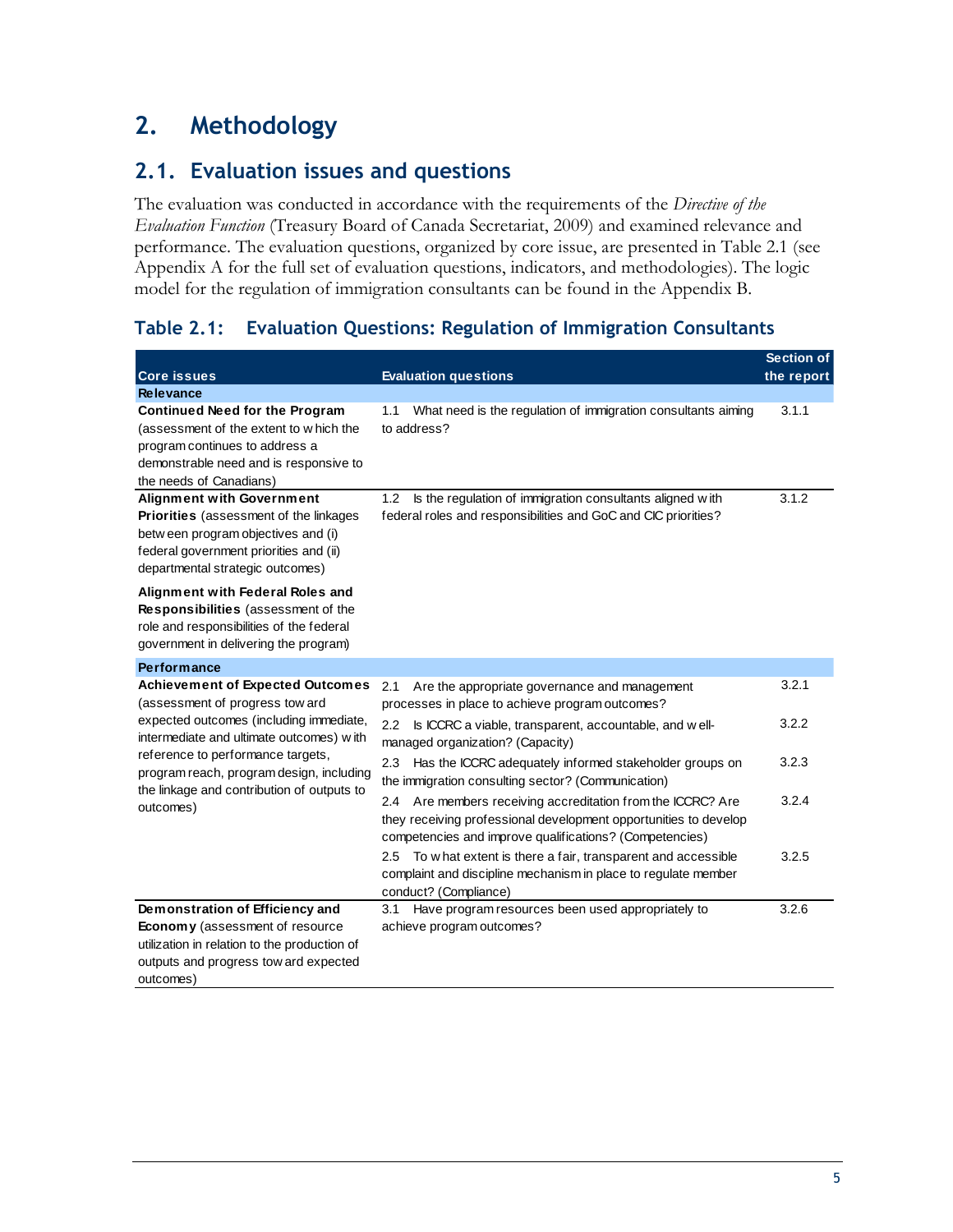### <span id="page-17-0"></span>**2.2. Evaluation scope**

The evaluation approach and methodology were set out in an evaluation plan developed prior to the commencement of the evaluation. This planning phase was undertaken from October to January, 2012-13, and was conducted in consultation with all CIC Branches involved in the regulation of immigration consultants, as well with the ICCRC. The evaluation is aligned with the risk-based Departmental Evaluation Plan, which was developed in part based on assurance mapping that provides senior management with information on the ways in which the department ensures appropriate oversight of programs, based on level of risk. The level of effort associated with the evaluation was calibrated in order to ensure that the department meets its coverage requirements.<sup>11</sup>

Recognizing that the ICCRC was recently established, the evaluation was designed as an implementation evaluation and examined the extent to which the ICCRC was able to accomplish what was outlined in the contribution agreement in the areas of capacity building, communications, competencies, and compliance. Given the timing of the evaluation, only the expected immediate outcomes were examined:

- ICCRC is a viable, transparent, accountable, and well-managed organization;
- Stakeholder groups have information on the immigration consulting sector, including accreditation, potential of fraud, and recourse mechanisms;
- Members receive accreditation and professional development opportunities to continually develop their competencies and qualifications; and
- Fair, transparent and accessible complaint and discipline mechanisms are established.

The evaluation examined activities of the ICCRC since it was established as the official regulatory body for the immigration consultant industry in June 2011 up to December 2012. However, as the contribution agreement was signed before the ICCRC became operational (in March 2011) the evaluation also included activities that took place between when the Agreement was signed and June 2011. The activities of the past regulator, CISC, were not included in the scope of this evaluation. In addition, as the evaluation focused on the activities of the ICCRC, the evaluation did not explore in depth the issues around unauthorized representatives.<sup>12</sup>

<sup>11</sup> With regard to CIC strategic planning priorities, the regulation of immigration consultants is expected to contribute to CIC's Strategic Outcome 4: managed migration that promotes Canadian interests and protects the health, safety, and security of Canadians. Indirectly, the program is expected to support all strategic outcomes of the Department as they pertain to advice provided on temporary, permanent resident, and refugee processes.

<sup>12</sup> Unauthorized representatives, commonly referred to as "ghost consultants," consist of those who provide immigration advice for remuneration, despite not being a member of an approved body (e.g., the ICCRC, a law society, or the Chambre des notaires du Québec).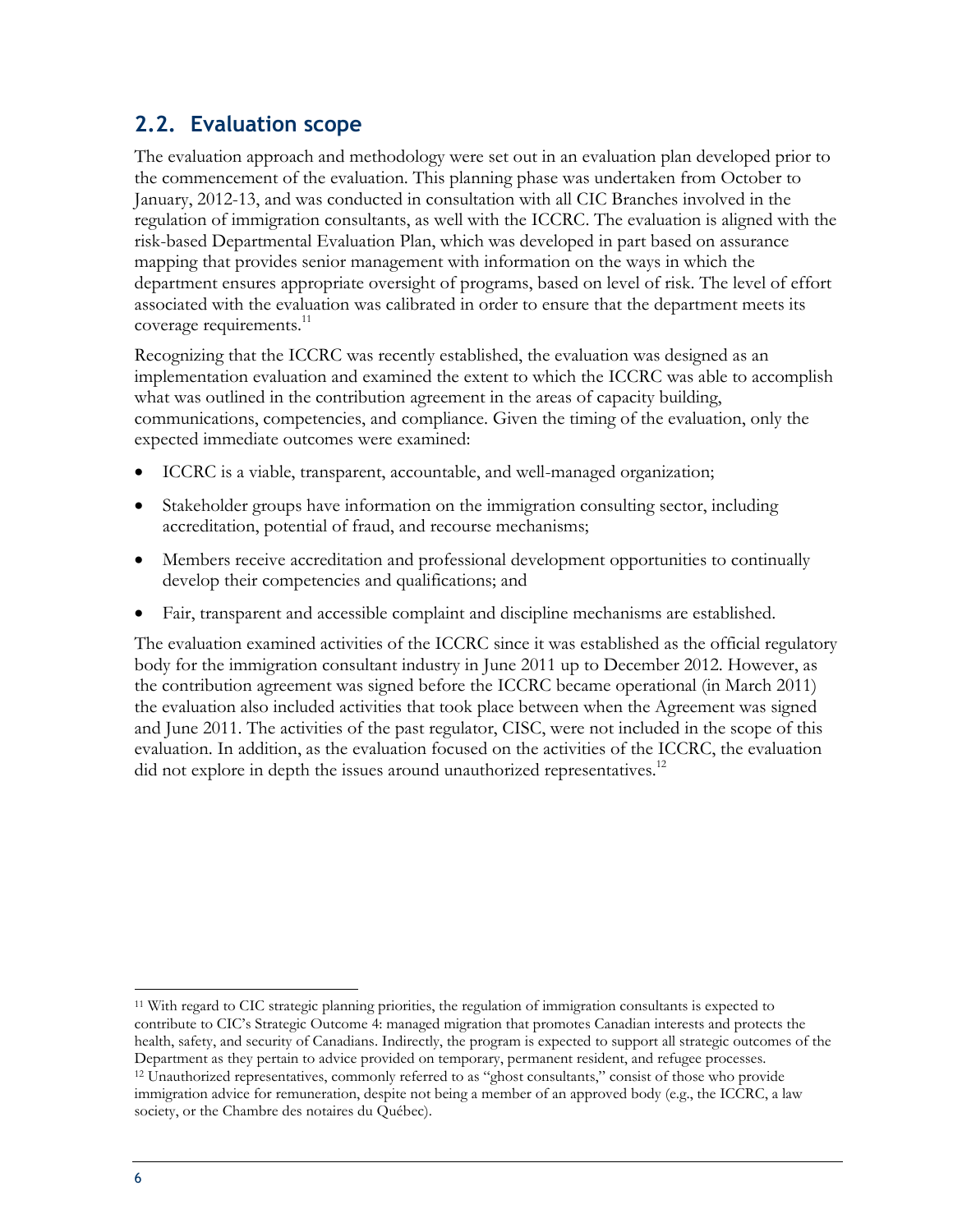### <span id="page-18-0"></span>**2.3. Data collection methods**

The evaluation of the ICCRC included the use of multiple lines of evidence and complementary research methods to help ensure the strength of information and data collected. Data collection for this evaluation took place between January and April, 2013, with an updated assessment on the financial data completed in February 2014. Each of the lines of evidence drawn upon is described in greater detail below.

#### <span id="page-18-1"></span>**2.3.1. Document review**

A review of relevant program documents was conducted to provide background and context, informing the assessment of the relevance and performance of the ICCRC. Official government documents, such as Speeches from the Throne, Budget Speeches, and policy and strategic documents were reviewed for contextual background information and for information on CIC and Government of Canada priorities. Previous government reports on immigration consulting were reviewed to provide information on the industry and its need for regulation. Departmental reference documents, including contribution agreement documents and processing manuals, were used to address specific evaluation questions. See the Technical Appendices for a list of documents reviewed.

#### <span id="page-18-2"></span>**2.3.2. Administrative data analysis**

Administrative data from the ICCRC were used to develop a profile of ICCRC members and also to assess the degree of progress made by the ICCRC towards the activities and outputs established in the contribution agreement. The Grants and Contributions Financial Management (GCFM) division of CIC's Financial Management Branch also provided an analysis of the financial position of the ICCRC, which was used to inform the assessment of the financial viability of the organization, its resource utilization and the overall ability, based on the information presented at the time, of the ICCRC to adhere to the negotiated repayment schedule.

CIC administrative data from the Global Case Management System (GCMS) were used to determine the extent to which immigrants to Canada employed the services of immigration consultants. Other CIC administrative data from OMC provided information on the number and type of complaints regarding immigration consultants received by the Department. CBSA administrative data were also analyzed to examine the volume of cases referred to it by the ICCRC or CIC, as well as the outcomes of these referrals.

#### <span id="page-18-3"></span>**2.3.3. Interviews**

A total of 38 interviews were completed for the evaluation (Table 2.2). Interviews were undertaken with four key stakeholder groups (see the Technical Appendices for the interview guides). This included CIC senior management and program officers involved with the ICCRC; representatives of the ICCRC (including the past and present CEOs, ICCRC staff, and members of the Board of Directors); representatives from other government departments (OGDs) involved with the regulation of immigration consultants (i.e., the Canada Border Services Agency, Employment and Social Development Canada and the Immigration and Refugee Board of Canada); and other stakeholders in the immigration representation business (e.g., immigration lobby groups).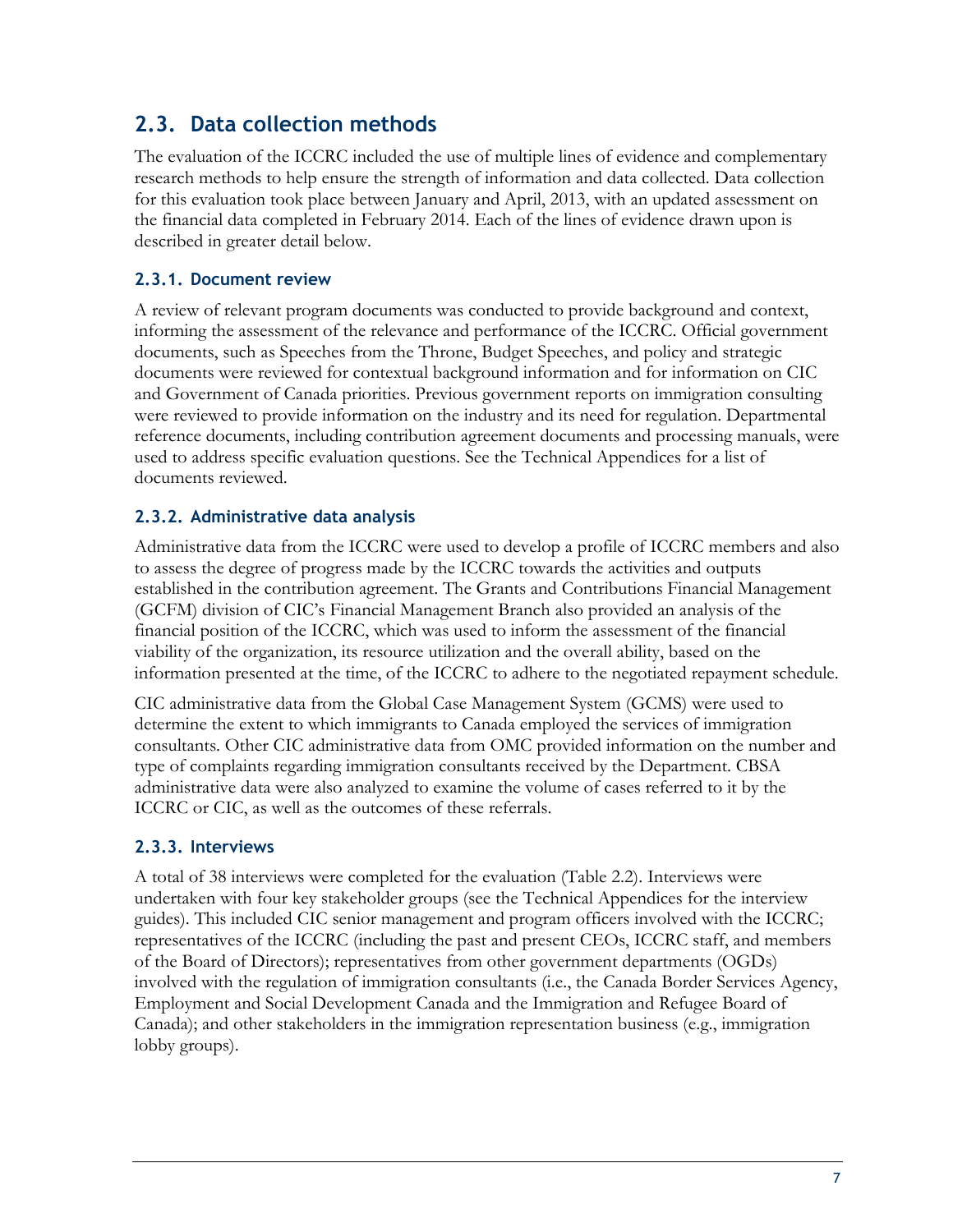#### <span id="page-19-1"></span>**Table 2.2: Summary of interviews completed**

| Interview group                                   | Number of Interviews |
|---------------------------------------------------|----------------------|
| CIC representatives                               | 15                   |
| <b>ICCRC</b> staff                                | 17                   |
| Representatives from other government departments | 4                    |
| Other stakeholders                                | 2                    |
| Total                                             | 38                   |

Interviews were conducted both in-person and by telephone. Where qualitative information is presented in the report, the scale shown in Table 2.3 was used.<sup>13</sup>

<span id="page-19-2"></span>

| Table 2.3: Interview data analysis scale |                                                                                                           |
|------------------------------------------|-----------------------------------------------------------------------------------------------------------|
| <b>Descriptor</b>                        | <b>Meaning</b>                                                                                            |
| All                                      | Findings reflect the view s and opinions of 100% of the<br>interview ees                                  |
| Majority / most                          | Findings reflect the view s and opinions of at least 75% but less<br>than 100% of interview ees           |
| Many                                     | Findings reflect the view s and opinions of at least 50% but less<br>than 75% of interview ees            |
| Some                                     | Findings reflect the view s and opinions of at least 25% but less<br>than 50% of interview ees            |
| A few                                    | Findings reflect the views and opinions of at least two<br>respondents but less than 25% of interview ees |

A site visit was conducted in March 2013 to the ICCRC head office in Burlington, Ontario. The site visit provided an opportunity for evaluation team members to interview ICCRC staff inperson, observe the facilities obtained by the ICCRC through the contribution agreement, and better understand the ICCRC's operating environment.

In addition to the 15 interviews that were conducted with CIC representatives, the evaluation also asked questions regarding the validation of authorized representatives and mechanisms to file complaints in five CIC offices abroad. These questions were asked of CIC officers in New Delhi, Beijing, Hong Kong, London, and Paris during site visits conducted in support of other evaluation studies. This information did not constitute a distinct line of evidence, but provided further context for the evaluation findings.

#### <span id="page-19-0"></span>**2.3.4. ICCRC member survey**

To obtain the views of the ICCRC members, an online survey was developed by CIC (in consultation with the ICCRC). The survey included questions about members' experiences related to becoming ICCRC members, the quality of information received from the ICCRC, and the ICCRC complaints and discipline process, as well as their views on the regulation of the immigration consulting profession, and questions on demographic characteristics (see the Technical Appendices for the survey instrument).

Invitations to complete this survey were distributed to members through the ICCRC's membership list and it was pretested before being administered to the full membership. A total of

<sup>&</sup>lt;sup>13</sup> Note that, in some cases (e.g., where the number of interviewees was too small or where the question yielded more descriptive information), the responses were not coded and a summary approach was used to analyze the information.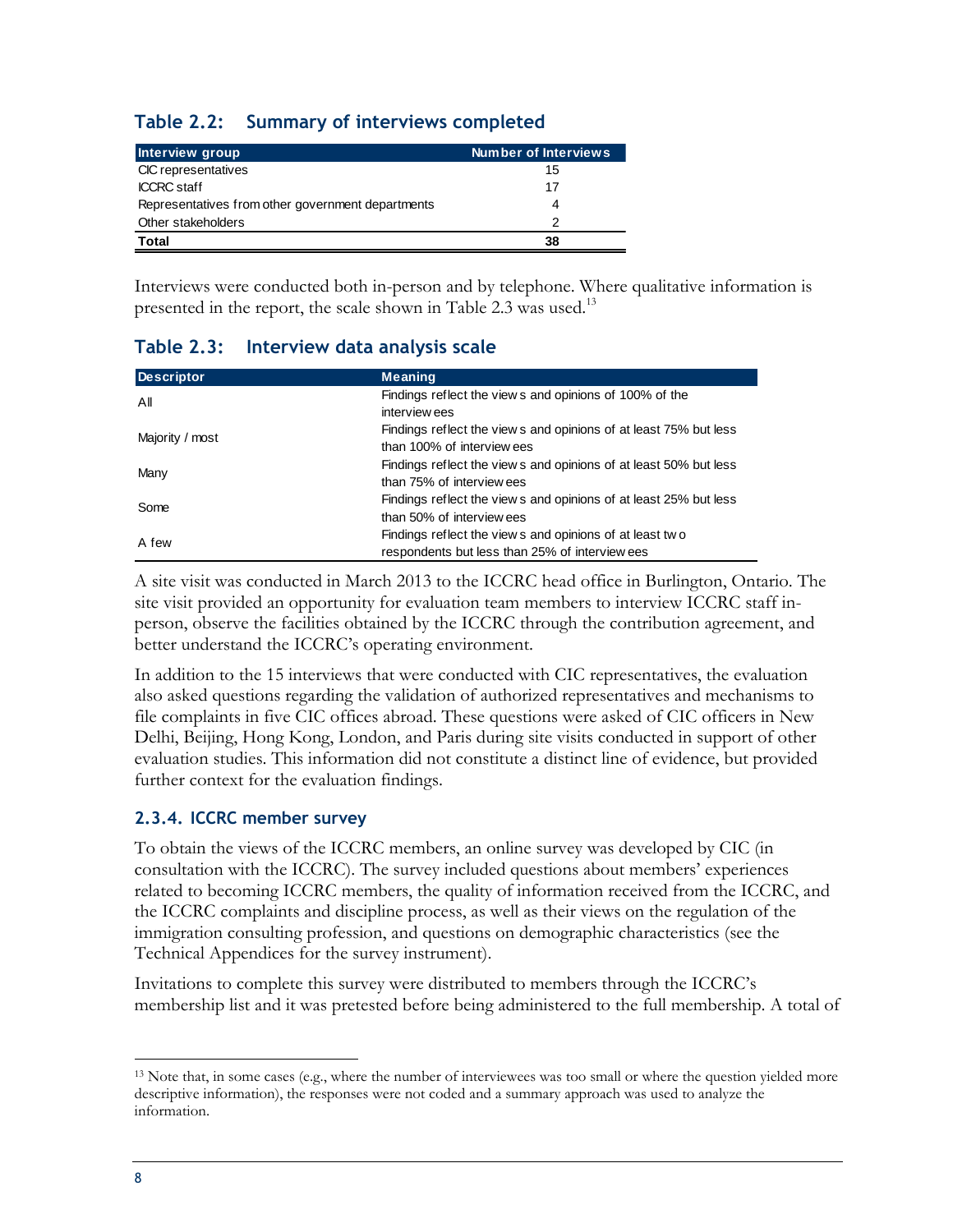2,436 members<sup>14</sup> were asked to respond to the survey, 1,263 of whom completed the survey between March and April 2013 (Table 2.4).

#### <span id="page-20-1"></span>**Table 2.4: ICCRC member survey response rate**

| <b>Response type</b>                |       |        |
|-------------------------------------|-------|--------|
| Completed survey                    | 1,263 | 51.8%  |
| Started survey but did not complete | 179   | 7.3%   |
| Did not respond                     | 994   | 40.8%  |
| Total                               | 2.436 | 100.0% |

The survey achieved a margin of error of  $\pm 1.91\%$  using a 95% confidence level.<sup>15</sup>

### <span id="page-20-0"></span>**2.4. Limitations and considerations**

The evaluation contained a balance of qualitative and quantitative lines of evidence, allowing for the triangulation of research findings. While mitigated by the use of multiple lines of evidence, some limitations to the evaluation's methodologies should be noted:

- There was limited administrative data available to analyse and determine trends related to the use of immigration consultants. Prior to the introduction of GCMS, CIC systems did not keep track of which regulatory body the representative was a member of. The first full year for which this data was available is 2012.
- As the ICCRC was set up as an arms-length body, interviewees outside of the organization were limited in their knowledge of ICCRC operations. The lack of external perspectives from interviews was augmented by the use of information from the administrative data review, as well as the survey of ICCRC members.
- Interviews with CIC staff in missions was not built into the evaluation as a distinct line of evidence. However, it was later determined that there were opportunities to enhance understanding of the processes in place to validate the use of representatives and to file complaints by gathering information from certain missions as part of case studies being conducted for other evaluations. To strengthen the findings with respect to these processes, representatives from CIC's Centralized Processing Region (CPR) were also interviewed.
- There were some differences between survey respondents and the full population of ICCRC members, including a slight under-representation of ICCRC members who were previous CSIC members and a slight over-representation of members with less experience in immigration consulting. The differences in survey results between the two groups were found to be minor, therefore, there is a high degree of confidence in the results obtained.

 $\overline{a}$ <sup>14</sup> The ICCRC used its active members list to contact members about the upcoming survey and to provide them with the option of not receiving the survey. Forty-five members requested that they not be sent the survey.

<sup>&</sup>lt;sup>15</sup> Given that some ICRCC members partially completed the survey, the margin of error for the different questions of the survey varies between  $\pm 1.91\%$  (for a sample size of 1,263), and  $\pm 1.65\%$  (for a sample size of 1,442).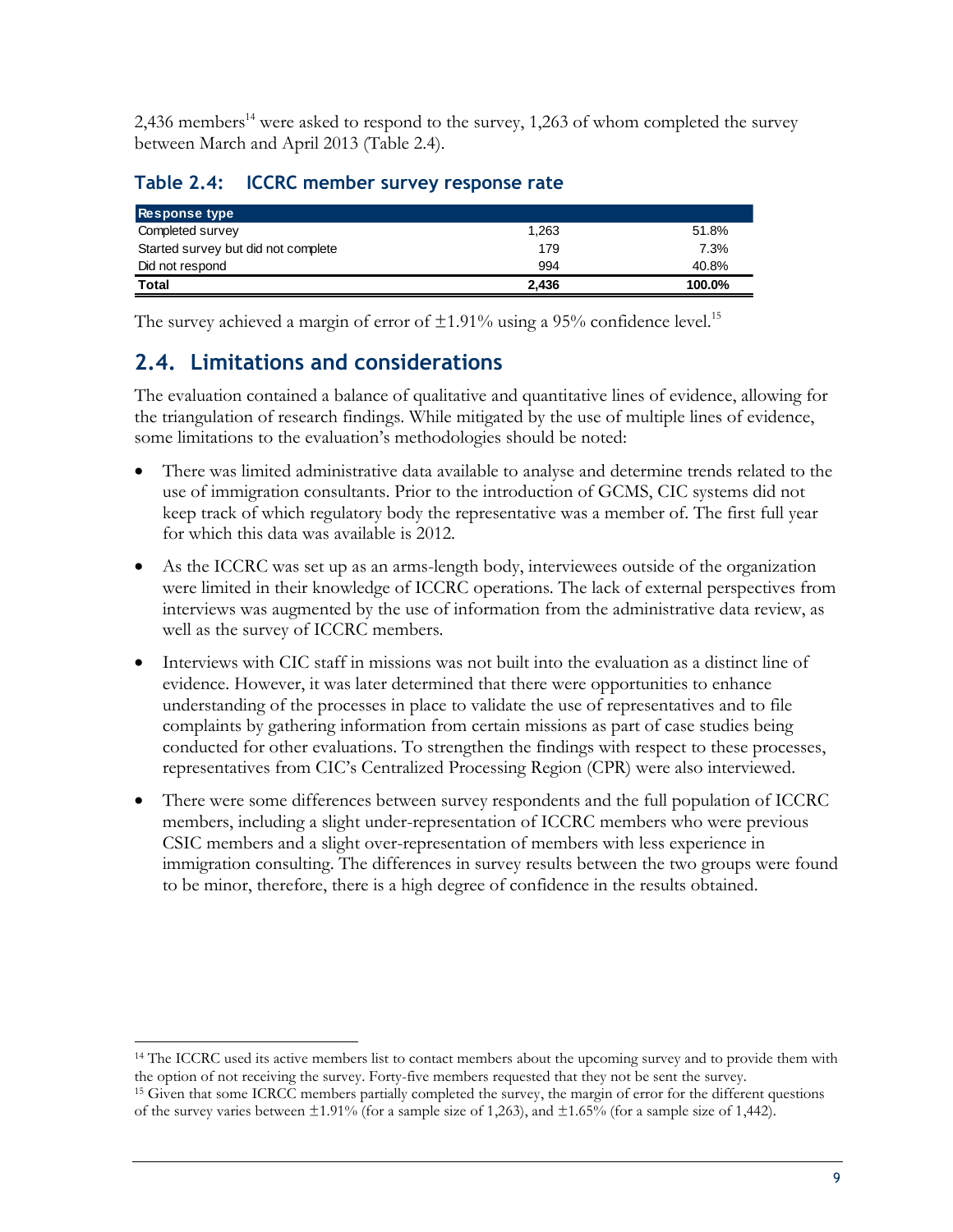### <span id="page-21-0"></span>**3. Evaluation findings**

This section presents the findings of the evaluation, organized by the two evaluation issues of relevance and performance.

#### <span id="page-21-1"></span>**3.1. Relevance**

#### <span id="page-21-2"></span>**3.1.1. Need addressed by the regulation of immigration consultants**

**Finding**: The industry was regulated to protect consumers; to reduce incidence of fraud, unethical behaviour, and misrepresentation; and to establish standards for the profession. As such, there was a need to put a body in place to regulate the industry.

The issue of regulating immigration consultants has been considered many times by Parliament. This began in 1995 when the first Standing Committee report on the issue was published.<sup>16</sup> This report identified a number of issues related to the use of immigration consultants that left members of the public, including potential applicants, unprotected and vulnerable to fraud, abuse, and misrepresentation by immigration consultants. Issues can be summarized into three main areas of concern:

- 1. **Lack of standards for the profession**: Prior to the government regulating the industry, any individual was able to establish themselves as an immigration consultant, regardless of education, competencies, or experience, which resulted in varying quality of advice provided by consultants.
- 2. **Lack of a structure in place to protect consumers**: Prior to the industry being regulated, there was no structure in place (e.g., formal complaint mechanism, disciplinary procedures, compensation funds) to protect consumers against abuse.
- 3. **Vulnerability factors associated with use of immigration consultants**: Recognizing that some potential immigrants may be more vulnerable than others (e.g., lack of language proficiency, cultural barriers) and that these same factors may push those applicants to seek services of immigration consultants, having an unregulated industry opened the door to exploitation of potential immigrants.

This Standing Committee report also pointed to the consequences of not regulating the industry, some of which are borne by the potential immigrant (e.g., rejection of applications, imposition of a fee, client exploitation, and receipt of misleading advice). Other consequences relate to how Canada is perceived internationally and the impact on the integrity of the immigration system as well as the public confidence. As such, the conclusion was that there is a need for regulating the immigration consulting industry in order to protect the public and more specifically, potential immigrants, while protecting the integrity of the immigration system and Canada's reputation.

Subsequently, in 2002, the government established an advisory committee to identify concerns and provide recommendations regarding the regulation of immigration consultants. The Advisory

<sup>16</sup> House of Commons, Standing Committee on Citizenship and Immigration, Immigration Consultants: It's Time to Act, Ninth Report, 1st Session, 35th Parliament, November 1995.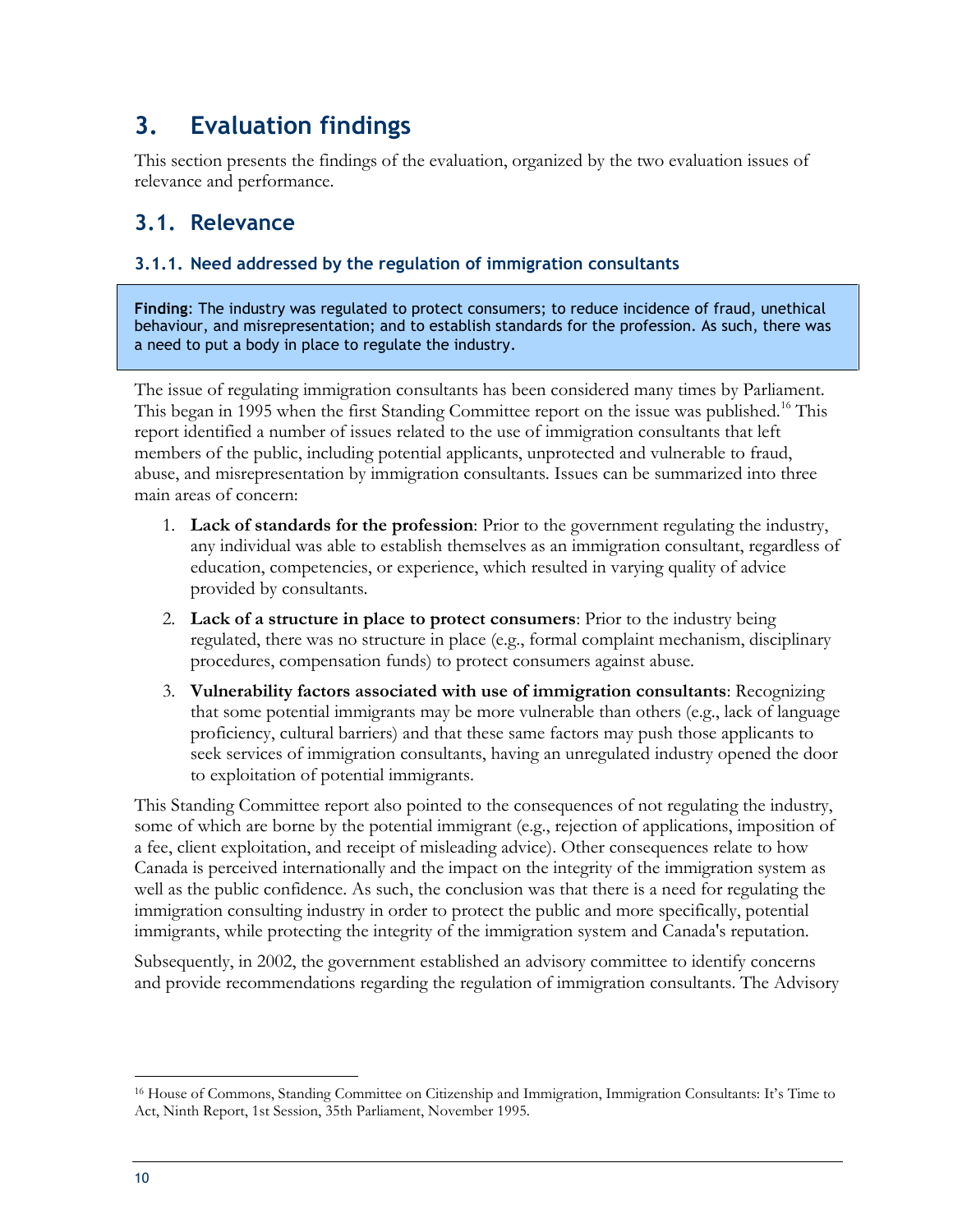Committee issued its report in  $2003$ ,<sup>17</sup> which re-iterated the issues of a lack of standards to operate as an immigration consultant and the consequences of not having the industry regulated. In addition, it discussed the difficulty for the profession to regulate itself, without intervention of the Government. Prior to the introduction of regulations, professional organizations for immigration consultants operated solely on a voluntary basis, and the extent of their power was to revoke memberships of individuals who did not comply with their code of conduct. As such, these organizations did not have the ability to compel compliance. The report recommended that the government create an independent body for the regulation of immigration consultants and that the regulations define who is allowed to practice as an immigration consultant.

As a result, CSIC was established as the regulator in 2003 and IRPA was amended in 2004 to identify who could provide immigration advice for a fee. Despite those measures, problems persisted and the Standing Committee on Citizenship and Immigration<sup>18</sup> released a report in 2008 which identified concerns regarding the governance of CSIC, ghost consultants, enforcing standards, and unauthorized representatives practicing from abroad. These issues were later addressed through Bill C-35<sup>19</sup> which touched on the matter of ghost consultants, the definition of authorized representatives, enforcement and penalties for those who contravene, as well as designated a regulator for immigration consultants.

In line with findings from the document review, survey respondents and interviewees were very supportive of the industry being regulated. Nearly all (96%) survey respondents agreed that the industry should be regulated and most interviewees agreed that there was a need to regulate the industry, primarily to protect consumers and vulnerable people. Although some interviewees noted that the regulation had no authority abroad, limiting what could be done regarding issues of ghost consultants and misrepresentation. Other issues that were raised by a few interviewees related to questioning the need to regulate certain categories of people who provide limited immigration advice, $^{20}$  and for the double regulation of immigration consultants under both federal and provincial laws.

Protecting potential immigrants is of particular importance given the share of applicants who report the use of an immigration consultant. An analysis of CIC administrative data showed that over half (57%) of permanent resident (PR) applicants who submitted their application in 2012 and declared the use of a compensated representative used an ICCRC member. This represents 14,683 of the 139,130 PR applications submitted in 2012 for which information on the regulatory body was available<sup>21</sup> (or 10.6% of the applications received in 2012). Similar findings were found for Temporary Resident (TR) applicants who submitted an application over the same time period. About half (53%) of those that declared the use of a compensated representative had

<sup>17</sup> Advisory Committee on Regulating Immigration Consultants, Report of the Advisory Committee on Regulating Immigration Consultants presented to the Minister of Citizenship and Immigration, Minister of Public Works and Government Services Canada, May 2003.

<sup>18</sup> House of Commons, Standing Committee on Citizenship and Immigration, Regulating Immigration Consultants, Tenth Report, 2nd Session, 39th Parliament, June 2008.

<sup>19</sup> Bill C-35: An Act to amend the Immigration and Refugee Protection Act, 19 January 2011.

<sup>&</sup>lt;sup>20</sup> For example for HR firms who are only marginally involved in the immigration business, specific organizations who recruit temporary foreign workers such as FARM/FERME, universities and NGOs.

<sup>&</sup>lt;sup>21</sup> Information on the regulatory body of the representative was not captured in CIC systems prior to the introduction of GCMS. As such, only applications entered in GCMS were considered for the purpose of the analysis. While the majority of 2012 applications were entered in GCMS, some applications were still captured in the Field Operations Support System (FOSS).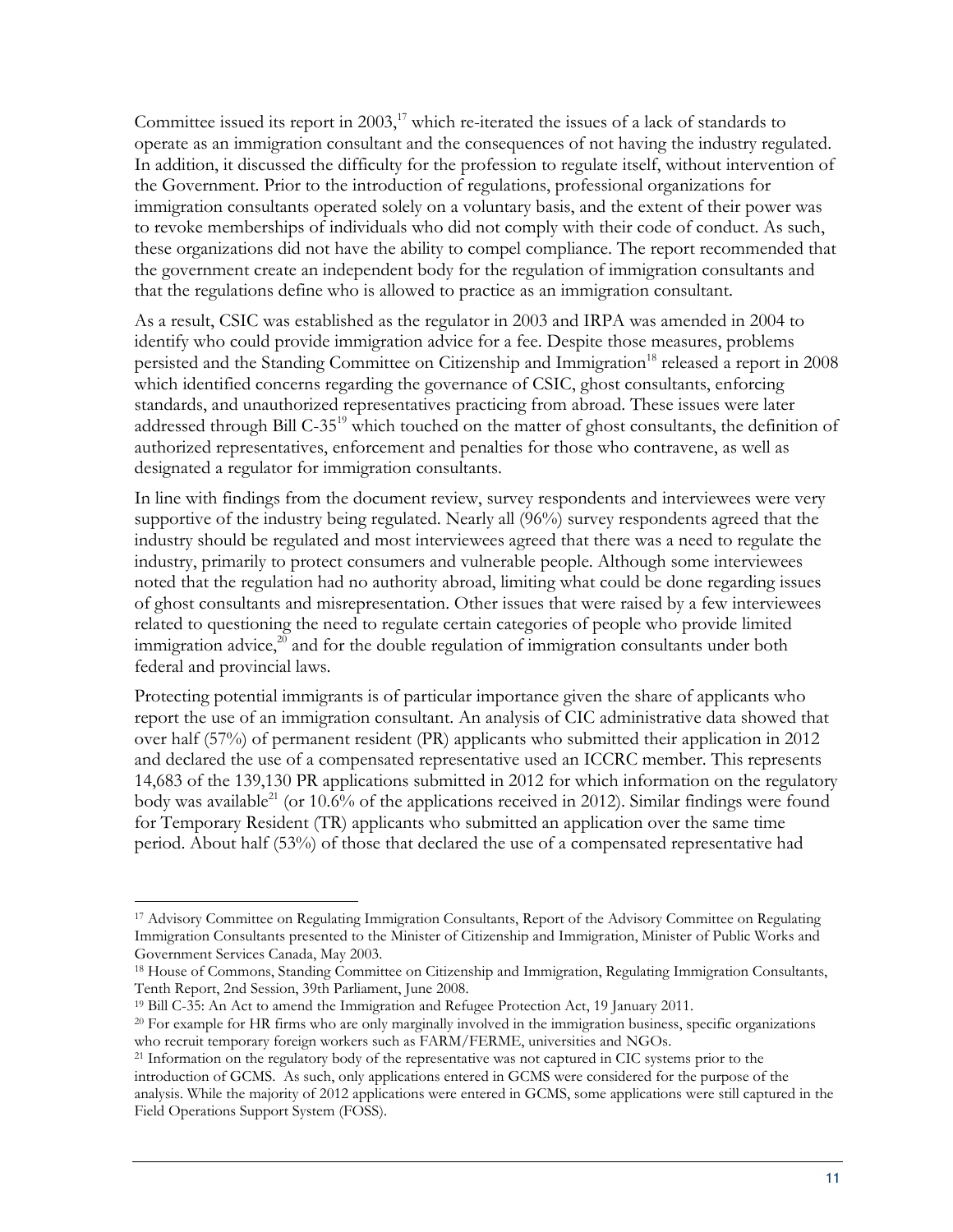designated an ICCRC member according to CIC records. This represents 18,659 of the 1,629,871 TR applications that were received in 2012 (or 1.1% of all TR applicants).<sup>22</sup>

#### <span id="page-23-0"></span>**3.1.2. Federal role and alignment with federal and CIC priorities**

**Finding**: The objectives of the regulation regarding representation or advice align with federal obligations and Government of Canada and CIC priorities related to reducing fraud and protecting the integrity of the immigration system and potential applicants.

Parameters for representation or advice are described in Section 91 of IRPA, and are further defined in section 13.1 and 13.2 of the IRPR. These sections contain precise regulations regarding the provision of information about potential breaches in conduct by immigration advisors to the appropriate enforcement body, as well as containing reporting requirements for the ICCRC.

Bill C-35, *An Act to Amend the Immigration and Refugee Protection Act* received Royal Assent on March 23, 2011 and came into force on June 30, 2011. The amendments introduced a number of changes, which tightened the regulations with respect to the intervention of third parties in the immigration processes. The amendments make it an offence for anyone other than an authorized immigration representative to conduct business for a fee or other consideration at any stage of an application or proceeding and increases penalties for those who contravene. They also gave the Minister the authority to designate (and revoke) a body to govern immigration consultants.<sup>23</sup> The designated body has the responsibility of providing information to help the Minister determine whether the organization is regulating its members in a manner that is in the public interest so that they provide professional and ethical representation and advice.

The objectives of the regulation are consistent with Government of Canada (GoC) and CIC priorities. Speeches from the Throne, CIC annual reports, Departmental Performance Reports and Reports on Plans and Priorities all recognize the priority of the federal government and CIC towards reducing fraud as well as protecting the integrity of the immigration system and potential immigrants through commitments related to strengthening the rules governing immigration consultants and enhancing the government's oversight of immigration consultants.

The regulation of immigration consultants is aligned with CIC's Strategic Outcome 4 aimed at a "Managed migration that promotes Canadian interests and protects the health, safety and security of Canadians". In particular, the regulations are expected to contribute to CIC's ability to achieve outcomes related to program activity 4.2 (Migration Control and Security Management) and subactivity 4.2.4 (Fraud Prevention and Program Integrity Protection).

<sup>&</sup>lt;sup>22</sup> Note that this represents the minimum number of TRs that are represented by an ICCRC member. Given the volume of TRs to process, and low priority given to entering all the information relative to a file in the system, it is likely that the number of TRs represented by an ICCRC member is under-reported in GCMS.

<sup>&</sup>lt;sup>23</sup> The ICCRC was designated as the new regulatory body to oversee immigration consultants by the Minister on June 30 2011, after having been successful in a Request for Proposals process.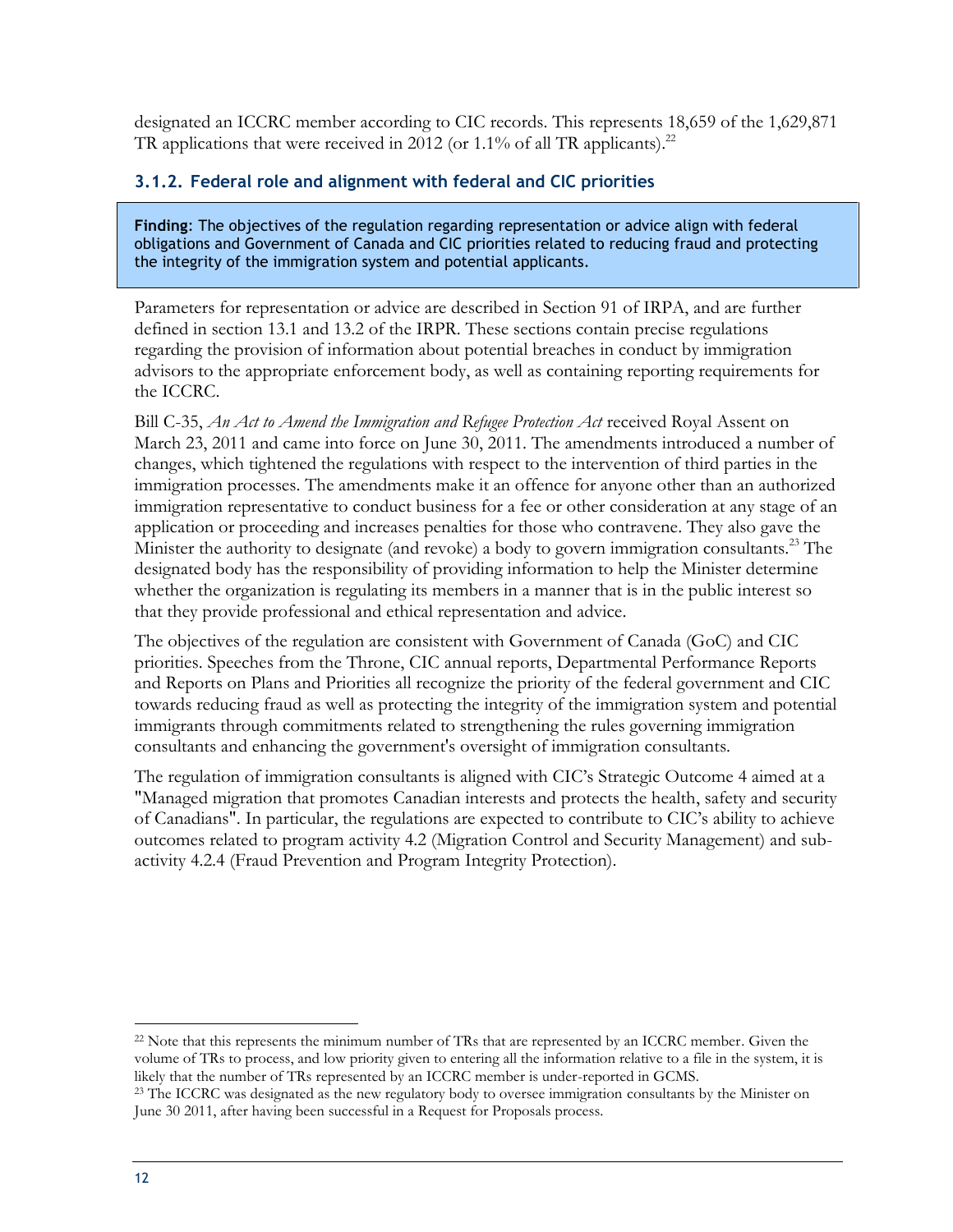### <span id="page-24-0"></span>**3.2. Performance**

#### <span id="page-24-1"></span>**3.2.1. CIC governance and management processes**

**Finding**: Appropriate governance and management structures were put in place within CIC and between CIC and the ICCRC, and evolved as needed over time to become more arms-length as the ICCRC matured. There are also processes in place within CIC, which are documented in operational manuals, to validate the use of authorized representatives and for CIC to file complaints. However, there is some indication that there is a lack of clarity on these processes and that they are not being applied consistently by CIC staff.

#### **CIC governance processes for overseeing activities of the ICCRC**

Two branches within CIC were jointly responsible for overseeing the activities of the ICCRC. OMC was responsible for providing support during the establishment of the organization, including providing advice and input on the activities, processes, and procedures being put in place. At the outset, IPMB was responsible for managing the contribution agreement, including receiving progress reports, reviewing expenditures, and authorizing payments. Now that all payments have been dispersed, IPMB is responsible for monitoring the repayment of the contribution to CIC. CIC's Financial Management Branch provided support to IPMB and the ICCRC for the financial aspect of the Agreement.

Information from the interviews indicated that all CIC Branches worked well together and met on as needed basis. At the outset, the Branches met more regularly; however, there was less of a need to meet as the ICCRC became established and CIC moved to a more arms-length relationship with the organization. Similarly, OMC and IPMB met with the ICCRC as needed, via one point of contact (i.e., ICCRC's President and CEO). Regular weekly meetings were held at the outset, during establishment of the ICCRC, through the frequency of meetings declined as the organization became more mature and there was less need for support. Interviewees from both CIC and the ICCRC indicated that their working relationships were effective and no improvements were necessary.

The ICCRC was responsible for reporting to CIC on the status of its activities and on its financial expenditures on a monthly basis for the first year of operations and on a quarterly basis for the following years. A review of ICCRC reporting showed that although progress reports were provided to CIC on a monthly basis between March 2011 and November 2011, CIC only received one report for the period of December 2011 to February 2012 and no reports between March and June 2012. Quarterly reports have since been received from the ICCRC, for the period beginning July 2012 until March 2013.

#### **Validation of authorized representatives**

When submitting an application, applicants using a third-party representative are required to complete a form declaring the use of such a representative (the IMM5476 form). CIC has formal directives on the use of representatives in its IP9 manual. As per instructions in the IP9, CIC officers processing a file that contains an IMM 5476 form are required to perform verification to ensure that the declared representative is a member in good standing of a Canadian law society, the Chambre des notaires du Québec or the ICCRC. When an ICCRC member is being used, the validation process consists of verifying the information provided on the application (i.e., name of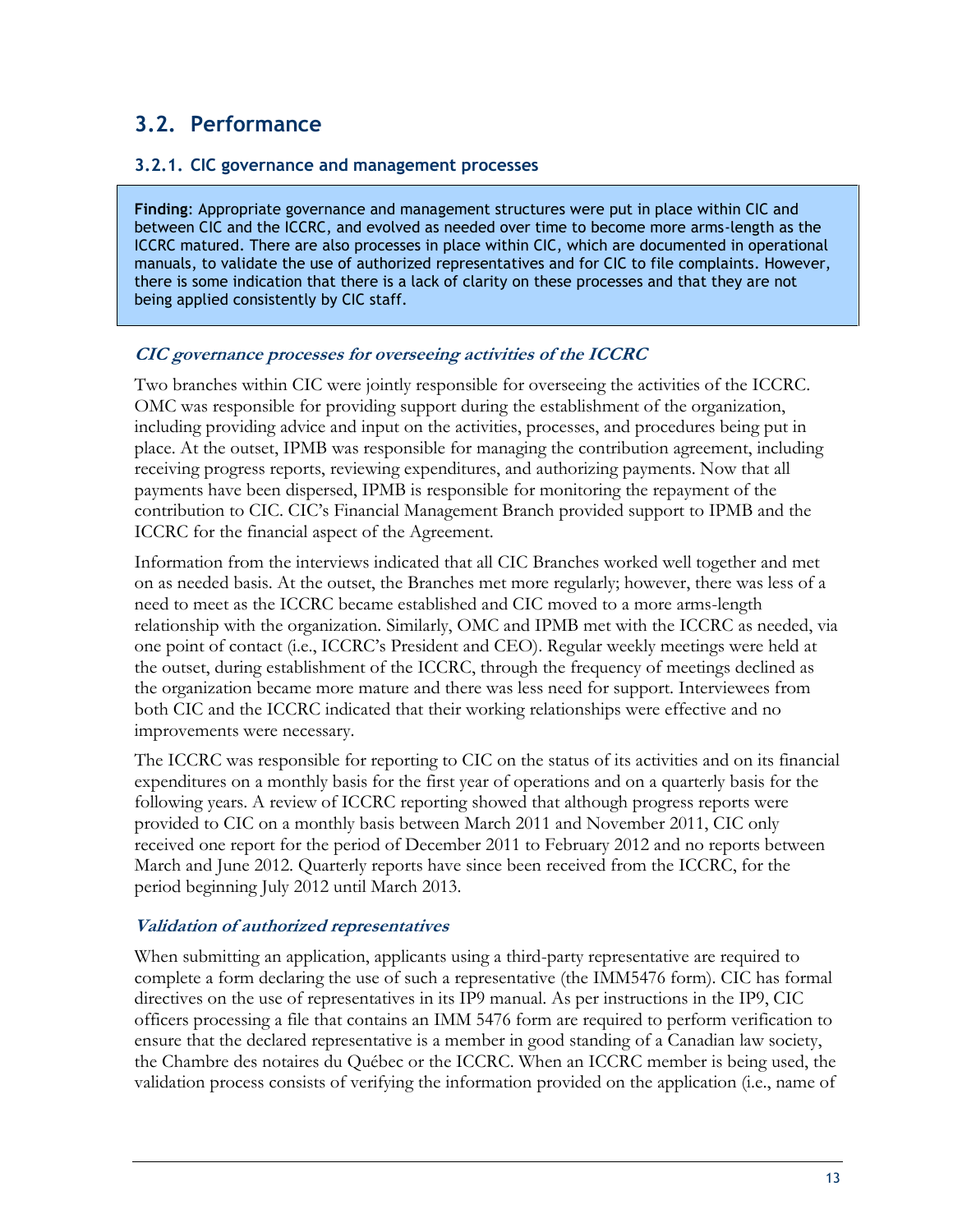the consultant and ICCRC identification number) against the active members lists (and the revoked/suspended list) that are posted on the ICCRC website.<sup>24</sup>

The evaluation found that there are some inconsistencies in how validation is being conducted. Information from interviews with missions and CPR indicated that the validation is performed based on instructions in IP9 and that it is generally undertaken after file creation, often by one of CIC's processing centres of the CPR.<sup>25</sup> However, interviews showed that the different centralized processing offices have developed their own processes. For example, some offices handling PR application intake have developed scenario notes with instructions to those involved in processing the applications. Although most interviewees stated that information on representatives was verified against the ICCRC website, it remains unclear if this is done in all instances, or if officers use already existing entries in GCMS, or their own internal lists that have been developed.

In addition, while verification happens at file creation, there is no standard practice for validation **during** processing (i.e., in visa offices overseas). In discussions with visa office representatives and some interviewees in CPR and International Region (IR), it was found that some visa offices validate that the representative is in good standing before undertaking further processing of the file; others do so for a sample of cases, while others do not perform any further verification. This is an issue because a members' status could change over the course of the application process and therefore, it is unclear whether CIC is always dealing with authorized representatives. $^{26}$ 

The evaluation also found that practices differ with respect to how applications are handled when it is not possible to determine that the representative is a member in good standing of the ICCRC. For example, some offices communicate with the individual and provide them the option of continuing the application process without being represented or submitting another IMM5476 form that identifies a representative that is authorized. Other offices inform the applicant that their application will not be processed and that they can submit a new application, either without being represented or with an authorized representative.

These various ways of handling applications may be related to differing interpretations of the directives in the IP9. Different template letters are suggested, depending on the situation and stage of processing, $^{27}$  and the different practices may relate to interpretation on when to use one template over the other.

Interviewees identified a need to clarify the process for validation and ensure that it is understood and applied consistently. Some also suggested that the CPRs could benefit from sharing information between offices. Interviewees also felt that creating a CIC-only secure website with information not publically available (such as the address of the representative) would provide

 $\overline{a}$ <sup>24</sup> As per the IP9 manual, it is not necessary to verify each application from a given representative, especially when the local office is familiar with the representative as an authorized member of one of the regulatory bodies. <sup>25</sup> CPR includes the Case Processing Centres in Vegreville, Mississauga, Sydney and Ottawa.

<sup>&</sup>lt;sup>26</sup> In cases where a representative's status is revoked or when the representative is suspended during the processing of an application, OMC has started to contact GCMS so that all applications associated with that representative are flagged and all communication with the representative ceases until the status is normalized again. This process is not yet outlined in the operational manual, but will be included when the manual will next be updated.

<sup>&</sup>lt;sup>27</sup> Different template letters refer to situations when the authorized representative cannot be verified, when the IMM5476 form is incomplete and when it is not possible to confirm that the individual identified on the file is an authorized representative during case file processing. The different practices identified in CPR (ask applicant to resubmit an application vs. continue with the application process either self-represented or with a new representative) may, for example, be related to differing interpretations of what is considered to be 'during case file processing', as the manual does not offer clear guidelines on the subject.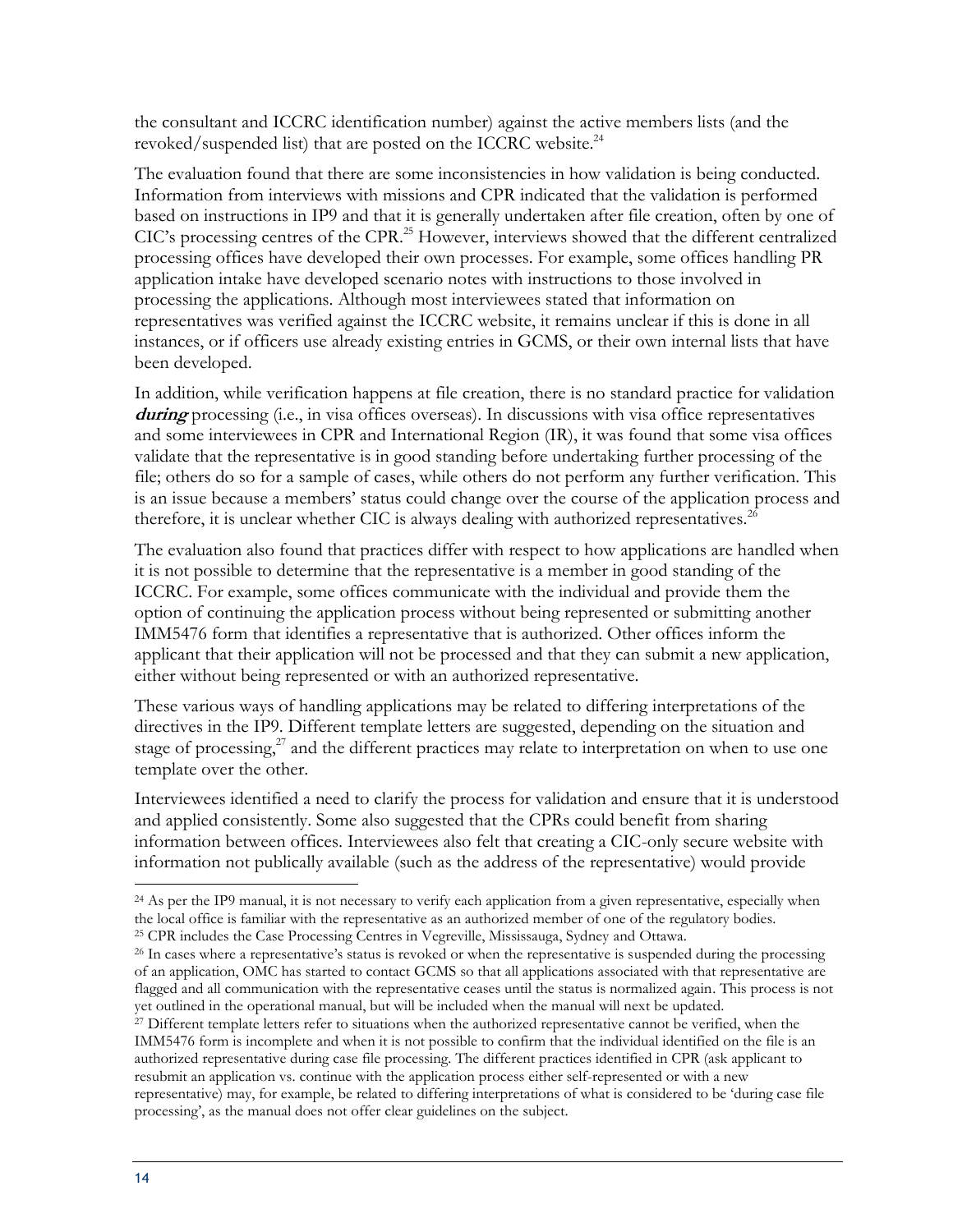additional information to assist with validation (e.g., address, office locations, additional details on suspensions and revocations). Note that a CIC portal for authorized compensated representatives was created in April 2013 that allows representatives to electronically conduct business with CIC on behalf of clients<sup>28</sup> and that automatically links information associated with the third-party to applications. However, this new portal does not address the issue related to the potentially changing status of a representative over time.

Finally, interviewees noted that the validation process is reliant on applicants truthfully declaring the use of a representative, as well as on the accuracy of the information provided by the respective Canadian law society, the Chambre des notaires du Québec or the ICCRC and the timely update of their website. To that effect, interviewees noted that the information on ICCRC's website regarding its membership has improved over time, with more timely updates to the member's list, and with the addition of a list of suspended and revoked members.

#### **Complaints process**

 $\overline{a}$ 

In addition to the validation process, IP9 outlines the process for filing complaints about authorized or unauthorized representatives.<sup>29</sup> According to the directives, officers should encourage clients who want to lodge complaints against an authorized representative to visit CIC's webpage on this topic and to contact the respective regulatory body (the ICCRC, law societies, or Chambre des Notaires du Québec). However, if a CIC officer receives information about the professional or ethical conduct of a representative, for which they determined that the conduct of the person is likely to constitute a breach of their professional or ethical obligations, they should forward the information to the Immigration Representatives mailbox that is managed by OMC, who will transmit the information by means of encryption to the appropriate governing body.

Complaints made by clients to CIC officers on a regulatory body should also be forwarded to the Immigration Representatives mailbox. In addition to forwarding complaints on non-ICCRC immigration consultants (including unauthorized representatives) and complaints on immigration consulting firms (when the consultant's name is unknown)<sup>30</sup> to the Immigration Representatives mailbox, the officer should direct the client to inform the ICCRC (for future reference in case the individual eventually applies for membership), file a complaint with the Canadian Council of Better Business Bureaus and to contact local law enforcement, if necessary.

As per existing procedures, officers may also perform local investigations and engage local enforcement agencies. Investigations could originate from a complaint raised by a client (even though the client has been referred to the appropriate regulatory body) or an officer's concerns about maintaining program integrity standards. The officer should raise this issue with their direct supervisor, who then would consult their director, if they decide that the concern is justified, to determine whether the issue warrants a local investigation. If the director, in consultation with the supervisor, confirms that the concern affects the integrity of the Regulations concerning immigration representatives, they may authorize a local investigation that involves allocating staff and resources to monitor, research and gather information about an individual or issue to prove

<sup>&</sup>lt;sup>28</sup> While this portal only applies to permanent residency applications, temporary residency and citizenship applications should be integrated to the portal in 2014.

 $^{29}$  Section 9 discusses the complaints procedure and section 10 describes the investigation procedure.

<sup>30</sup> Clients wanting to lodge complaints against non-ICCRC members or complaints against consulting firms should also be directed to inform the ICCRC of the matter (for future reference), to file a complaint with the Canadian Council of Better Business Bureaus and to contact a local law enforcement (if necessary).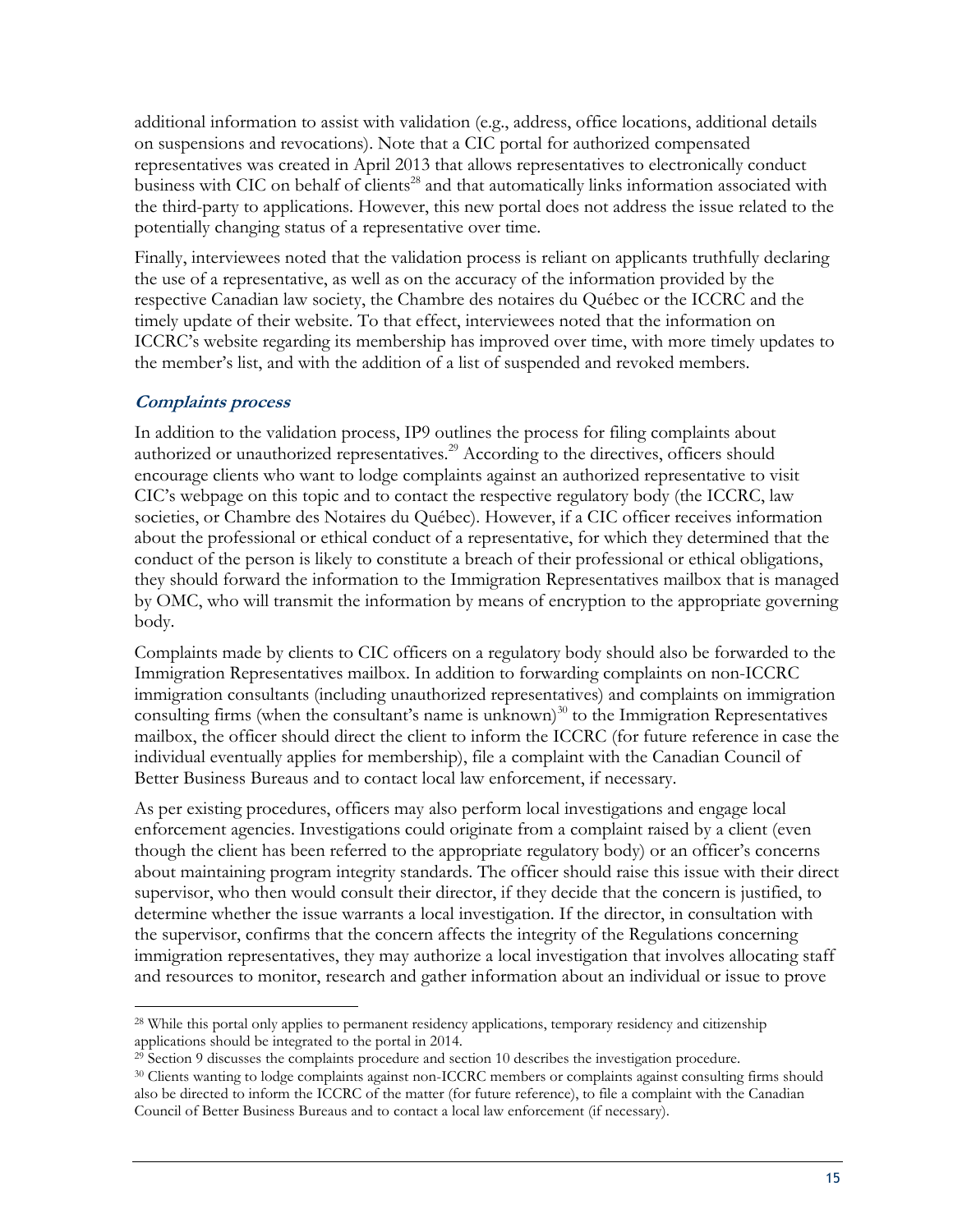that unscrupulous activity (whether criminal or involving professional misconduct) has occurred. Directives state that OMC should be kept informed of all major developments regarding investigations to report on the effectiveness of the regulations on authorized representatives. In the case that the issue raised by the officer is determined to be of limited concern by the director and supervisor, and that it does not affect the integrity of the Regulations, the information should be sent to OMC for tracking purposes to the Program-Integrity mailbox.

Although documented and available to all within the department, information from interviews suggested that the complaints and investigation processes do not appear to be well known by those responsible for processing applications and that the formal process is not always used. For example, while OMC has a generic mailbox to receive complaints, some do not use this formal mechanism and rather use the operational contacts they have to report issues (e.g., contacts in OMC, at the CBSA). Interviewees felt that the process for filing complaints needs to be clearer both within CIC and between CIC and OGDs (i.e., the CBSA). More specifically, interviewees indicated that more guidance on the process was necessary (e.g., how to file a complaint, to whom CIC should refer the complaint, relationship between OGDs in the process) and that CIC needs to increase awareness of this process and of ICCRC's role as a regulator internally within CIC.

Interviewees also expressed dissatisfaction with respect to the information on the outcomes of investigations, suggesting that the feedback loop on complaints could be improved to the benefit of all parties involved on the file (CIC, ICCRC) as well as the public.

As a result of the lack of awareness of the process and of the inconsistent use of the formal process, the exact number of complaints regarding the conduct of representatives originating from within CIC is not known. The complaints received in the OMC immigration representative's box are vetted to make sure that the named representative is a member of a recognized organization for immigration representatives, a breach of professional or ethical obligation exist and that sufficient information exists to proceed with a referral for investigation prior to submitting it to the respective regulatory body. As a result of this process, twelve complaints were transmitted by CIC to the ICCRC. Other complaints regarding unauthorized representatives are forwarded to the Program Integrity division in OMC, who is responsible for transmitting complaints to OGDs for investigation (CBSA, RCMP) if necessary. Since the implementation of information sharing regulations in April 10, 2012, the total number of complaints originating from within CIC and transmitted to OGDs is not accurately tracked. CIC may appear as the originator of some complaints; however, some complaints may have been forwarded informally to an OGD and not be recorded as a CIC complaint in their system. Most importantly, the lack of awareness of the process may also have led to fewer issues being reported.

#### <span id="page-27-0"></span>**3.2.2. Capacity building**

Under the theme of "capacity building", the ICCRC was expected to undertake activities that would help establish the organization so that it was *a well-managed, transparent, accountable, and viable organization* (see Technical Appendices for a description of the planned activities and outputs under capacity building).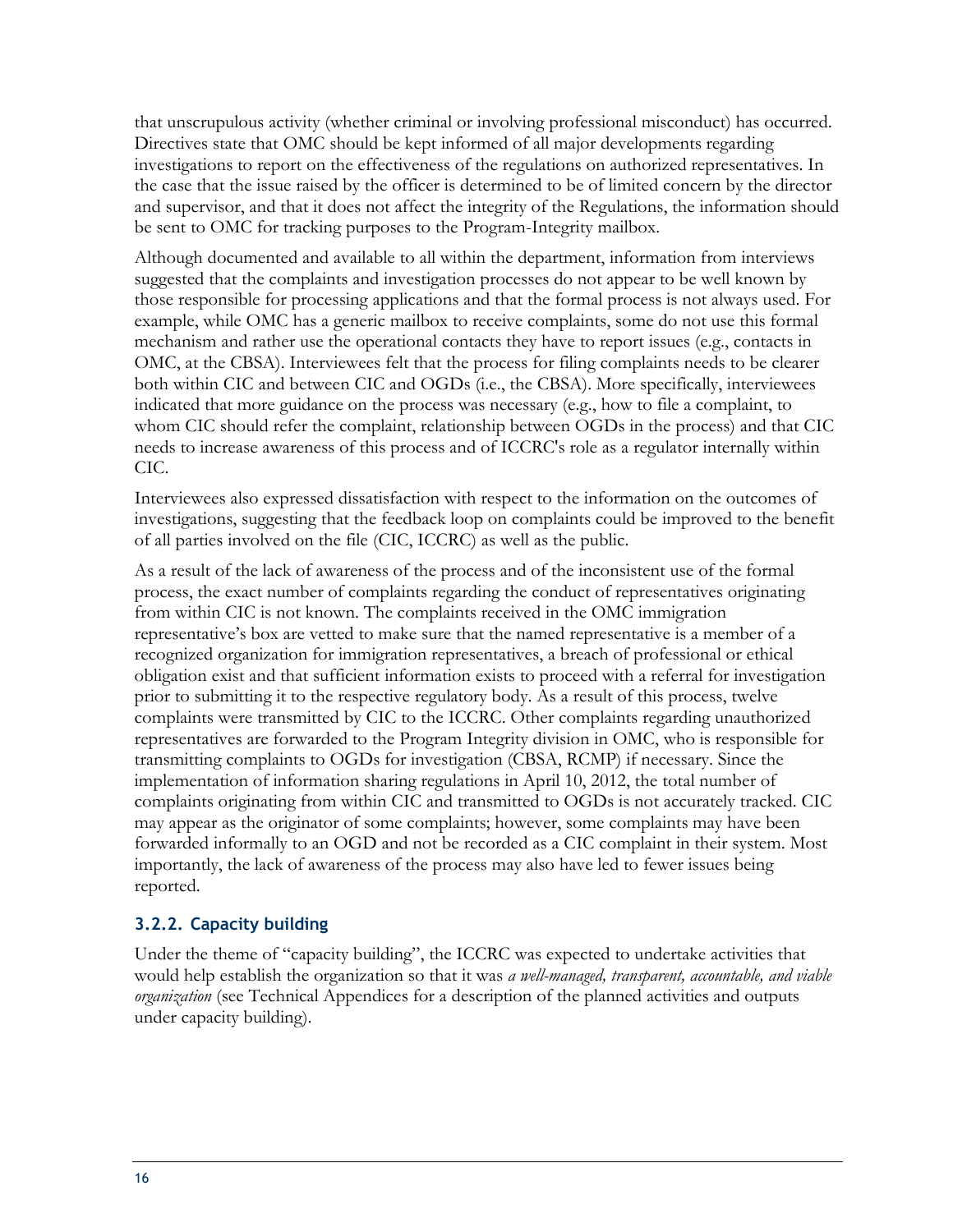**Finding**: The evaluation found that the ICCRC put in place most of the elements of the management structure, as per its contribution agreement with CIC and that the ICCRC is a well-managed, transparent and accountable organization. Financial viability had not been achieved as of December 2013 and the financial situation of the organization remained unfavourable.<sup>31</sup> However, ICCRC's financial situation has steadily been improving and it has started repaying the contribution to CIC.

#### **Governance and management structures in place**

 $\overline{a}$ 

A review of administrative information from the ICCRC found that it has put in place most of the necessary governance and management structures, as per the contribution agreement. This includes the Board of Directors, with supporting committees, $3<sup>2</sup>$  and key policies and procedures, such as bylaws and a code of conduct. The majority of interviewees validated this finding, agreeing that the ICCRC has put in place the appropriate governance and management structures, with the remaining few suggesting it was in the process of doing so. Note that these interviewees were mainly ICCRC representatives, as most interviewees from the CIC were not able to comment on the management and governance structure of the ICCRC, primarily because the ICCRC is an arms-length body. Interviewees noted that the ICCRC sought advice on setting up the governance structure, hired people with the right skills and expertise to contribute to developing the structure, and provided governance training to the Board of Directors. They also indicated that the governance and management structures of the organization have matured over time, as the Board played a more operational role at first; however, it has gradually transitioned to an oversight role.

Interviewees did not believe that there were any major gaps in ICCRC's governance and the management processes, although some ICCRC interviewees suggested that some work was still needed to finalize the internal structure of the organization, mainly by completing work around policies and procedures, either to refine existing ones or developing ones that were not yet in place. The administrative data review confirmed that the ICCRC has indeed lagged somewhat in its development of internal policies and procedures (e.g., human resources (HR), privacy, travel, bilingualism) and plans (e.g., HR strategy, strategic planning), although most of these are now under development. Interviewees at the ICCRC attributed this lag to the fact that, at the outset, most of the organization's efforts were focused on establishing services for members (e.g., process for transferring membership, accreditation process, training and development) and not on internal organizational processes.

One area in which the ICCRC did not complete activities as planned was with respect to developing an action plan on ghost consultants. The ICCRC noted the challenges of dealing with ghost consultants as it does not have any jurisdiction outside of its membership and thus developing such an action plan was outside the mandate of the organization. The ICCRC has, however, undertaken a number of activities to raise the awareness of using authorized

<sup>31</sup> According to CIC's assessment as per the Department's Funding Risk Assessment Model (FRAM), which is the tool used to assess the risk of Gs&Cs recipients.

<sup>32</sup> ICCRC's Board of Directors comprises 15 directors, which includes 12 elected ICCRC members, and 3 public interest directors who are non-members. The ICCRC also has 6 standing operational committees and 4 committees related to complaints and discipline.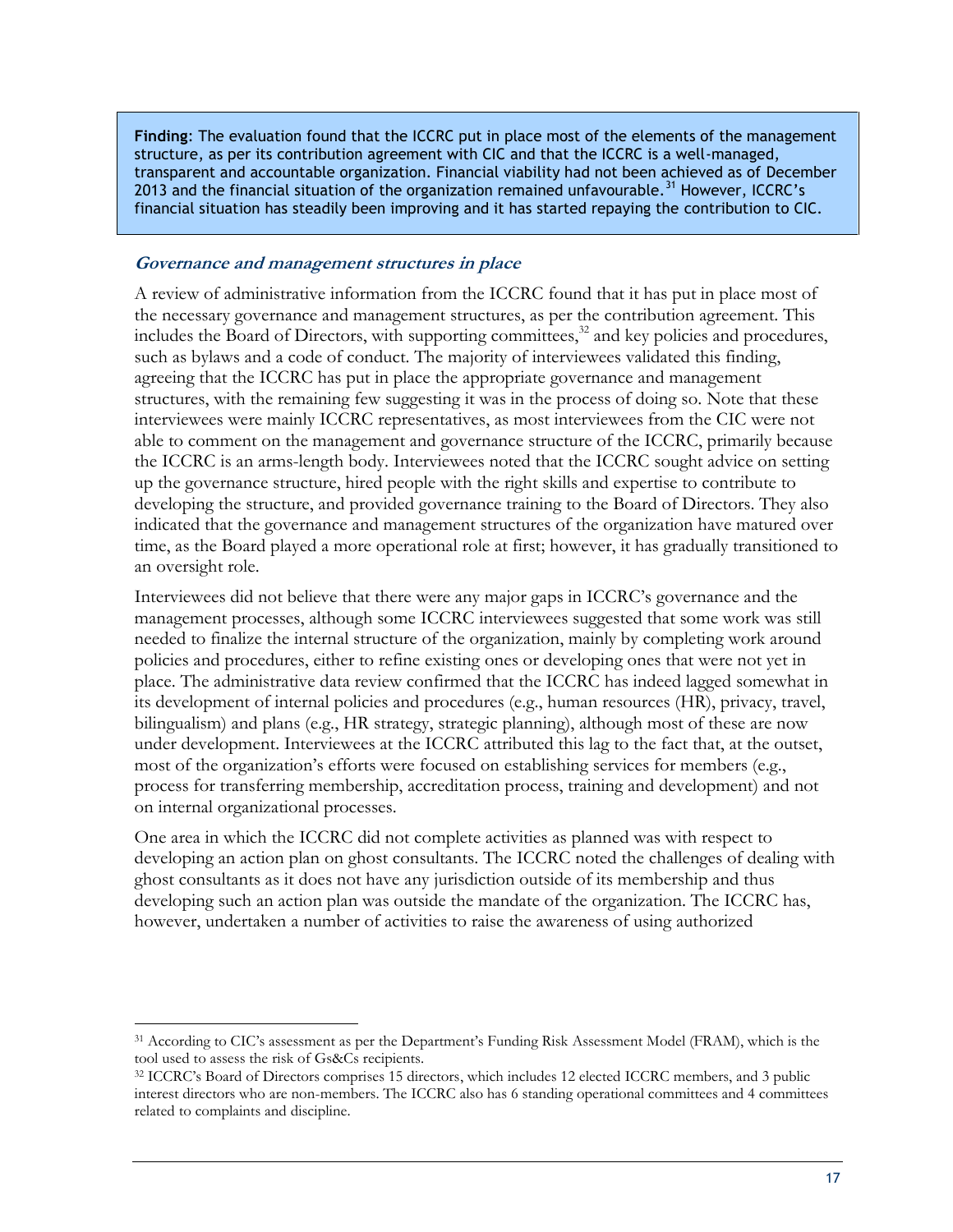representatives and has been proactive in identifying potential unauthorized consultants where possible, for example, through its "Alert" tool available on its website.<sup>33</sup>

ICCRC survey results were also very positive with respect to the management of the ICCRC, with 94% of respondents agreeing or strongly agreeing that it was a well-run organization (Table 3.1).<sup>34</sup> The majority of respondents (84%) also felt that the ICCRC was fulfilling its regulatory obligation well (rating the organization with either a 4 or a 5, on a 5 point scale ranging from 1 not very well to 5-very well).<sup>35</sup>

#### <span id="page-29-0"></span>**Table 3.1: Survey respondents' perception on governance and management of the ICCRC**

|                                                                                         | <b>All survey</b><br>respondents | <b>Previous CSIC</b><br>members | Never a CSIC.<br>member |
|-----------------------------------------------------------------------------------------|----------------------------------|---------------------------------|-------------------------|
| Agree/strongly agree that the ICCRC is a well-run<br>organization (n=1,200)             | 94%                              | 95%                             | 91%                     |
| The ICCRC is fulfilling its regulatory obligations<br>well $-4$ and 5 ratings (n=1,224) |                                  |                                 |                         |
|                                                                                         | 84%                              | 87%                             | 77%                     |
|                                                                                         |                                  |                                 |                         |

Source: ICCRC member survey

#### **Transparency and accountability**

One of the outcomes of the ICCRC was to establish itself as a transparent and accountable organization, meaning that it takes responsibility for its actions and communicates with members in an open and timely way.

The ICCRC has been successful in making information about the organization's process available to the public and members. Information on the ICCRC's organizational structure, activities, and processes is publically available on its website.<sup>36</sup> This includes information on the process for becoming an ICCRC member; the membership of the Board of Directors and its committees; immigration advisories for various industries; information on the complaints and discipline process, including how to file a complaint; and a list of active and suspended members.

The majority of interviewees felt the ICCRC has put practices in place to ensure that it is accountable for the operations of the organization and has been transparent with members and the public. As such, interviewees thought that the ICCRC had communicated information related to decisions, policies and practices in an open and timely manner. Interviewees suggested that the essential structural elements were in place, including by-laws, code of conduct, and the Board of Directors and its committees. Interviewees also noted that reporting structures were in place (e.g., annual reporting, website updates), so that members were aware of the activities of the ICCRC and that members had opportunities to ask questions and express themselves (e.g., via the

<sup>34</sup> A statistically significant difference was observed between former CSIC members and those who were not previously members of CSIC with the former responding more positively that the ICCRC is a well-run organization (95% agreeing it is well-run) than those who were never members of CSIC (91% agreeing).

<sup>35</sup> A statistically significant difference was also observed between former CSIC members and those who were not previously members of CSIC. Former CSIC members were more positive (87% rated the ICCRC as 4 or 5) than ICCRC members that were never a member of CSIC (77% rated the ICCRC as 4 or 5).

 $\overline{a}$ <sup>33</sup> Alert is a confidential whistle blowing initiative to report suspected unregulated immigration consultants. In addition to asking people to submit information about the suspected individual, the ICCRC asks for any website links, photographs, emails, advertisements and any other documentation that would support the claim.

<sup>36</sup> ICCRC's website is discussed in greater detail within Section 3.2.3 – Communications.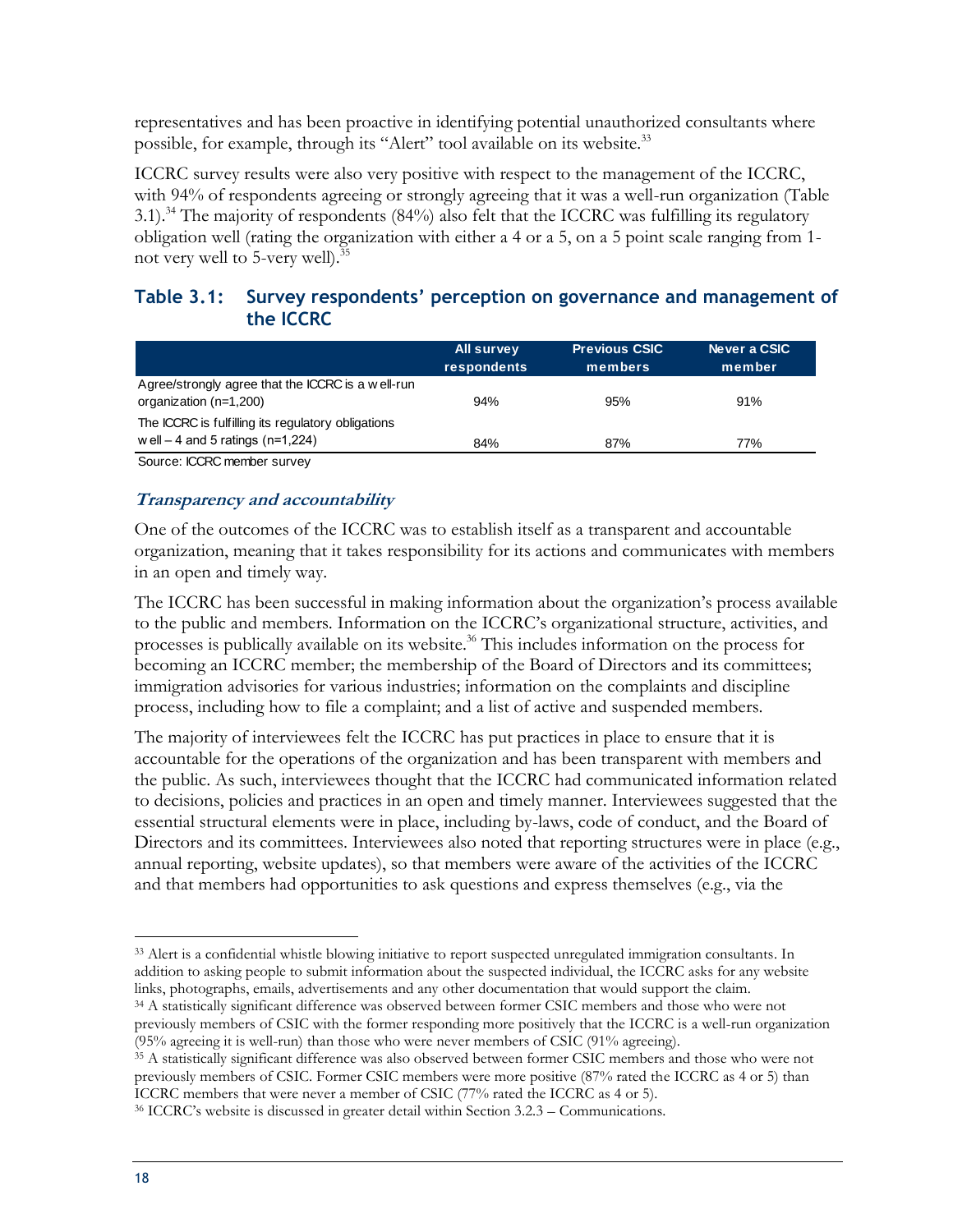ICCRC annual general meeting for members, and through a whistle-blower mechanism to allow for anonymous reporting of issues to the Board).

One area of criticism from interviewees was with respect to the amount of information made available to the public on the status of complaints. Although the website provides information on the process itself, there has been limited reporting on the results of the process to date.

Survey respondents were very positive with respect to the transparency and accountability of the ICCRC. As shown in Figure 3.1, almost all felt the ICCRC is an accountable organization that takes responsibility for its actions (95%), that it communicates information about its decisions, policies and practices in a *timely* manner (92%), and communicates *openly* about its decisions, policies and practices (94%).

#### <span id="page-30-0"></span>**Figure 3.1: Survey respondents' views on the transparency and accountability of the ICCRC**



#### **Financial viability**

 $\overline{a}$ 

As part of the assessment of the ICCRC's capacity, the evaluation sought to determine whether the organization is financially viable.<sup>37</sup> The ICCRC was created to operate indefinitely using its revenue. The ICCRC was expected to enter into negotiations regarding the repayment terms for the contribution when it reached 2,200 members, or three years after signing of the contribution agreement, whichever came first. As the former occurred first (August 2012), CIC successfully negotiated the repayment terms in December 2012, as shown in Table 3.2. As per the schedule below, the ICCRC made its first payment in August 2013 and the next payment is due in August 2014.

<sup>&</sup>lt;sup>37</sup> Financial viability refers to whether the organization is generating enough revenue to be able to continue operating in the future and pay back the repayable contribution to CIC.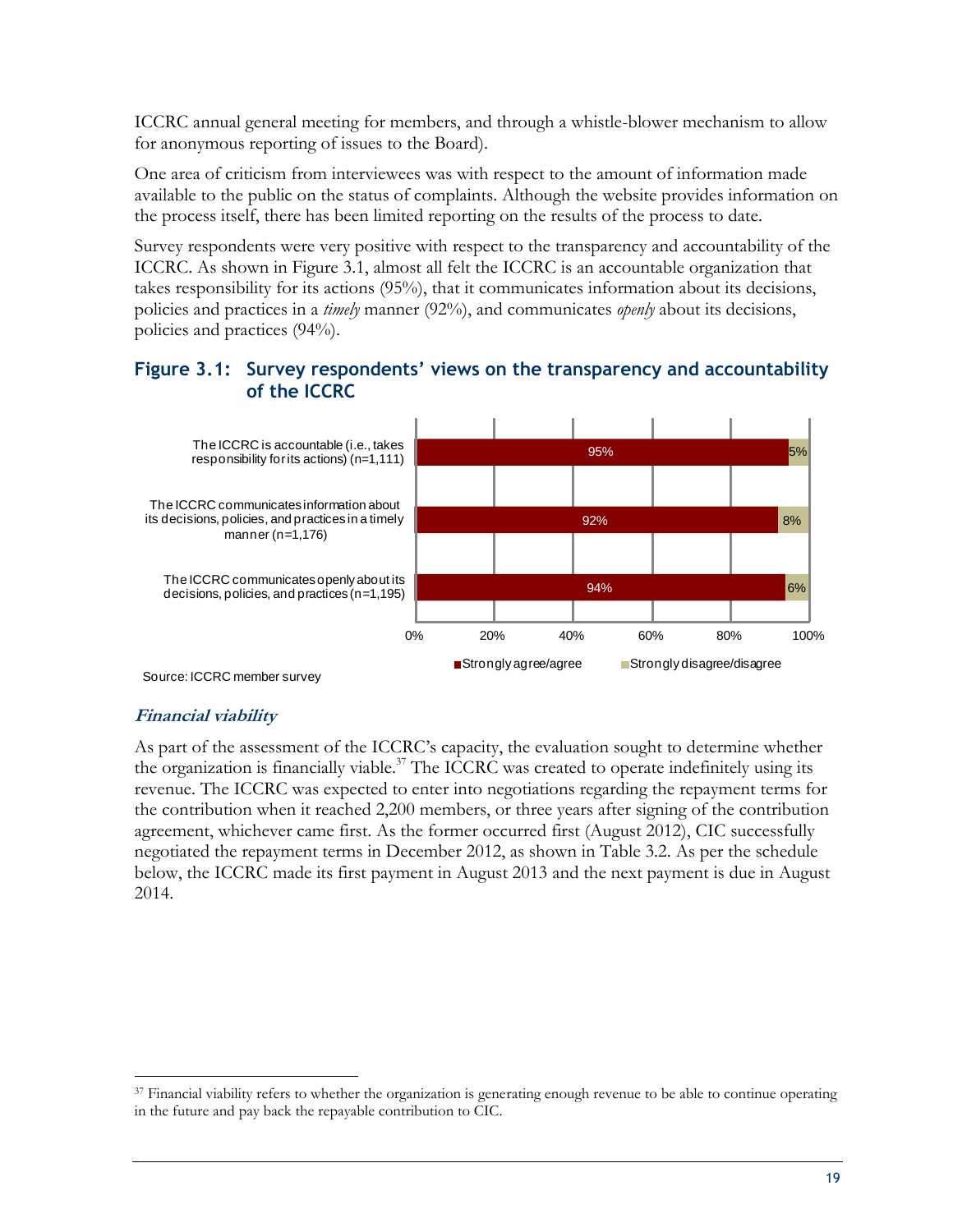| <b>Fiscal Year</b> | Due on          | % Contribution | <b>Repayable Amount</b> |
|--------------------|-----------------|----------------|-------------------------|
| 2013-14            | August 29, 2013 | 15%            | \$150,000               |
| 2014-15            | August 29, 2014 | <b>20%</b>     | \$200,000               |
| 2015-16            | August 29, 2015 | 20%            | \$200,000               |
| 2016-17            | August 29, 2016 | 20%            | \$200,000               |
| 2017-18            | August 29, 2017 | 25%            | \$250,000               |
| <b>Total</b>       |                 | 100.0%         | \$1,000,000             |

#### <span id="page-31-0"></span>**Table 3.2: ICCRC repayment schedule**

To assess the financial viability of the ICCRC, the evaluation made use of a 2013 *Analysis of Financial Position (AFP) of the ICCRC* report<sup>38</sup> as well as an additional analysis to this report based on financial figures as at December 31, 2013, both performed by the CIC Financial Management Branch. The analyses examined the following three key financial ratios, current, debt and profitability<sup>39</sup> over the 30 month period from July 2011 to December 2013, ICCRC's short-term forecasts, the receivables management practices, and revenue collection of the organization.

As shown in Figure 3.2, between July 2011 and December 2013, the debt ratio increased by 56% and was at 0.53 in December 2013. Over the same period, the current ratio increased by 105% and was at 0.45 in December 2013. As such, the ICCRC only has enough assets to cover 53 percent of its liabilities and enough liquid assets to cover 45 percent of the liabilities coming due within a year. Although these two ratios show a positive upwards trend, both still remain unfavourable when comparing to CIC's standards. $40$ 

Despite the high risks it still carries in terms of the amount of its liabilities, overall, it appears that the profitability ratio is increasing and the ICCRC has been profitable since Q1 of 2012. The ICCRC had excess revenues of eleven percent over their expenses by December 2013, which is a significant increase from -50% in its first year (July 2011 to June 2012), when the ICCRC was spending two times the revenues collected.

 $\overline{a}$ <sup>38</sup> A report entitled "*Analysis of the Financial Position of the ICCRC*" was produced by the Grants and Contribution Financial Management Directorate of CIC's Financial Management Branch. It covers the period from July 2011 to March 2013 and, as part of the assessment, utilized CIC's Funding Risk Assessment Model (FRAM), which is the tool used to assess the risk of Gs&Cs recipients. For the Analysis of the Financial Position, draft financial statements as at March 31, 2013 provided by the ICCRC were used.

<sup>&</sup>lt;sup>39</sup> The current ratio is a measure of liquidity and illustrates the ability of an organization to meet its current liabilities out of its current assets. The debt ratio demonstrates the ability of an entity to cover its debts by its assets. The profitability ratio demonstrates the extent of the surplus or deficit the organization has declared and their trends. <sup>40</sup> According to CIC standards in the FRAM the current ratio is favourable when greater than 1.0, acceptable when between 0.9 and 1.0, or equal to 1.0 and unfavourable when less than 0.9. The debt ratio is favourable when greater than 1.0 (the organization has sufficient resources to settle its debts), acceptable when between 0.9 and 1.0, or equal to 1.0 and unfavourable when less than 0.9.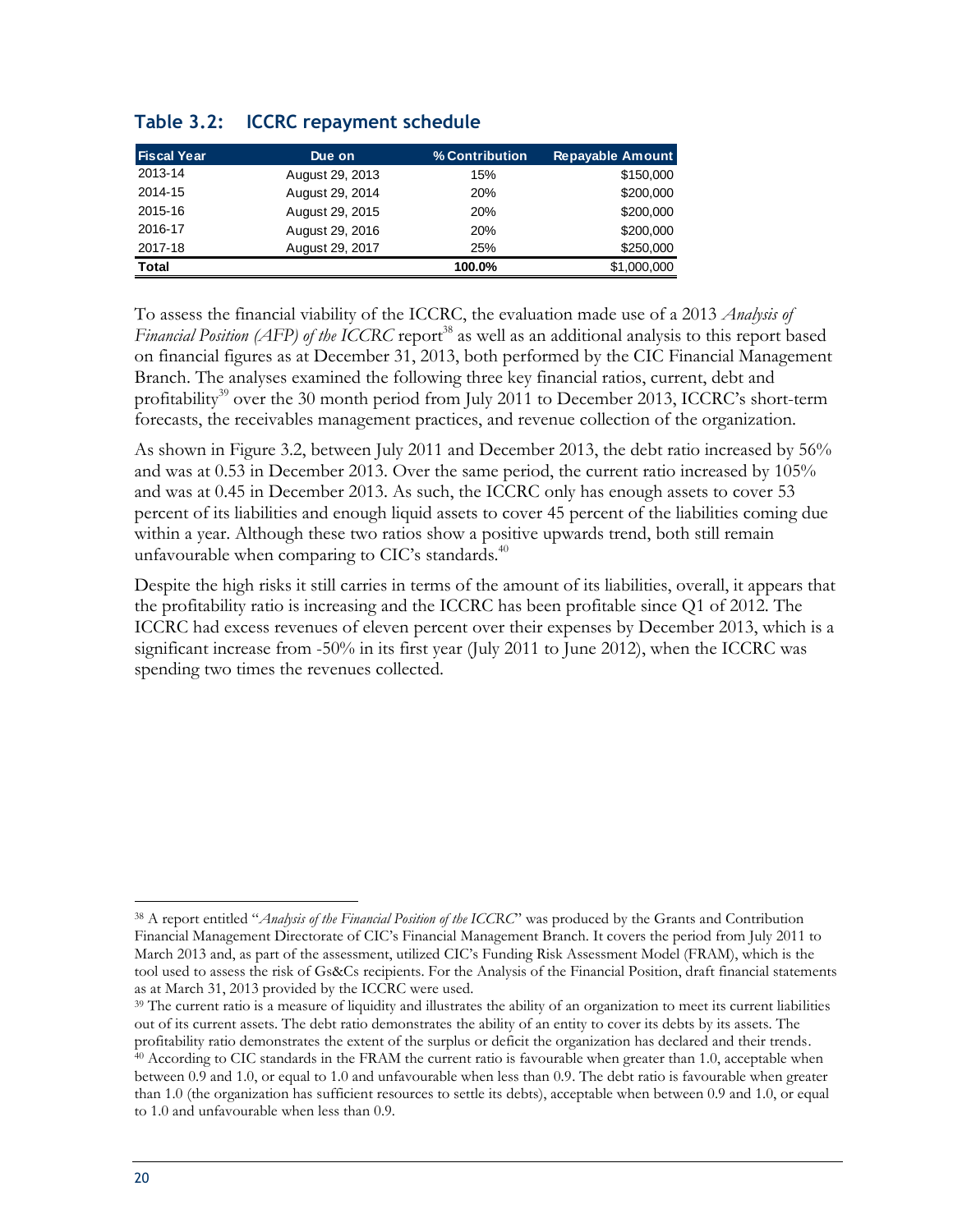

<span id="page-32-1"></span>**Figure 3.2: ICCRC debt, current, and profitability ratio trends (July 2011 - December 2013)**

As a result of the unfavourable current and debt ratio, the AFP report, as well as the additional analysis performed in February 2014, also examined the short-term operating cash flow<sup>41</sup> as another financial indicator to assess ICCRC's ability to adhere to the repayment schedule. The report noted that the revenues collected by the ICCRC have been relatively stable. It also noted that since mid 2012, spending on non-essential items was halted until the ICCRC was able to improve their cash position. Since the end of the first quarter of its third fiscal year (September 2013), the ICCRC has been presenting a favourable operating cash position within the shortterm. Furthermore, the ICCRC has begun to demonstrate an improvement of their financial position and health in terms of revenues in excess of expenditures. The short-term operating cash flow analysis for FY3 to FY4 is presented in Table 3.3.

#### <span id="page-32-0"></span>**Table 3.3: Short-term Operating Cash flow Analysis**

|                                     | FY <sub>3</sub>            |                            |                            | FY4                          | $FY3 - FY4$<br><b>Total</b> |                             |
|-------------------------------------|----------------------------|----------------------------|----------------------------|------------------------------|-----------------------------|-----------------------------|
|                                     | Q <sub>1</sub><br>(Actual) | Q <sub>2</sub><br>(Actual) | Q <sub>3</sub><br>(Actual) | Q <sub>4</sub><br>(Forecast) | $Q1-Q4$<br>(Forecast)       | <b>Forecast</b><br>+ Actual |
| Revenue                             | 1,445,941                  | 1,551,171                  | 1,621,328                  | 1,675,172                    | 5,980,446                   | 12,274,058                  |
| Expenses                            | 1,235,418                  | 1,532,181                  | 1,477,509                  | 1,670,632                    | 5,357,655                   | 11,273,395                  |
| CIC Repayment                       | 150,000                    | ٠                          | $\blacksquare$             | $\overline{\phantom{a}}$     | 200,000                     | 350,000                     |
| Net Cash Position                   | 60.523                     | 18.990                     | 143.819                    | 4.540                        | 422.791                     | 650,663                     |
| <b>Cumulative Net Cash Position</b> | 60,523                     | 79,513                     | 223,332                    | 227,872                      | 650,663                     | 650,663                     |

Source: Post Report on the Analysis of the Financial Position of the ICCRC

Source: CIC Report on the Analysis of the Financial Position of the ICCRC and the additional analysis performed in February 2014

<sup>41</sup> The short-term operating cash flow analysis does not take into account the accumulated deficit, non-cash items (amortization) or capital prior to the years examined.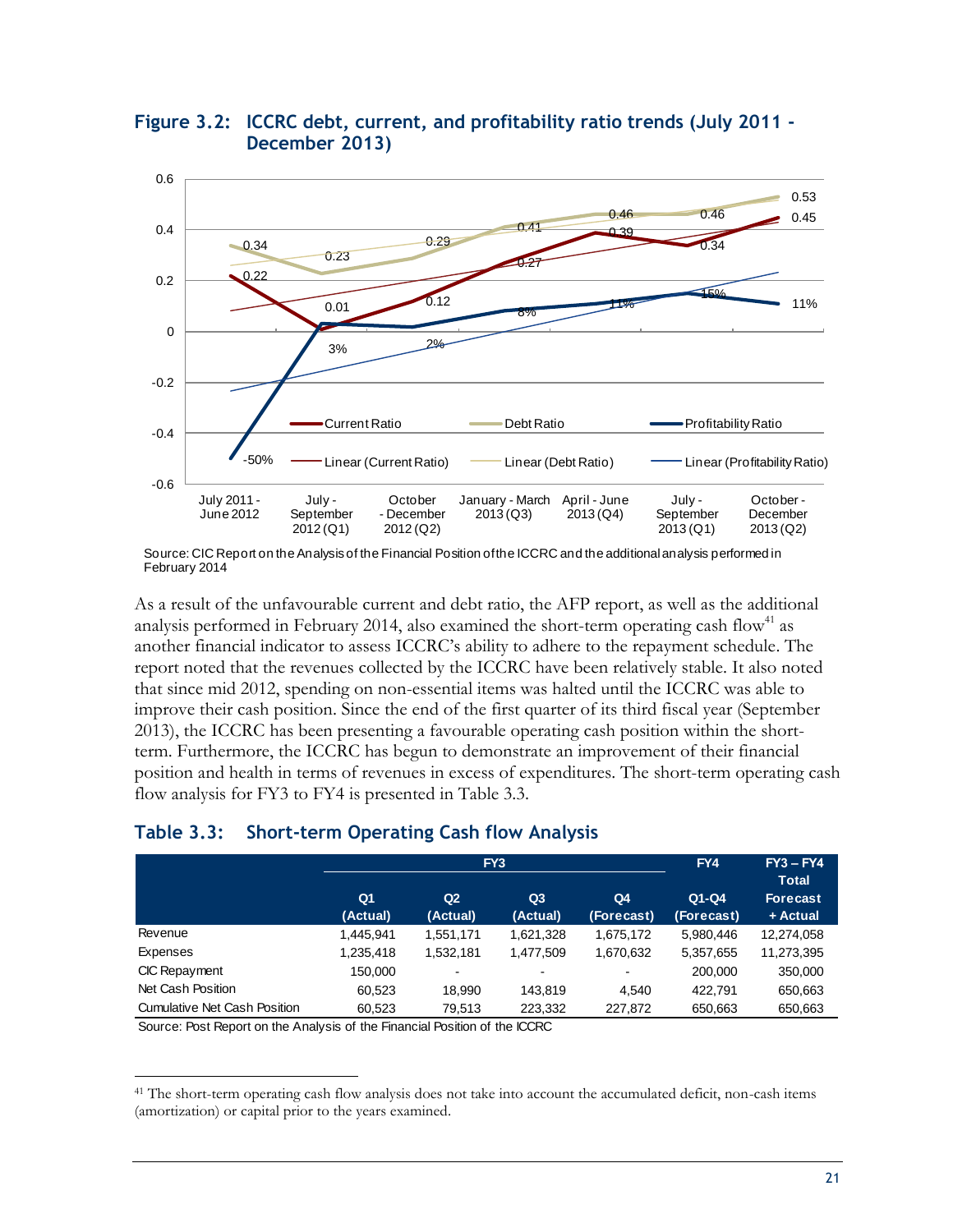As it plays a critical role in the ICCRC's ability to remain financially viable, membership fee collection was also examined. As at December 31, 2013, membership dues represent 97% of the ICCRC's receivables while other receivables (e.g., credit card administration fees, CRA tax input credits, examination revenue) represent  $3\%$ .<sup>42</sup> The AFP report found that while there is no formal accounts receivable policy, the method used to collect on receivables appears sound.

Despite this, as of December 31, 2013, 66% of membership receivables were more than 60 days overdue, which represents a change of ten percent from Q1 to Q2. It does not appear that the ICCRC is expecting to collect this revenue as they have allotted this amount for their allowance for doubtful accounts. Membership revenues more than 60 days old represents 8.4 percent  $($221.4K)$  of revenues collected year-to-date<sup>43</sup>, which is seven percent higher than the allowance for doubtful accounts forecasted by the ICCRC.<sup>44</sup> Since membership revenues account for the majority of the revenues collected by the ICCRC, the increasing trend in the amount of uncollected revenue is unfavourable (i.e., the total outstanding receivables represents approximately 13% of revenue earned, an increase of seven percent since March 31, 2013).

Of the few interviewees who could comment on ICCRC's finances, most noted that the fee holiday given to past CSIC members had a significant effect on the ICCRC's revenue stream and cash flow in its first year, which ultimately caused financial hardship for the ICCRC.<sup>45</sup> As a result, the ICCRC secured additional funding to finance its operations.<sup>46</sup> Others noted that the organization initially lacked financial management capacity during its first year and had to build internal capacity from scratch with no support from the previous regulator. The lack of financial capacity early on was also mentioned by interviewees as a factor in ICCRC's spending more than originally budgeted in its contribution agreement (which is discussed later in Section 3.2.6 on resource utilization). Despite these initial financial setbacks and challenges, the ICCRC has begun repaying the contribution to CIC and when comparing the ratios over the periods examined, as well as the forecasts submitted by the ICCRC, it appears that their financial situation is improving. Moreover, as per the long-term budget submitted by the ICCRC in February 2014, the ICCRC has confirmed its adherence to the established repayment schedule. CIC continues to monitor the ICCRC's financial viability on a quarterly basis.<sup>47</sup>

<sup>&</sup>lt;sup>42</sup> Figures based on the draft financial statements as at December 31, 2013.

<sup>43</sup> Figures based on the draft financial statements as at December 31, 2013; 7.4 percent based on the cash-basis cash flow.

<sup>44</sup> The ICCRC forecasted the allowance for bad debt to be one percent of the total revenues collected (before interest) in their Five Year Plan.

<sup>45</sup> The Minister of Citizenship and Immigration granted members a 'fee holiday' when the ICCRC was created and members were not required to pay fees in the first three months of the operation of the organization. This loss in revenue was unplanned for the ICCRC.

<sup>46</sup> The additional financing was in the form of a \$150,000 line of credit and a \$200,000 restricted bridging loan for the build-out costs of the Burlington office.

<sup>47</sup> As part of a report prepared by GCFM in October 2012, it was recommended that the ICCRC submit draft quarterly financial statements until such time that the amount contributed by CIC is repaid in full. In addition, the report also recommended that the ICCRC submit their annual audited financial statements to CIC no later than three months following ICCRC's fiscal year-end.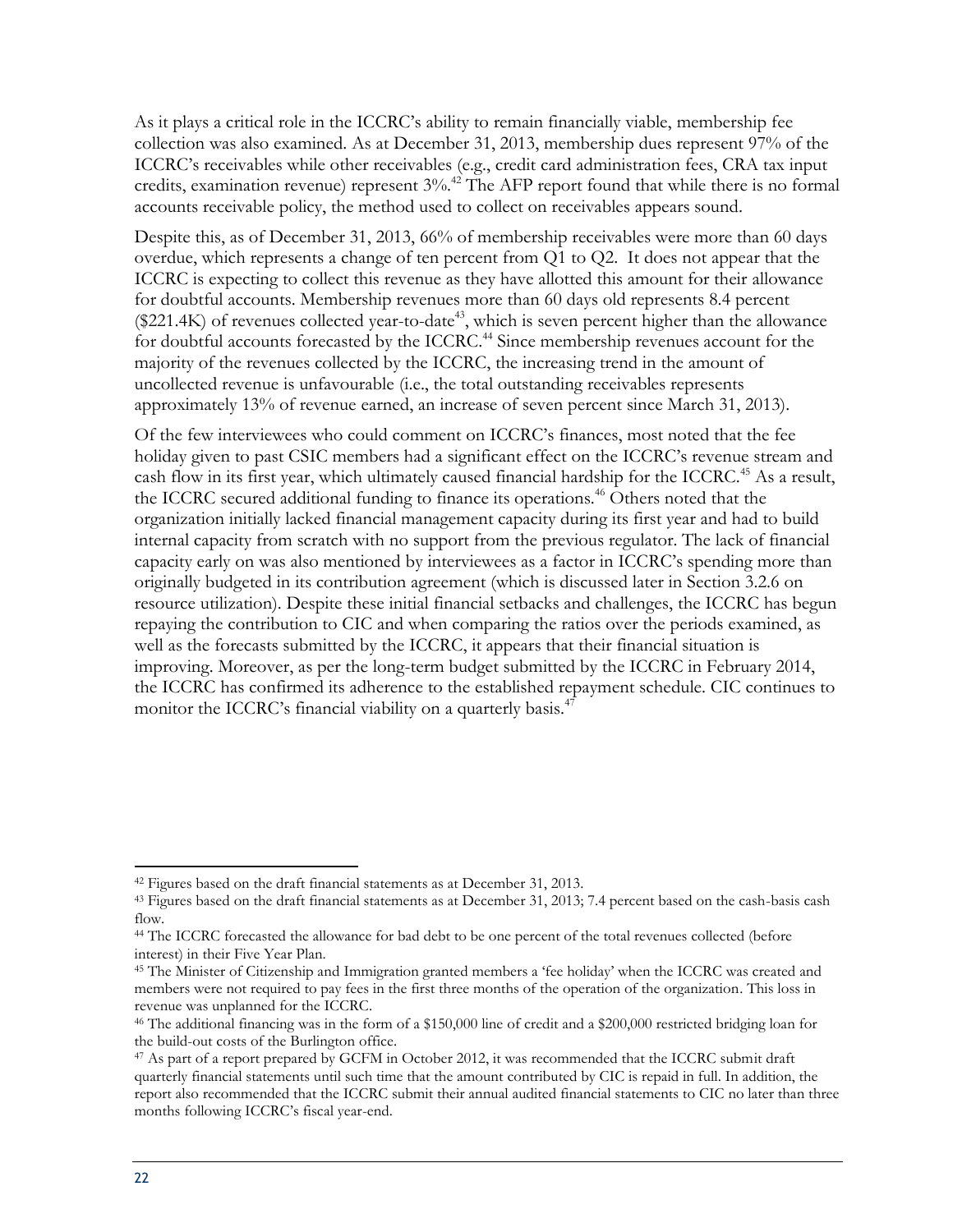#### <span id="page-34-0"></span>**3.2.3. Communications**

Under the theme of "communications," the ICCRC was expected to undertake communications activities to ensure that *stakeholders are adequately informed on the immigration consulting sector* (see Technical Appendices for a description of the planned communications activities and outputs).

**Finding**: The ICCRC has undertaken communications activities as planned, adequately informed members about the organization's processes, and members were satisfied with the information provided. There are opportunities for the ICCRC to enhance external communications by increasing outreach to the public and stakeholder groups as well as improving its website.

#### **Appropriateness and effectiveness of communication activities**

The communications activities of the ICCRC have been primarily internal with a specific focus on providing information to members (e.g., how to transfer a membership from CSIC and how to become a new member of the ICCRC). Additional communication activities undertaken by the ICCRC in its first 18 months of operation included developing a communications strategy, establishing a Communications and Outreach Committee, and developing a variety of information materials for consultants, students, and the general public (e.g., frequently asked questions, advisories on the use of consultants, the complaints and discipline process, information on the Canadian immigration system). The ICCRC has also conducted some outreach to the public through the use of display of booths at community events and media interviews.

The main ways in which the ICCRC has engaged with its membership is via its website or through email 'blasts'. Overall, survey respondents were very satisfied with information provided on the certification processes and indicated that ICCRC information products are appropriate and effective. When asked about the processes for becoming an ICCRC member, former CSIC members who transferred their membership to the ICCRC were very positive regarding the ease of doing so, with the majority (97%) saying it was either very easy or easy to transfer their membership to the ICCRC and only 3% disagreeing. New members who had to apply to become ICCRC members were also very positive about the certification process, with 92% reporting it was easy or very easy to understand the information that explained how to become a member of the ICCRC (Figure 3.3).



#### <span id="page-34-1"></span>**Figure 3.3: Survey respondents' views on ICCRC communication on certification process**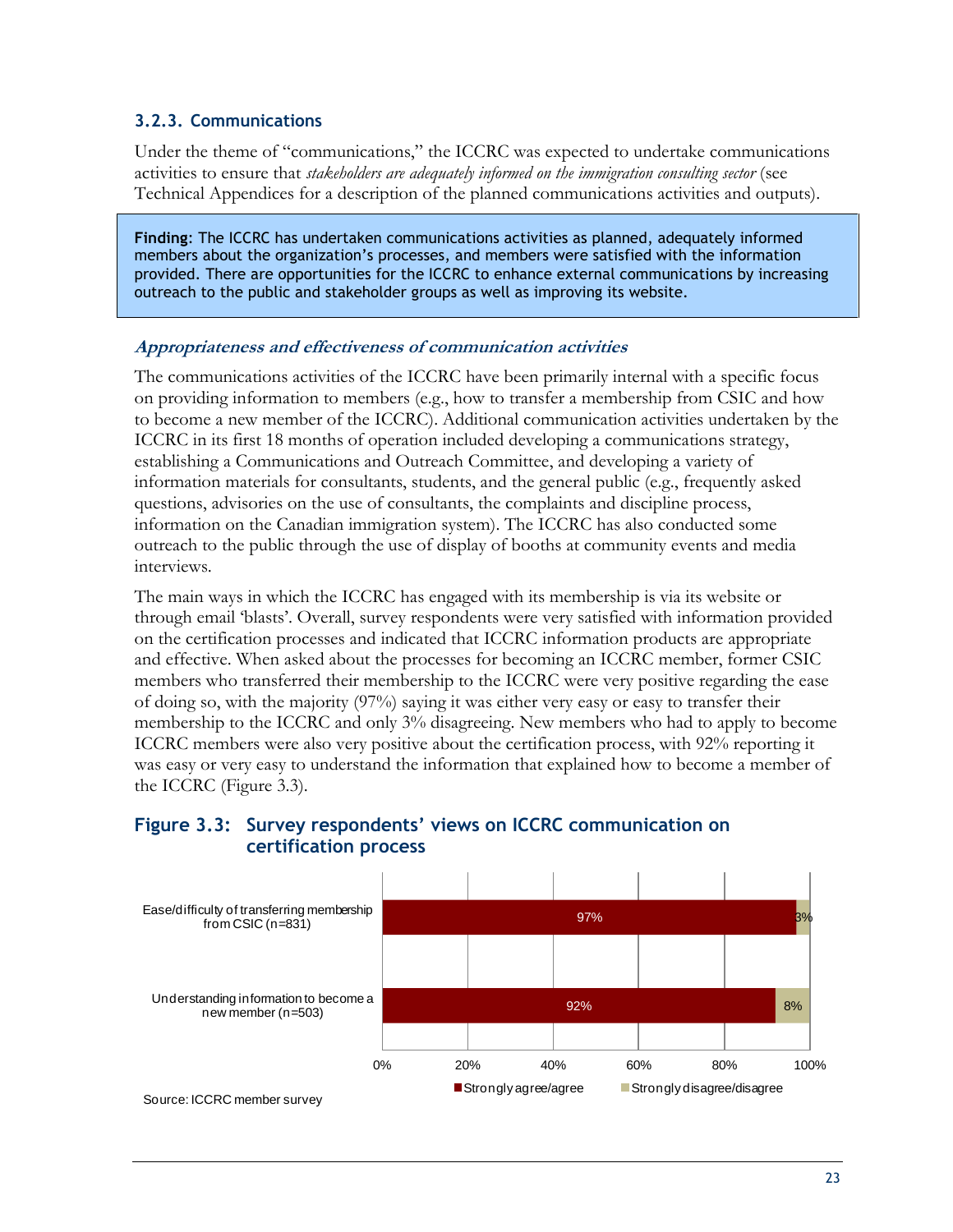Survey participants were also asked their opinions on the usefulness and clarity of the information provided by the ICCRC via the website and email 'blasts'. The majority of survey respondents said that the ICCRC website and email communication were excellent or good, although they were slightly more favourable regarding email communication than the website (Figure 3.4). More specifically, 84% of respondents rated email communication as either excellent or good in terms of the usefulness of information it provided, with 16% stating that it needed improvement. They also felt that the frequency of email communication was good (83% rated it excellent or good) and the information provided was clear (88% of respondents rated this excellent or good).

Respondents were somewhat less positive about the website. While 76% of respondents rated the usefulness of the website as either excellent or good, almost one quarter of respondents (24%) stated that it needs improvement. Similarly, 23% stated that the information on the website needs to be more clear and one third (33%) said the website needed to be improved with respect to finding the information that they needed.<sup>48</sup>

<sup>48</sup> For all questions regarding the website and email, statistically significant differences were observed between former CSIC members and those members who were never members of CSIC. In all cases, a greater proportion of former CSIC members rated either mechanism as excellent or good, as compared to those who were never members of CSIC. The difference in excellent/good ratings ranged from 4 to 9 percentage points depending on the specific question. These differences are perhaps not surprising given that newer RCICs may have a greater need for information than those that had been working in the industry longer.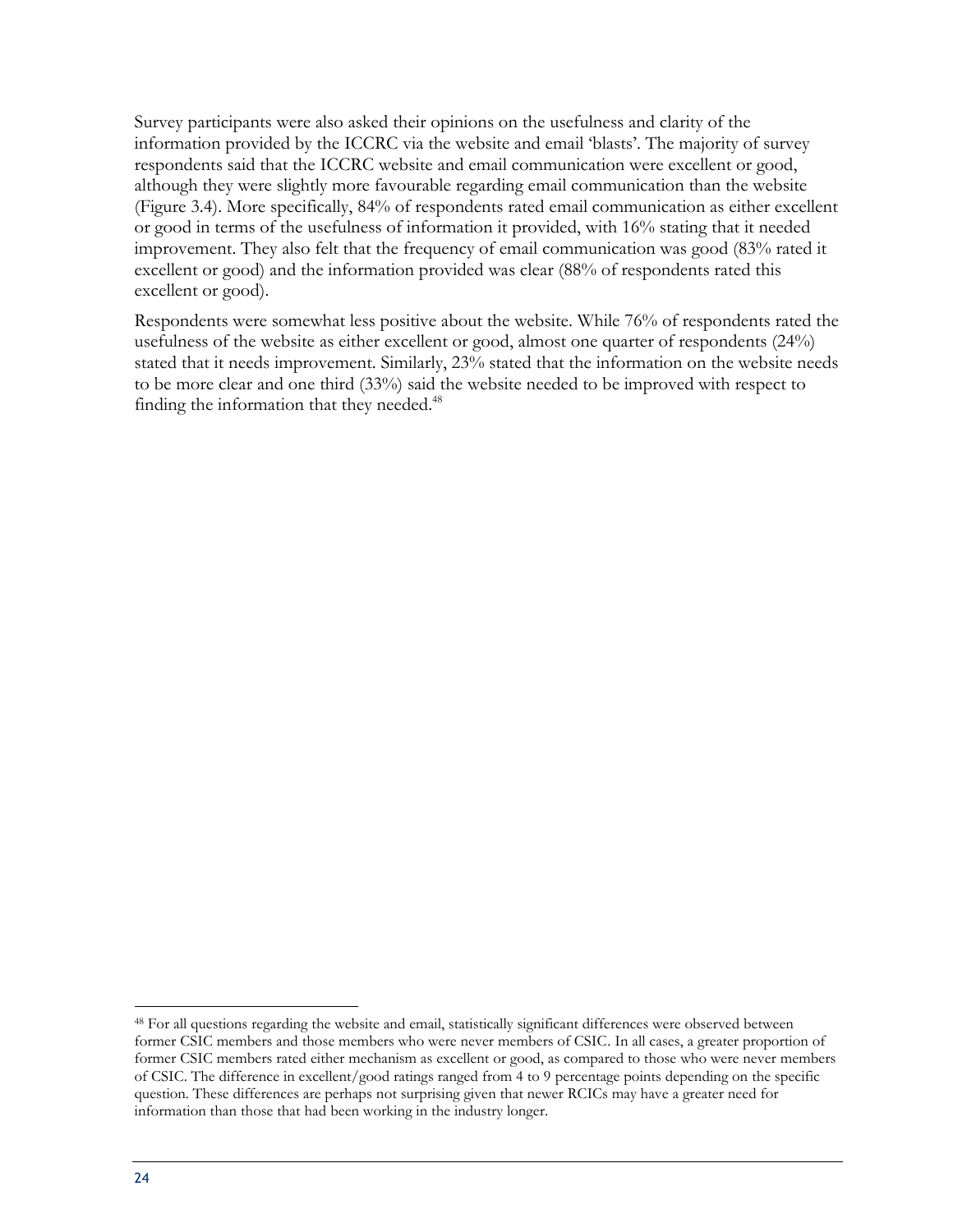

#### <span id="page-36-0"></span>**Figure 3.4: Survey respondents' views on the effectiveness of ICCRC information products**

The opinions of interviewees with respect to ICCRC communications were mixed, with most saying the ICCRC communications products were somewhat effective, but could be improved, or they were not effective. Only a few interviewees felt that the ICCRC communications products were effective. Some interviewees contextualized their response by noting the fee holiday given to members limited what the ICCRC was able to achieve in terms of communications, which resulted in the ICCRC having to prioritize what it wanted to achieve in this area. As a result, ICCRC's communication efforts were more focused on internal communications and much less on external communications. Interviewees indicated that more outreach was needed to promote the ICCRC and the use of immigration consultants, including better promotion abroad and better provision of information to prospective immigrants on the regulation of immigration consultants. A few interviewees also suggested that specific efforts should be made to improve the image of the industry and more work was needed to better inform key stakeholders (e.g., educational institutions, other governments, employers) on the limits of the advice they could provide on immigration matters.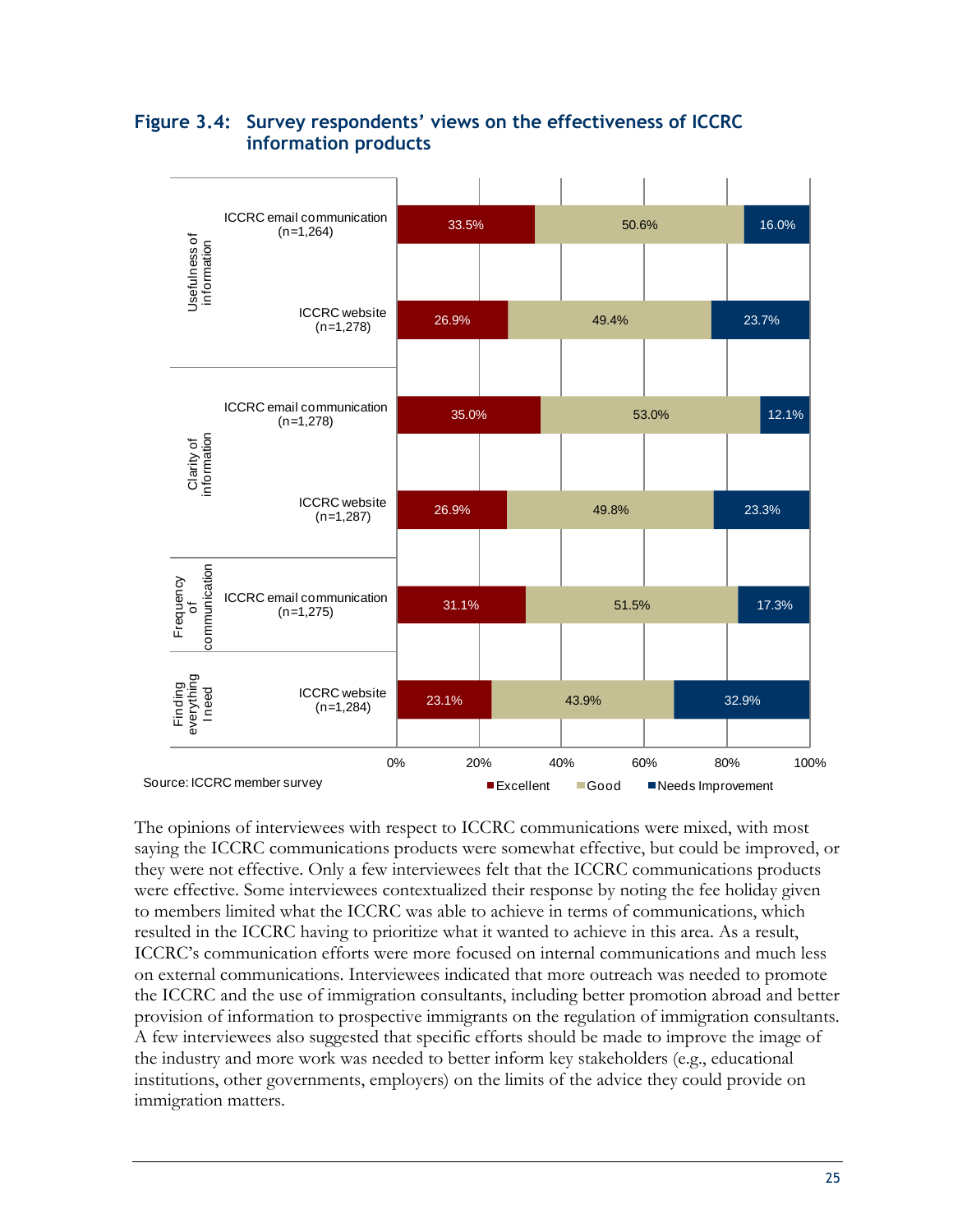Similar to the survey results, some interviewees also suggested that improvements were needed to the ICCRC's website. The ICCRC is well aware of the current limitation of its website and does have a plan in place for a major upgrade, which will be done in the longer-term. In the meantime, it was observed during the evaluation that the ICCRC has made revisions to its website with additional content added for both the public and ICCRC members.

**Finding**: Initially, CIC's communications activities focused more on 'crooked' consultants rather than promoting the use of authorized representatives, which stakeholders feel had a negative impact on how the industry is perceived. As a result, it was expressed by interviewees that there is a need for CIC and the ICCRC to coordinate communication efforts.

A review of documents and communication materials showed that in 2011 and 2012, CIC undertook a multilingual ad campaign warning prospective immigrants, permanent residents and Canadian citizens of fraud by 'crooked' immigration consultants. This campaign, reflecting the spirit of Bill C-35 (initially called *Cracking Down on Crooked Consultants Act*), appeared on television, in the mainstream and ethnic print, in Canadian airports, and over the internet. This campaign ran for about one month each year, between February 21 and March 20, 2011 and between March 5 and March 31, 2012.

Some ICCRC interviewees felt that the campaign had a negative impact on the perception of the industry as a whole. The central critique raised was that the campaign focused on the risks posed by 'crooked' consultants, rather than promoting the use of authorized representatives, such as members of the newly designated regulatory body. When the ICCRC contacted CIC to express concerns about the detrimental impact the message had on public perception of the industry, CIC worked collaboratively with the ICCRC and withdrew its ad campaign.<sup>49</sup>

Interviewees saw a role for CIC, along with communication efforts of the ICCRC, in the provision of information to prospective immigrants on the ICCRC and the use of authorized representatives. Numerous interviewees also feel there is a need for a joint effort between CIC and the ICCRC to coordinate communication efforts of both organizations to avoid sending inconsistent messages to the public, in the view of maintaining the ICCRC's reputation.

#### <span id="page-37-0"></span>**3.2.4. Competencies**

Under the theme of "competencies," the ICCRC was to put in place processes for individuals *to receive certification and ensure that members had professional development opportunities to develop their competencies and qualifications* (see Technical Appendices for a description of the planned competency activities and outputs).

**Finding**: The ICCRC implemented the competency activities related to granting certification and offering professional development opportunities to members as planned and as a result, there are processes in place for members to receive certification and to participate in professional development opportunities. Stakeholders consider the certification process appropriate and ICCRC members are positive about the professional development opportunities provided.

<sup>49</sup> Since the end of data collection in the spring 2013, CIC has updated the information on authorized representative on its website, which includes increased number of links on authorized representatives, and making the information more prominent for the benefit of the public and potential applicants.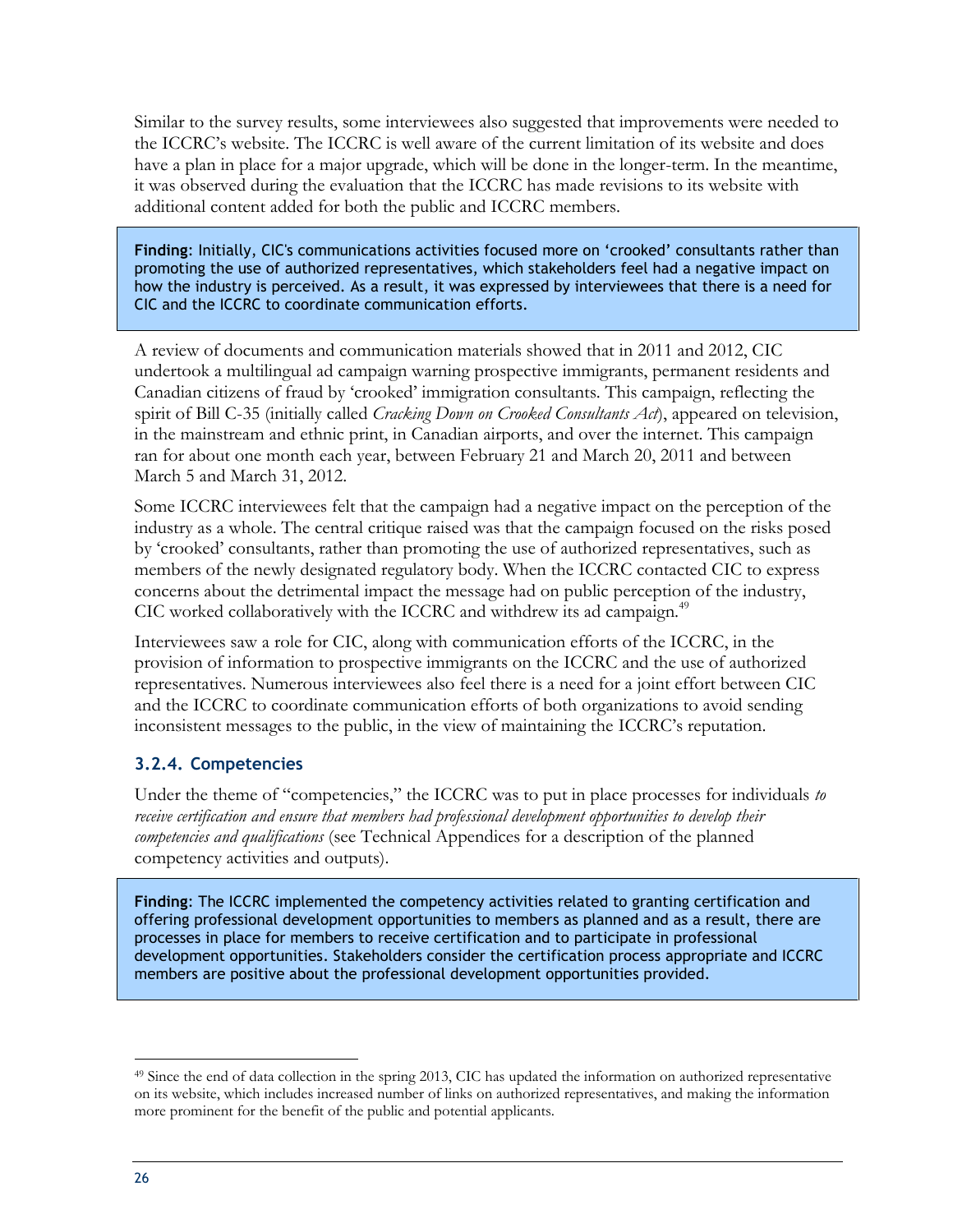#### **Certification process for members**

To become certified as an RCIC, the ICCRC requires prospective members to meet the following five conditions:

- 1. Successful completion of an immigration practitioners program a course on Canadian immigration and refugee law, taken through an accredited post-secondary institution;
- 2. Successful completion of the Full Skills Exam an examination on immigration law and practice management;
- 3. Demonstrated good character through satisfactory background check;
- 4. Demonstrated language proficiency in English or French through the submission of results of an accredited language test; and
- 5. Status in Canada as a citizen, permanent resident, or Status Indian.<sup>50</sup>

When asked about the timeliness of the certification process, half (50%) of all survey respondents reported that it took one month or less from the time they submitted their completed application to the time they received their ICCRC certification. One-quarter (25%) of respondents reported that it took two months, 15% reported that it took three months, and 10% reported that it took longer than three months. The majority (91%) of respondents were very satisfied or satisfied with the time it took to receive certification.

Respondents who had to apply to become ICCRC members were asked a series of questions regarding the ease or difficulty of meeting the five membership requirements (Figure 3.5). The two requirements that were deemed the most difficult to meet were completing an approved immigration practitioners program (46% stated it was very difficult or difficult) and passing the Full Skills Exam (60% stated it was very difficult or difficult).<sup>51</sup> The three other membership requirements were found to be easy to meet by the majority of respondents.

<sup>50</sup> Se[e www.iccrc-crcic.ca/students/becomingConsultant.cfm](http://www.iccrc-crcic.ca/students/becomingConsultant.cfm)

<sup>51</sup> Successfully completing the Full Skills Exam is one of the requirements to become a registered immigration consultant. Between October 2011 and December 2012, a total of eight Full Skills Exams were offered; 736 students wrote the exam and 640 passed, for a pass rate of 84.2%.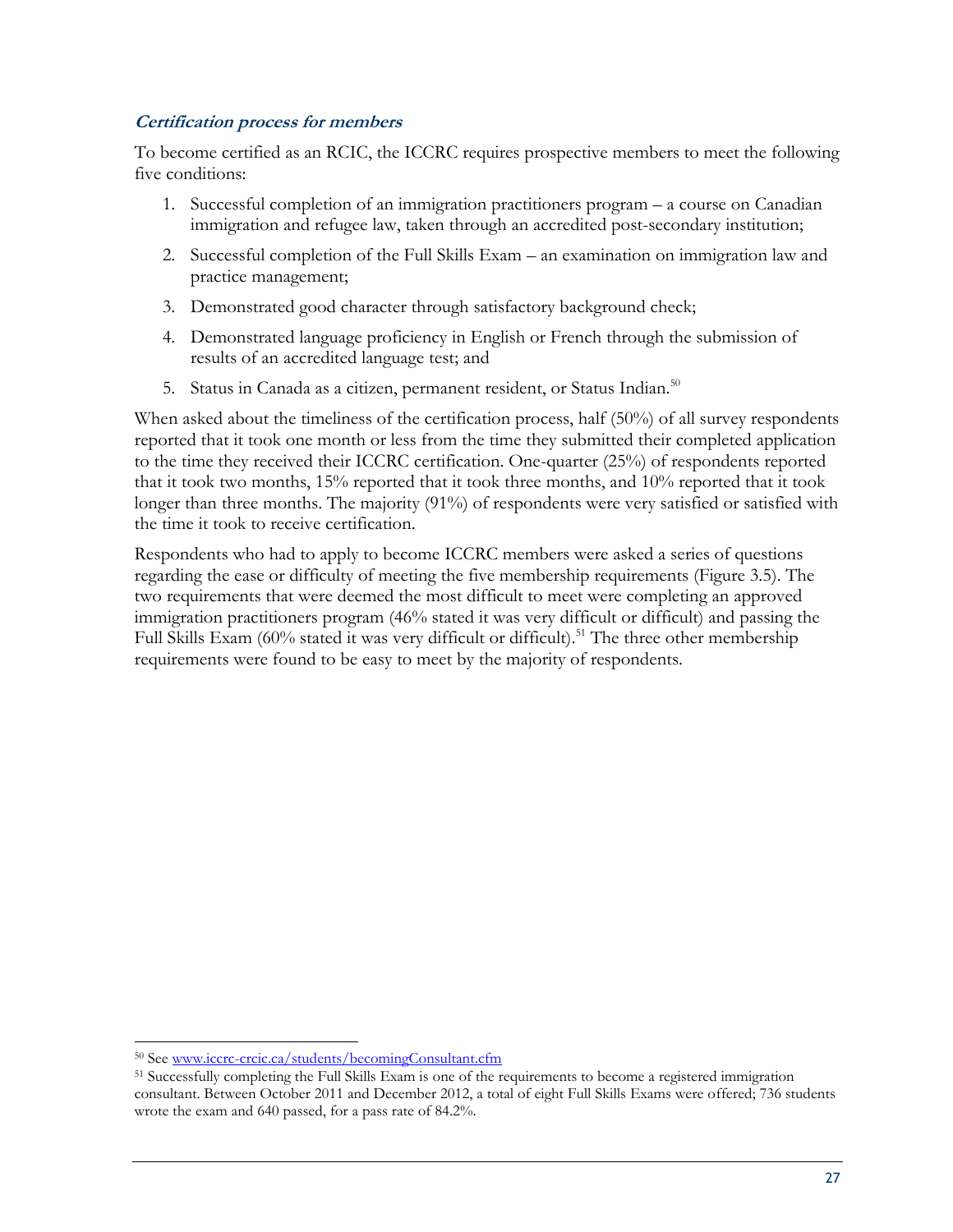#### <span id="page-39-0"></span>**Figure 3.5: Survey respondents' views on the ease of meeting membership requirements**



Although some requirements were deemed harder to meet than others, all survey respondents agreed that the ICCRC has established the right criteria to become a member of the ICCRC. As shown in Figure 3.6 nearly all respondents either strongly agreed or agreed that these five criteria are appropriate (ranging from 96% to 99%).

#### <span id="page-39-1"></span>**Figure 3.6: Survey respondents' views on the appropriateness of membership requirements**



Interviewees also expressed positive views about the current member certification process, with the majority agreeing that it was adequate. The process was seen as rigorous, with appropriate criteria that resulted in the certification of qualified individuals. A few interviewees suggested that there was a need to examine the current language benchmarks, which the ICCRC is planning on doing.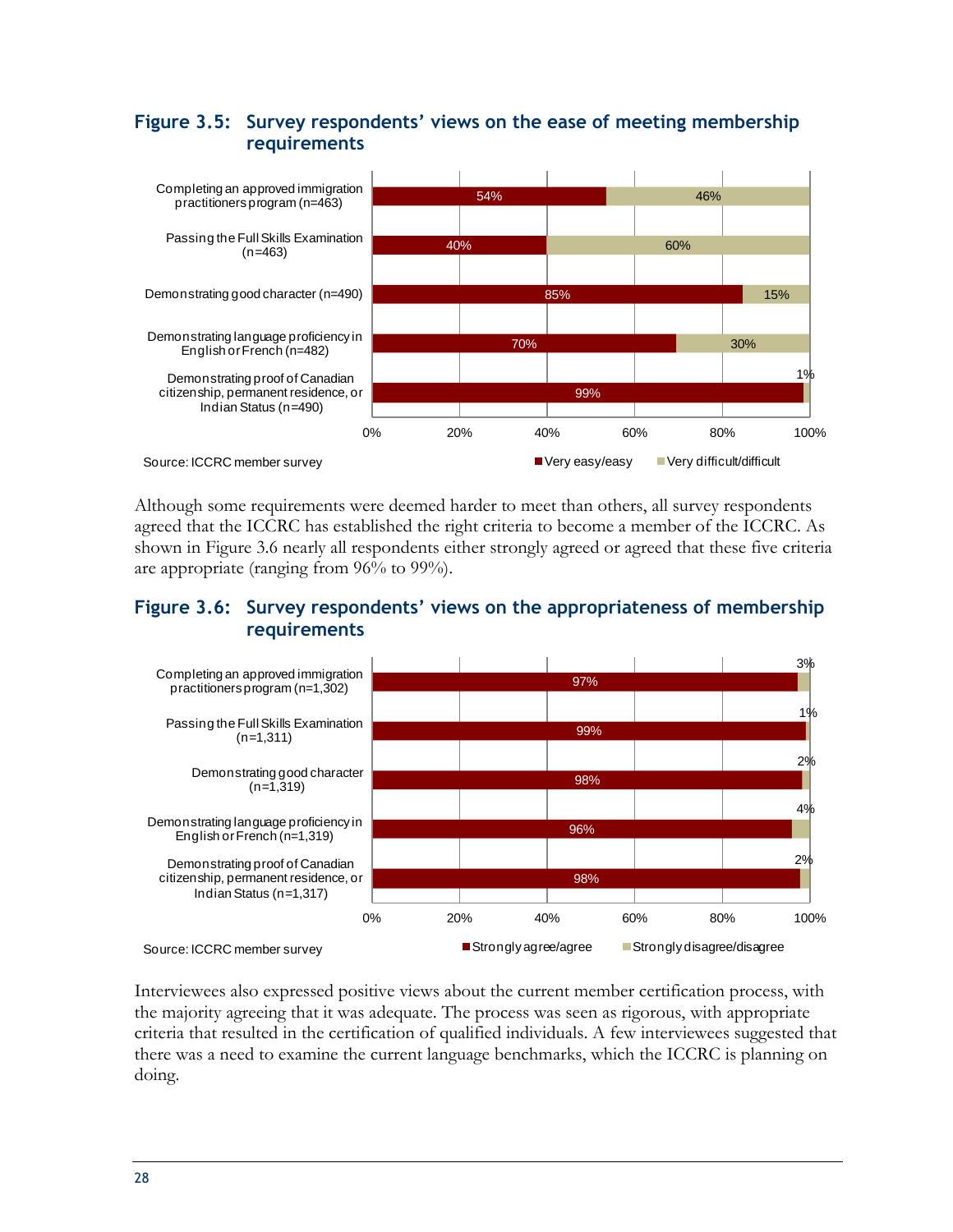One theme that emerged from the interviews and the ICCRC member survey with respect to the membership requirements relates to the Immigration Practitioner Program (IPP). The ICCRC has put in place a system to recognize institutions eligible to deliver the IPP. At the time of data collection for the evaluation, nine institutions had been accredited by the ICCRC. While interviewees generally felt that the process for the accreditation of educational institution was appropriate, it was noted that there were no standards in place to ensure consistency of the IPP in terms of length and curriculum. The ICCRC had already identified a gap in this area and its Board recently approved National Educational Standards, which will standardize the curriculum of the different accredited programs (e.g., in terms of number of hours for the program, core courses and competencies around which to articulate the curricula), with the view of setting a single, robust standard for the IPP.

It was also suggested by interviewees and survey respondents that the IPP could be improved by adding a practical component to the certification process (e.g., mentoring, practicum, articling, and internship) and by requiring a university degree, diploma or certificate as a prerequisite to the IPP.

Once becoming an RCIC, members must abide by the ICCRC's Code of Professional Ethics and meet four requirements to maintain membership, including:

- 1. Complete 16 hours of annual continuing professional development (CPD);
- 2. Complete mandatory Practice Management Education (PME) courses;
- 3. Pay the \$1782.50 annual membership fee (July 2012 rate); and

 $\overline{a}$ 

4. Pay the \$150.00 annual professional errors and omissions insurance premium.

When asked whether these requirements are set at the right level, the majority of members who responded to the survey stated that three of the four criteria are set at the right level: CPD hours (62% of respondents); PME courses (81% of respondents); and insurance premium (83% of respondents). For the fourth criteria (i.e., the membership fees), the majority of respondents  $(63\%)$  felt it was too high (Figure 3.7).<sup>52</sup>

<sup>52</sup> Statistically significant differences were observed between former CSIC members and those members who were never members of CSIC. For each requirement, a greater proportion of former CSIC respondents agreed that they are set at the right level. The differences between these two groups were most notable for the membership fees, where a 25 percentage points difference was observed between the two groups (57% for previous CSIC members thought fees were too high, compared to 82% of non-former CSIC members). Similarly, statistically significant differences were observed between years of experience and the extent to which respondents agree that these requirements are set at the right level (with the exception of completing mandatory PME courses). In all cases, groups with more experience were more likely to agree that these requirements were set at the right level. Note that there is a high correlation between previous CSIC membership and years of experience.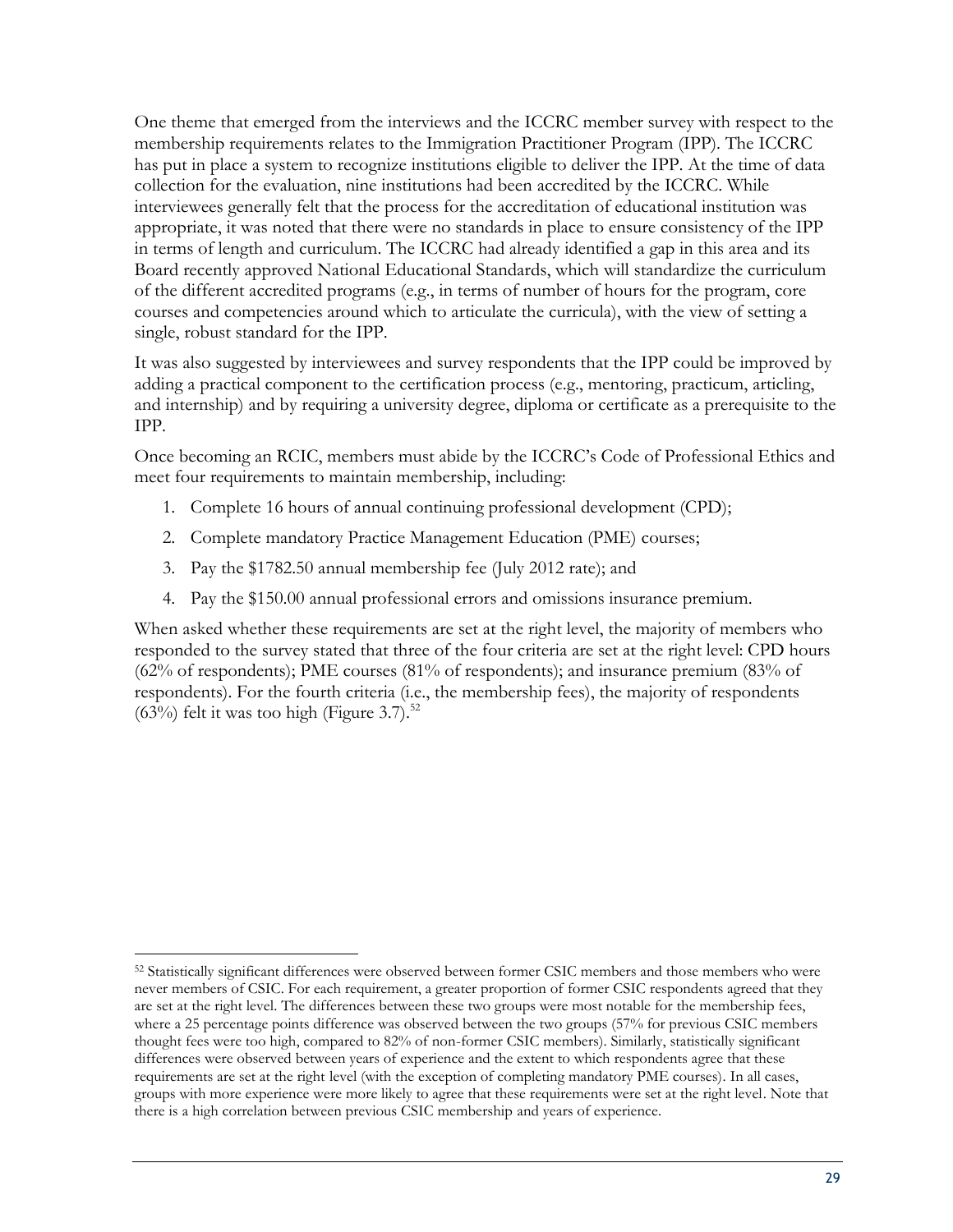#### <span id="page-41-0"></span>**Figure 3.7: Survey respondents' views on the appropriateness of requirements to maintain membership**



#### **Continuing professional development offerings**

After members are certified, they are required to complete 16 hours of CPD each year. This requirement is outlined in the ICCRC's Continuing Professional Development Regulation,<sup>53</sup> which also outlines eligible CPD activities, subject matter requirements, and how CPD hours are to be calculated and approved. To count towards CPD, courses must focus on issues related to Canadian immigration and be delivered by ICCRC-approved organizations.<sup>54</sup> All information related to CPD is available on the ICCRC website and the member section of the website allows members to enter and track their CPD hours. With respect to the competency activities, the ICCRC did not undertake one planned activity, which was to develop a best practices manual to be shared with members. Information from the ICCRC indicated that the manual will not be developed, as members have opportunities to gain and share knowledge through CPD and the mandatory Practice Management Education (PME) courses.

Between June 2011 and December 2012 the ICCRC approved 168 CPD offerings, delivered by 40 different organizations. Most members were able to meet the CPD requirements, with 92% of members (983 of 1,066) meeting the first transitional deadline of obtaining 5 hours of CPD by April 30, 2012 and 84% of members (1,164 of 1,378) meeting the second transitional deadline of obtaining 10 hours of CPD by October 21, 2012.

When asked about CPD offerings, most interviewees were not in a position to comment, which is not surprising, given that many interviewees would not have participated in CPD and within the ICCRC, CPD is the responsibility of a small group of staff. Therefore, an examination of the sufficiency of CPD was assessed primarily through the ICCRC member survey. Note that of the ICCRC interviewees that did comment on CPD, most said that the opportunities available to members were sufficient.

<sup>53</sup> The regulation was developed in February 2012 and updated in August 2013.

<sup>54</sup> Se[e www.iccrc-crcic.ca//CPDsection.cfm](http://www.iccrc-crcic.ca/CPDsection.cfm)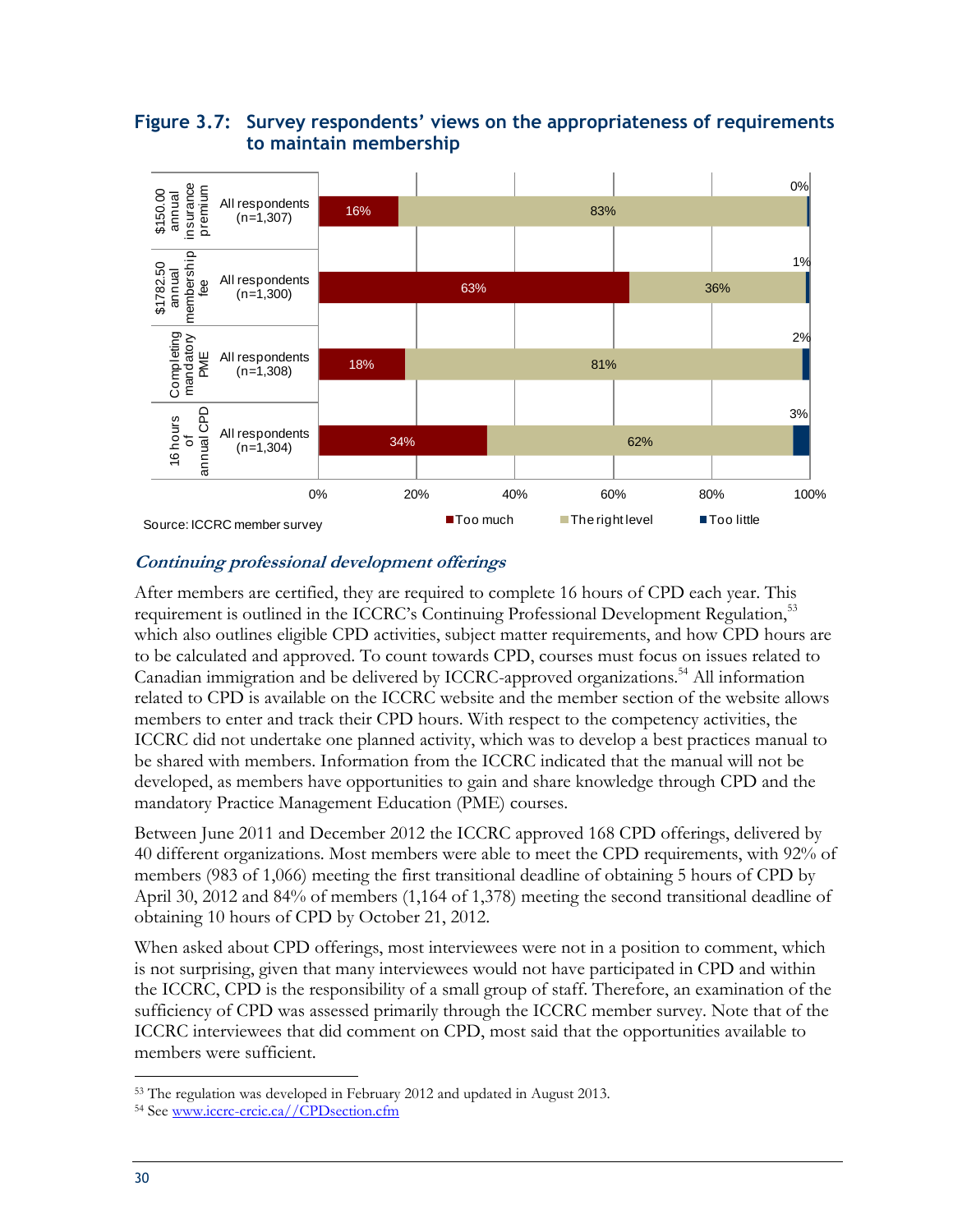Survey respondents were very positive about the CPD that was being offered and agreed or strongly agreed that it was helpful and relevant to their work (91%), offered frequently enough  $(90\%)$ , that there was a good variety of offerings  $(90\%)$ , that instructors were of high quality (89%), that they were the right length (87%), and that the material was of high quality (83%). As shown in Figure 3.8, respondents were slightly less positive about the location of the CPD offerings (25% disagreed or strongly disagreed), as well as the cost (36% disagreed or strongly disagreed). These issues were also reflected in the open-ended comments for this survey question, with respondents noting that CPD was too expensive and that it needed to be made more accessible in terms of timing, locations, and having more on-line options.<sup>55</sup>



#### <span id="page-42-0"></span>**Figure 3.8: Survey respondents' views on continuing professional development**

 $\overline{a}$ <sup>55</sup> Statistically significant differences were observed between former CSIC members and ICCRC members who were never part of CSIC. In all cases, former CSIC members were more positive about CPD compared to those who were never members of CSIC. The differences between these two groups varied considerably depending on the statement, ranging from a low of 4 percentage points difference to a high of 24 percentage points difference. Highest discrepancies were noted on the price of CPD offerings and perceptions on the frequency of offerings. Statistically significant differences were also observed between years of experience and the extent to which respondents agreed/disagreed with the statements. In most cases, groups with more experience were more positive. As noted earlier, years of experience and past CSIC membership are highly correlated. Finally, statistically significant differences were found between respondents from different provinces regarding their level of agreement that CPD offerings are well located. Those with an office in Ontario, Quebec and Alberta were more in agreement that PD offerings are well located.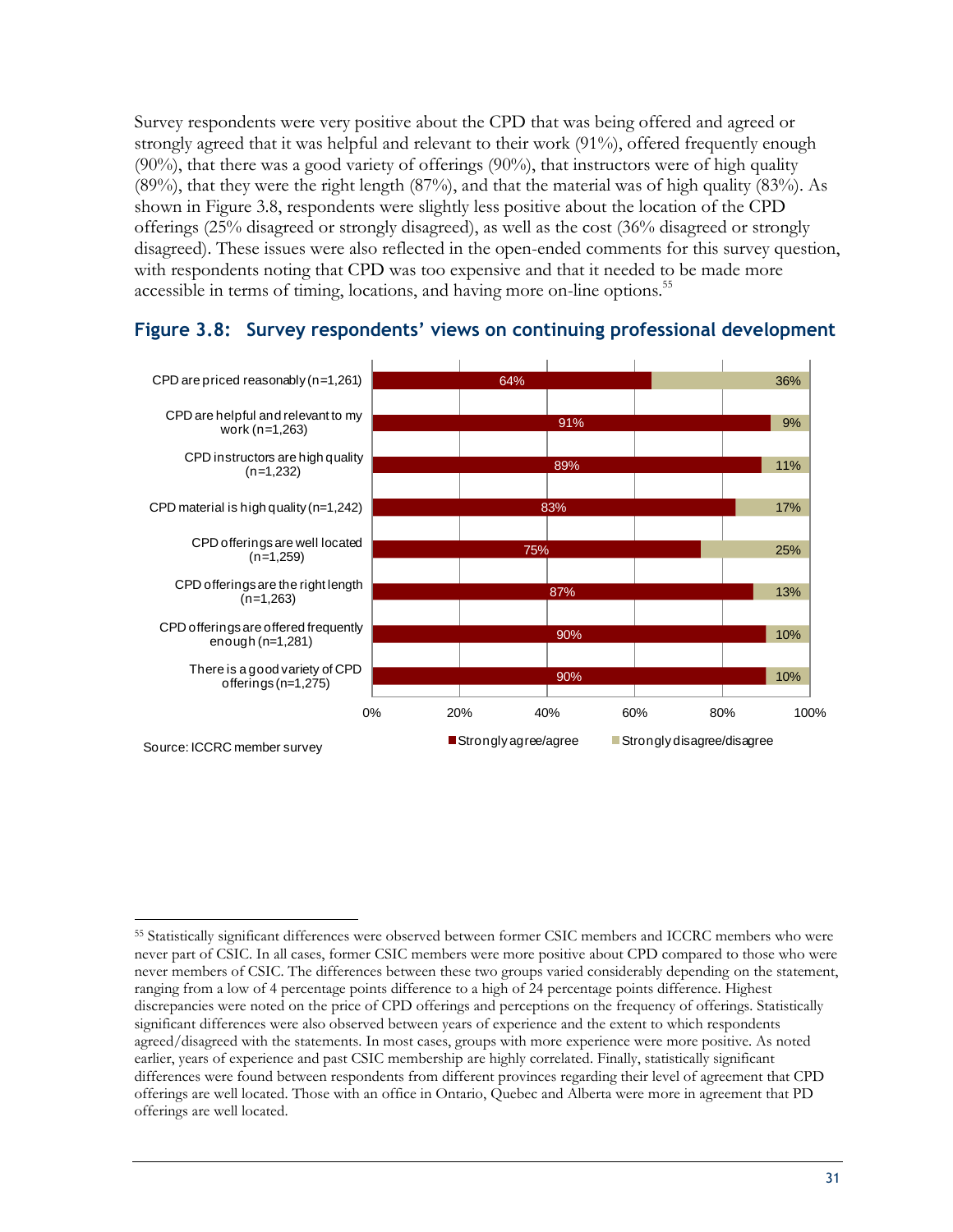#### **Practice Management Education**

In addition to CPD, the ICCRC requires members to take mandatory PME courses in order to maintain their membership. The purpose of the PME courses is to provide members with the education, tools, and resources that are required to establish and maintain an immigration consulting practice.<sup>56</sup> The PME courses are developed and delivered by the ICCRC and are free to members. The ICCRC implemented its first two PME courses starting January 2012 on the topics of client accounts (delivered 152 times) and retainer agreements (delivered 196 times).<sup>57</sup> Members can participate in classroom or via real-time remote training. The ICCRC tracks adherence to these requirements and has suspended members for not completing the courses.

The ICCRC administers feedback surveys to PME course participants to ask about the clarity, quality, and usefulness of the courses. Over 1,800 surveys were submitted by participants that took the courses between January and June 2012. Feedback from these forms was very positive with the majority of respondents agreeing or strongly agreeing on all of the rated elements.<sup>58</sup>

These results are similar to those gathered from the evaluation, as interviewees who provided comments on the PME courses thought the training was of good quality and did not have any suggestions for improvement. Results from the member survey were also very positive. As shown in Figure 3.9, respondents agreed or strongly agreed that the PME courses were relevant to their work (94%), delivered by high quality instructors (94%), and contained high quality material (92%). They also agreed that the training was of the right length (87%), that classes were offered frequently enough (93%), and were well located (83%).<sup>59</sup>



#### <span id="page-43-0"></span>**Figure 3.9: Survey respondents' perception of PME courses**

<sup>56</sup> Se[e http://iccrc-crcic.ca/PME1.cfm](http://iccrc-crcic.ca/PME1.cfm)

<sup>57</sup> Since December 2012, the ICCRC has developed and delivered additional PME courses related to client file management, ethical practice, and the use of agents. The ICCRC will continue to develop PME courses as it identifies gaps in member knowledge related to the management of an immigration consulting practice. <sup>58</sup> The feedback forms asked participants to rate 14 different elements related to clarity of course objectives, usefulness of the material, quality of the training and instructors, and the training facilities. The results from the feedback forms were published in the June 2012 ICCRC Annual Report.

<sup>59</sup> Survey respondents had taken on average 3.5 courses and 2% of respondents had not taken any courses.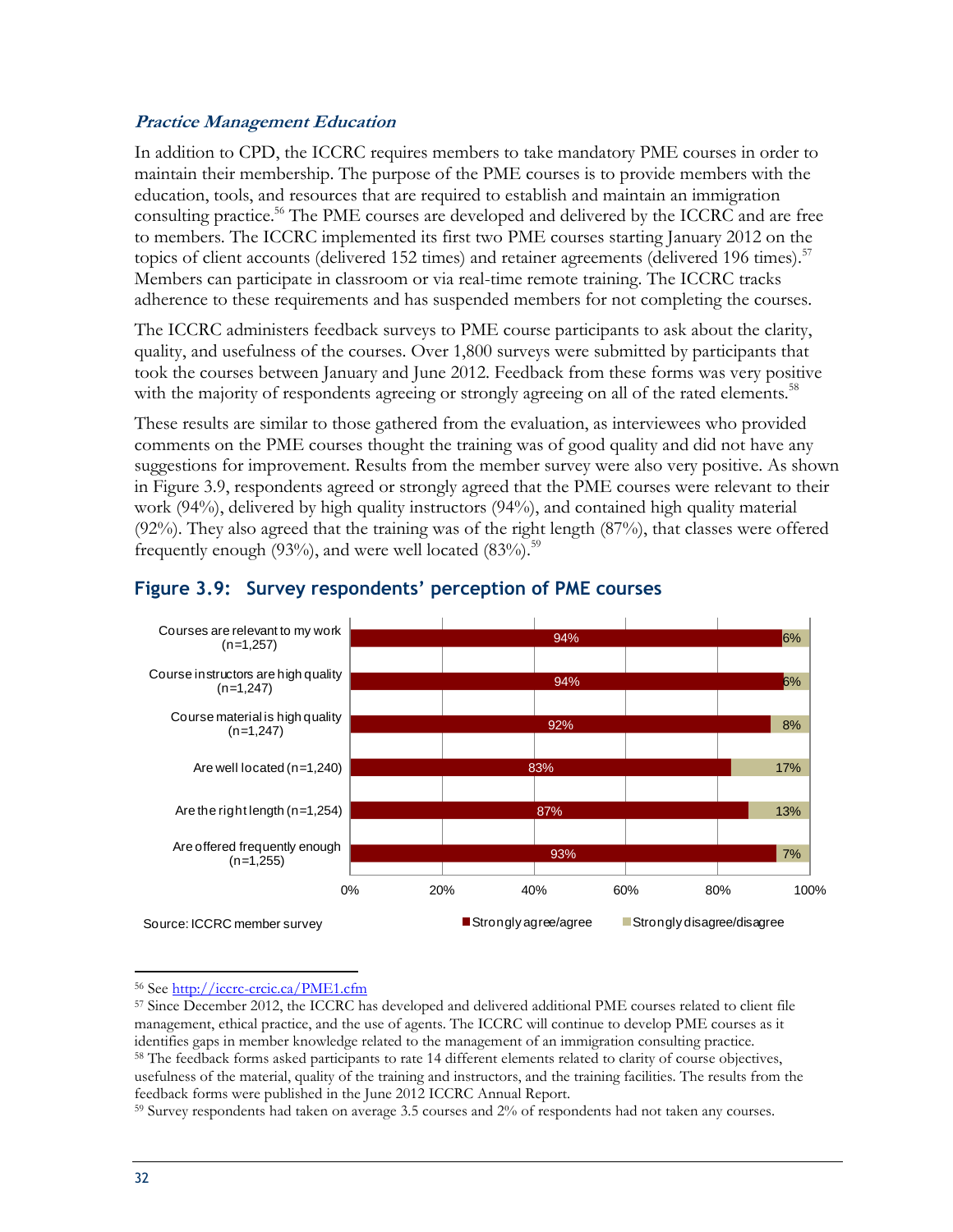#### <span id="page-44-0"></span>**3.2.5. Compliance**

Under the theme of "compliance", the ICCRC was to put in place processes to ensure that *fair, transparent, and accessible complaints and discipline mechanisms were established* (see Technical Appendices for a description of the planned compliance activities and outputs).

**Finding**: The ICCRC has put an appropriate complaints and discipline process in place, which is viewed as fair, accessible, and independent by interviewees and ICCRC members. However, the complaints and discipline process was slow to be established and the ICCRC has no jurisdiction over complaints against unauthorized representatives that it refers to other organizations (i.e., the CBSA and the RCMP), which has led to the perception that little is being done as a result of the complaints. In addition, the implementation of the member audit process was delayed but is now in process and the compensation fund to compensate the public in cases of member malpractice will not be established due to the large cost involved.

#### **Complaints and discipline processes**

As part of the compliance activities, the ICCRC developed codes of conduct and organizational bylaws and put in place a complaints and discipline process to respond to complaints against members and to forward complaints against non-members to the appropriate authorities. Detailed information on the complaints and discipline process and how to file a complaint is available to the public via the ICCRC website. A simplified description of the complaints and discipline process is as follows: $60$ 

- 1. When a complaint is received, an intake officer determines the subject of the complaint. If the subject is an authorized consultant, it is forwarded to the Director of Complaints and Discipline, ICCRC. If the subject is a lawyer or a member of the Chambres de Notaires du Quebec, the complaint is referred to the applicable body. If the subject is neither, the complaint is referred to the RCMP or the Canada Border Services Agency  $(CBSA).<sup>61</sup>$
- 2. The Director of Complaints and Discipline reviews complaints against ICCRC members, advises them in writing of the complaint, and provides them the opportunity to respond. The Director may attempt to negotiate a resolution to the complaint, but can also refer it to the Complaints Committee.
- 3. The Complaints Committee reviews the complaint and the member's response and may order an investigation. The Complaints Committee renders a decision on the complaint and may refer the case to the Discipline Committee.
- 4. If applicable, the Discipline Committee reviews the complaint and may schedule a hearing with witnesses for both the prosecution and the defence. As a result of the hearing, the Discipline Committee will decide on the matter and render a verdict.
- 5. Appeals processes exist to challenge the decisions of the Complaints Committee not to refer cases to the Discipline Committee and, the decisions of the Discipline Committee.

<sup>60</sup> Se[e www.iccrc-](http://www.iccrc-crcic.ca/admin/contentEngine/contentImages/file/ICCRCComplaints_and_Discipline_Outline_Apr2011.pdf)

[crcic.ca/admin/contentEngine/contentImages/file/ICCRCComplaints\\_and\\_Discipline\\_Outline\\_Apr2011.pdf](http://www.iccrc-crcic.ca/admin/contentEngine/contentImages/file/ICCRCComplaints_and_Discipline_Outline_Apr2011.pdf) <sup>61</sup> The ICCRC does not have any jurisdiction over complaints against non-members after the complaint has been referred to the appropriate body.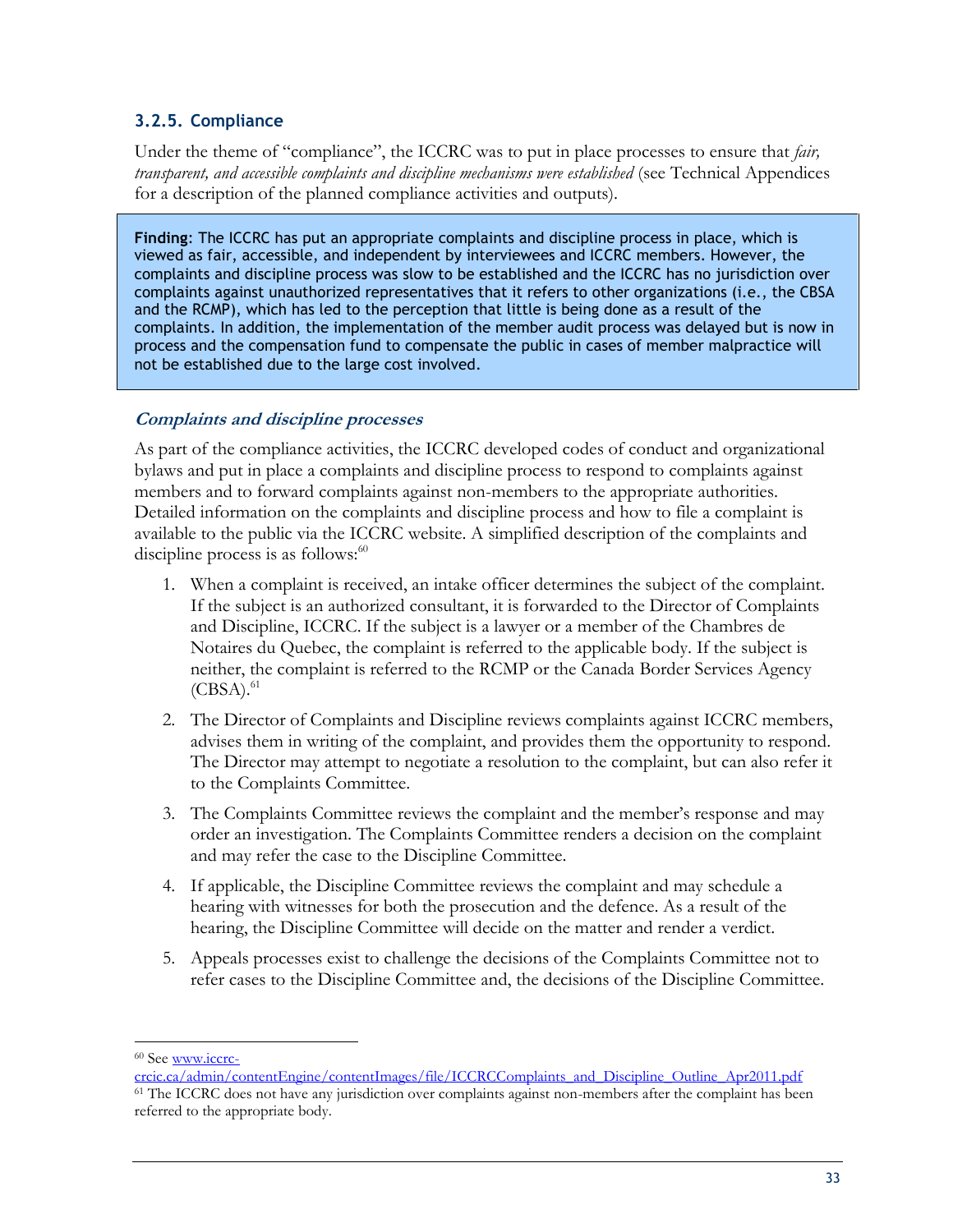The ICCRC keeps detailed statistics on the complaints received and how complaints are handled. Between June 2011 and December 2012 a total of 887 complaints were received by the ICCRC. As shown in Table 3.4, just over half of those complaints (446) were received in the first year of operation, while the remainder (441) were received during the first six months of the second year of operation―already almost as many as received in the first year.<sup>62</sup> ICCRC interviewees indicated that it was not surprising to see the number of complaints increasing and attributed this to more awareness of the existence of the complaints process. The ICCRC expects the number of complaints to increase for a few years before decreasing.

Overall, the number of complaints against members versus non-members during this time period was equally distributed (50.5% and 49.5%, respectively). Although in the first year of operation, the ICCRC received a much higher number of complaints against members (63.5%). This number has declined in the first six months of the second year of operations, with 37.4% of complaints being against members.

#### <span id="page-45-0"></span>**Table 3.4: Number of complaints received by the ICCRC, June 2011- December 2012**

|                              | # of Complaints<br><b>Received</b><br>(June 2011-June 2012) |        | # of Complaints<br><b>Received</b><br>(July 1, 2012 - Dec 31, 2012) |        | <b>Total</b> |        |
|------------------------------|-------------------------------------------------------------|--------|---------------------------------------------------------------------|--------|--------------|--------|
| Complaints about members     | 283                                                         | 63.5%  | 165                                                                 | 37.4%  | 448          | 50.5%  |
| Complaints about non-members | 163                                                         | 36.5%  | 276                                                                 | 62.6%  | 439          | 49.5%  |
| Total                        | 446                                                         | 100.0% | 441                                                                 | 100.0% | 887          | 100.0% |

Source: ICCRC Registrar's report, February 2013

The ICCRC tracks the nature of the complaints according to the articles in ICCRC's Code of Professional Ethics. In the first 18 months of operation, the ICCRC received the most complaints related to the quality of service (399), professionalism (171), competence (138), retainer and fees (137), advising clients (120), and withdrawal from representation (116). In comparing the two reporting periods, there are some noteworthy decreases in the number of complaints in certain areas. For example, as shown in Figure 3.10, while there were 305 complaints from June 2011 to June 2012 related to quality of service, there were only 94 from July 2012 to December 2012. Similarly, there were 111 complaints in the first year of operation related to retainer and fees, but only 26 in the first 6 months of year 2. These decreases are potentially attributable to the mandatory PME courses that were delivered to members starting in January 2012. These courses were designed specifically to address problem areas identified by the ICCRC, two of which focussed on client retainer agreements and client accounts.

 $\overline{a}$ <sup>62</sup> Over half of the complaints (56.7%) originated from within Canada, while 32.7% originated from outside of Canada (10.5% of complaints originate from an unknown location).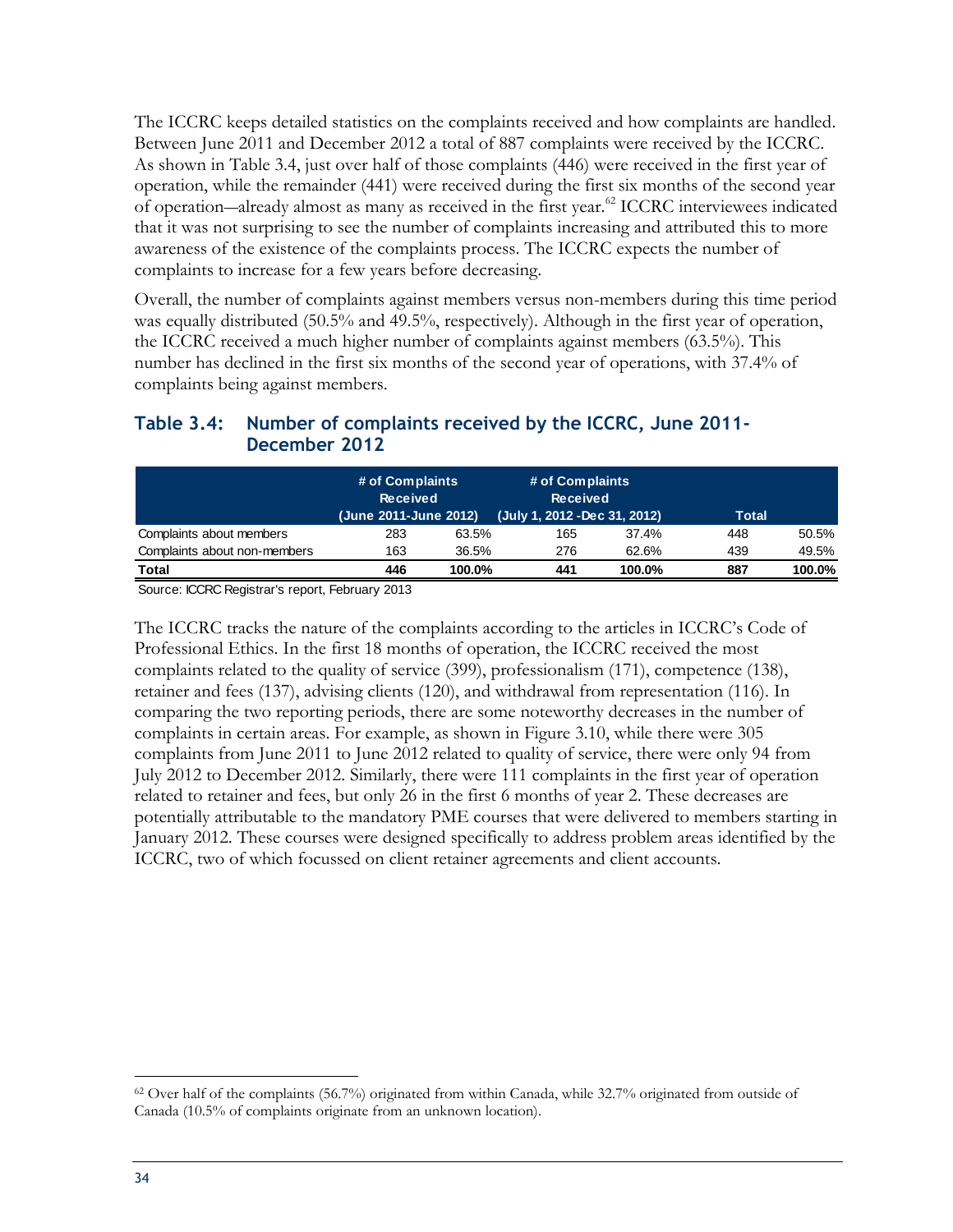

#### <span id="page-46-0"></span>**Figure 3.10: Allegations contained in the complaints received, June 2011- December 2012**

Of the 887 complaints received by the ICCRC between June 2011 and December 2012, 76.8% (681) were officially closed by the ICCRC. There are many reasons why the ICCRC closes a complaint, one being when it is referred to the CBSA or RCMP. Between June 2011 and December 2012, 299 complaints were referred to the CBSA or the RCMP, which accounts for 43.9% of all of the closed complaints (or 33.7% of all complaints received) (Figure 3.11). All of these referrals were related to complaints about non-members. Comparatively, a very small number of complaints (all against non-members) were referred to the Law Societies (9 complaints or 1% of the total number of complaints received). The ICCRC also closed complaints because it found the complaint was unfounded (in 19.4% of the close cases) or was able to resolve the issue through mediation (in 14.4% of the cases).

If a case is referred to the complaints committee, it is not included in the closed complaints. Between June 2011 and December 2012, 67 (7.6%) of the complaints received were referred to the complaints committee, 46 of which were referred to the committee in ICCRC's first fiscal year.<sup>63</sup> In the first fiscal year, only 2 of the 46 complaints were closed with no further action, while the rest were still pending. In the first 7 months of ICCRC's second year, an additional 15 cases were closed with no further action, for a total of 17 cases (or 25% of all cases referred to the committee). Of the remaining cases, 10.4% (7) resulted in remedial education, 13.4% (9) were referred to the discipline committee, and the remaining 49% (34) were still pending. Of the 9 files that were referred to the discipline committee, 2 are currently under investigation. The others (7) were still pending as of August 2013.

 $\overline{a}$ <sup>63</sup> The remaining 139 complaints (15.7%) were in-process at the time of data collection for the evaluation.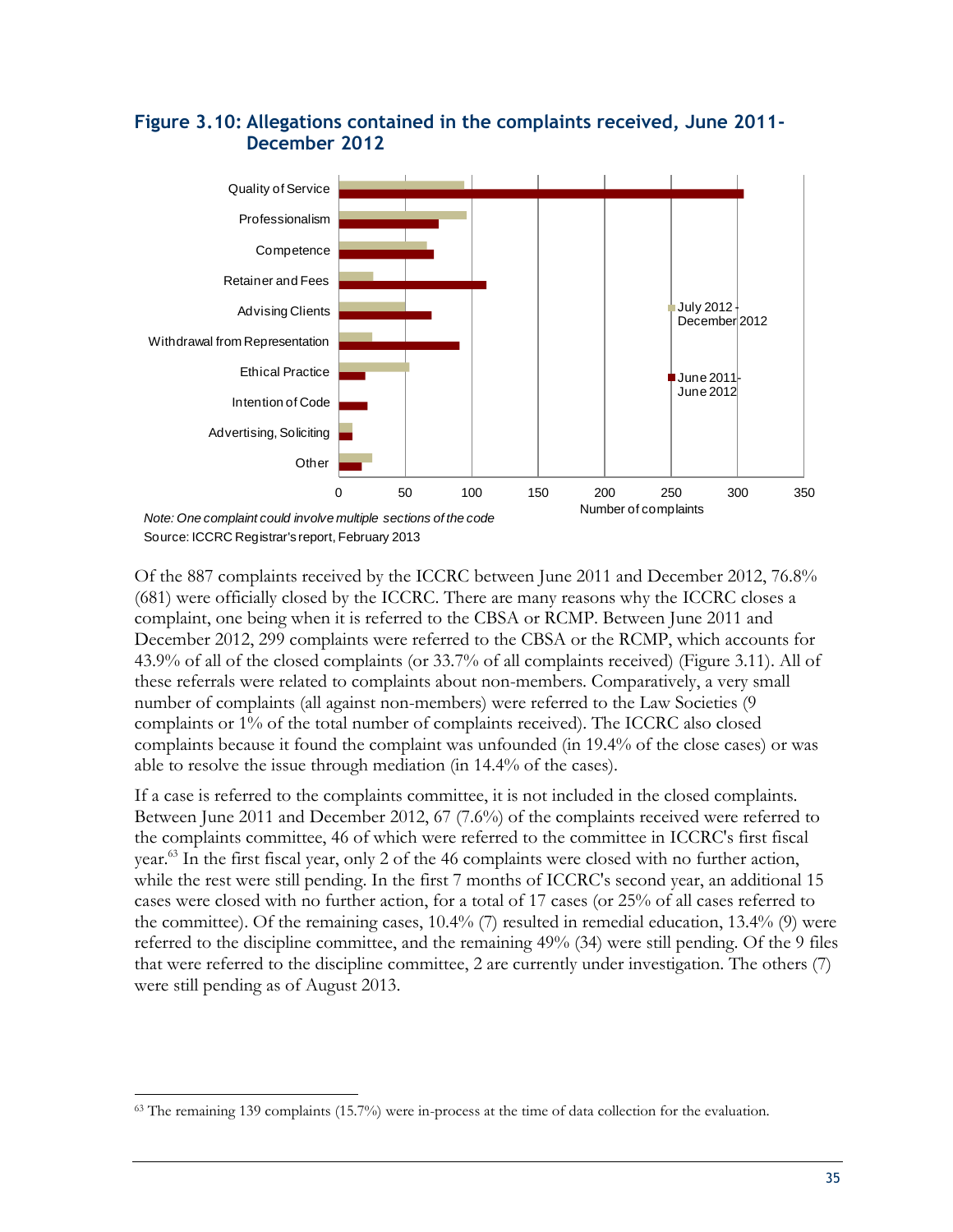

#### <span id="page-47-0"></span>**Figure 3.11: Reason for closure of complaints received between June 2011- December 2012**

#### **Awareness and perception of the complaints and discipline processes**

While interviewees and survey respondents had varying degrees of knowledge about the complaints and discipline process, overall, these processes were viewed very positively. Interviewees noted that the processes were appropriate, as they were established as independent of the ICCRC (e.g., complaints are handled by independent investigators, files related to complaints are kept secure with restricted access).

Survey respondents who were very or somewhat familiar with the complaints and/or discipline processes were asked their opinions on the processes.<sup>64</sup> As shown in Figure 3.12, respondents were very positive about the complaints process and agreed or strongly agreed that it was accessible (98%), fair (95%), transparent (95%), and handled within a reasonable amount of time (93%). Similarly, for the discipline process, most agreed or strongly agreed that it was fair (96%), transparent (96%), and handled within a reasonable amount of time (95%).

<sup>64</sup> Complaints process: 31% of respondents stated that they were very familiar with it, 55% were somewhat familiar and 14% not familiar. Discipline process: 27% of respondents stated that they were very familiar with the discipline process, 53% were somewhat familiar with it, and 20% were not familiar with it at all. There was a high incidence of "don't know" for these questions, varying between a low of 7% of survey respondents who could not express an opinion on the accessibility of the complaints process, to a high of 33% of survey respondents who could not express an opinion on the timeliness of the complaints process.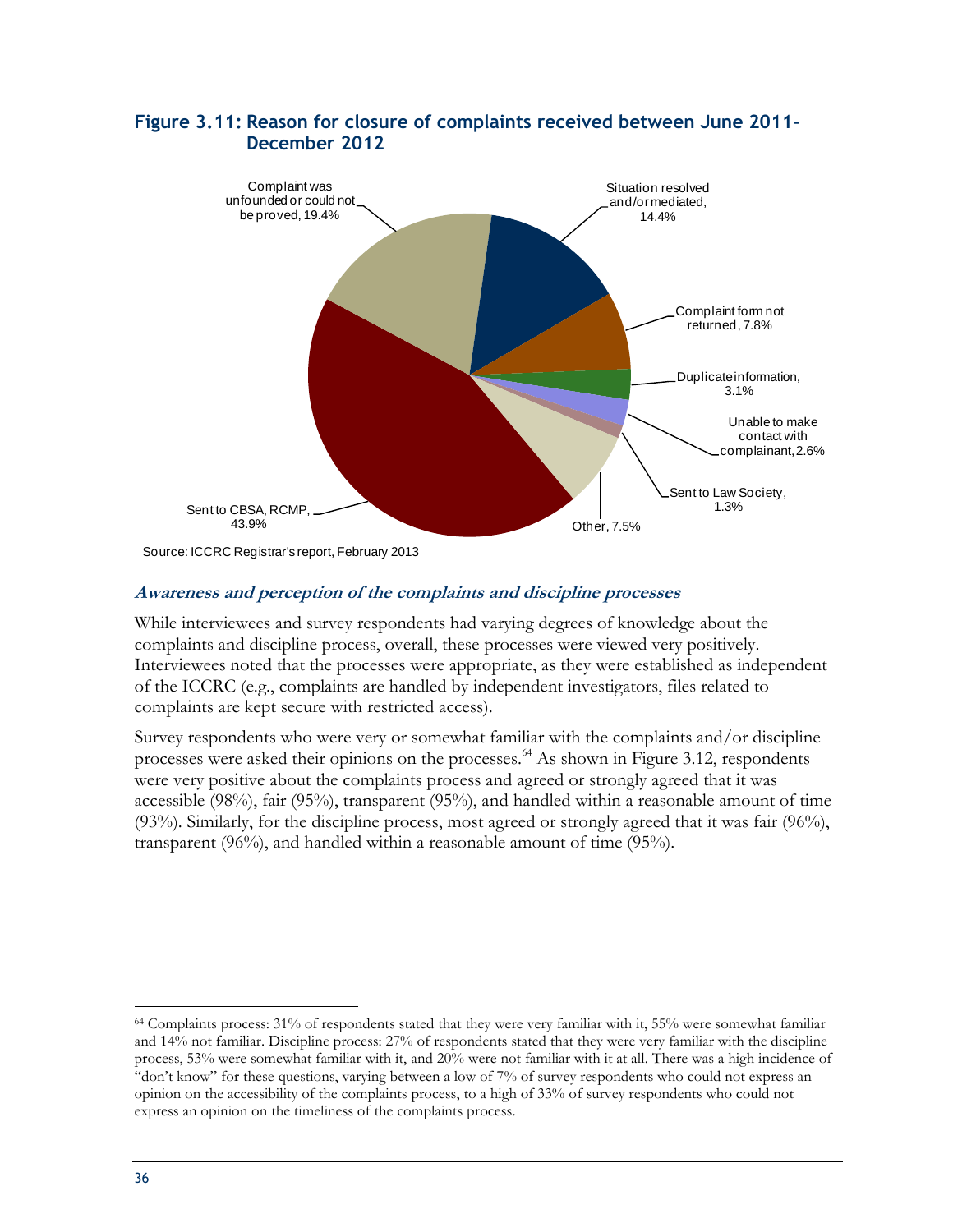

#### <span id="page-48-0"></span>**Figure 3.12: Survey respondents' perception of the complaints and discipline process**

While interviewees and survey respondents were positive about the complaints and discipline processes, some interviewees noted that the process had not yet gone through a complete cycle so it would likely take a bit more time to see whether it would be effective. Interviewees were also critical of the outstanding number of cases that were still with the complaints committee. As noted above, 67 complaints received by the ICCRC between June 2011 and December 2012 were referred to the complaints committee. Of those 67, 34 were still pending as of December 2012, with only 2 of 46 complaints addressed in the first year of operation. Information from the evaluation showed that this inventory was related to the fact that the complaints committee was slow to be established and build capacity. As a result, nine cases have been referred to the discipline committee, two of which are being addressed.

Interviewees were also critical of the fact that not enough information was available on the outcomes of complaints. This is due in part to the fact that the complaints committee was slow to be established, but mostly due to the fact that the ICCRC is reliant on partners for investigation and enforcement, and thus has no control over the outcomes of those referrals. In an attempt to understand the status of complaints that are outside of the ICCRC's evaluation, the evaluation examined information from the CBSA on the complaints it has received. Out of the 275 referrals identified in CBSA systems (originating from various sources, ICCRC included) for the fiscal years 2011/12 and 2012/13, 40 have been turned into active cases for investigation.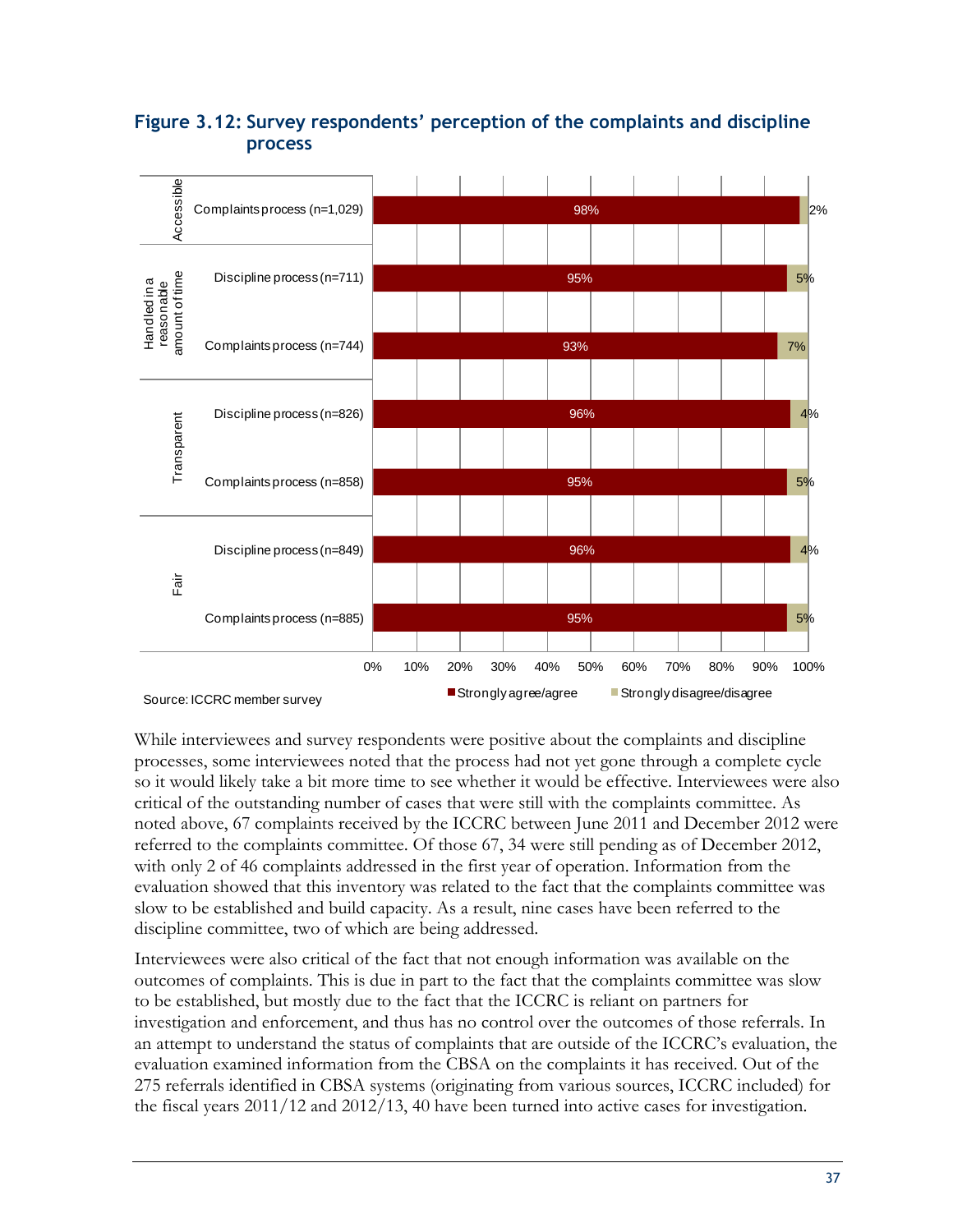In addition to a desire for increased information on the results of complaints, interviewees and survey respondents also suggested that there was a need to increase awareness of the process among both the public and ICCRC members. Survey respondents also suggested that the ICCRC needs to strengthen its provisions and investigations for complaints against ghost consultants and illegal recruiters. Although the ICCRC would have limited ability to do this, as it does not have any jurisdiction over individuals that are not members of the ICCRC.

#### **Other compliance activities**

Other compliance activities that the ICCRC had planned to undertake included establishing an audit mechanism for members, putting in place errors and omissions insurance, and establishing a criminal compensation fund. Information from the evaluation showed that the implementation of compliance audits for members had not yet been completed at the time of data collection for the evaluation, although since then the ICCRC has made progress on putting this process in place and has begun auditing members.

In addition, although the ICCRC has been successful in requiring all members to obtain errors and omissions insurance, it has not yet established a compensation fund. Information from the ICCRC indicated it has been unsuccessful in its attempts to transfer the compensation fund that was established by the previous regulatory body to the ICCRC and due to the large cost involved, it was not feasible for the ICCRC to establish its own fund at this time.

#### <span id="page-49-0"></span>**3.2.6. Resource utilization**

The evaluation used an operational efficiency approach to assess how well the ICCRC used its resources to produce its outputs.<sup>65</sup> In particular, the evaluation compared ICCRC planned versus actual costs and examined interviewee perceptions on whether program resources were allocated appropriately to achieve program outputs and outcomes. In addition, certain projected financial savings for switching to a new regulator outlined in the June 28, 2011 Regulatory Impact Analysis Statement (RIAS)<sup>66</sup> were compared with actual financial data.

**Finding**: Although the ICCRC spent more than originally budgeted, the evaluation found that the ICCRC was able to mainly achieve what was planned as per the outputs identified in the contribution agreement.

In 2011, financial indicators were developed as part of the RIAS and Cost-Benefit Analysis to demonstrate savings to Canada as a result of establishing a new regulator. Data were available to support an assessment for three of the indicators from the 2011 RIAS: directors' fees, number of staff and the ICCRC membership fee.

**Directors' fees:** The RIAS projected that the ICCRC would incur incremental savings in directors' fees (from the previous regulator) because it had proposed to reduce such fees from a reported \$55,000 per year to \$12,000 per year, per Director, even though the ICCRC suggested hiring an additional six directors (for a total of 15). As per the ICCRC's 2012 Annual Report, directors' fees totalled \$273,500 or \$18,233.33 per director, which is \$6,233.33 higher than the RIAS projections.

<sup>65</sup> Per Treasury Board guidelines, operational efficiency is concerned with how inputs are being used and converted into outputs that support the achievement of expected outcomes.

 $66$  For the Regulations Designating a Body for the Purposes of Paragraph  $91(2)(c)$  of IRPA.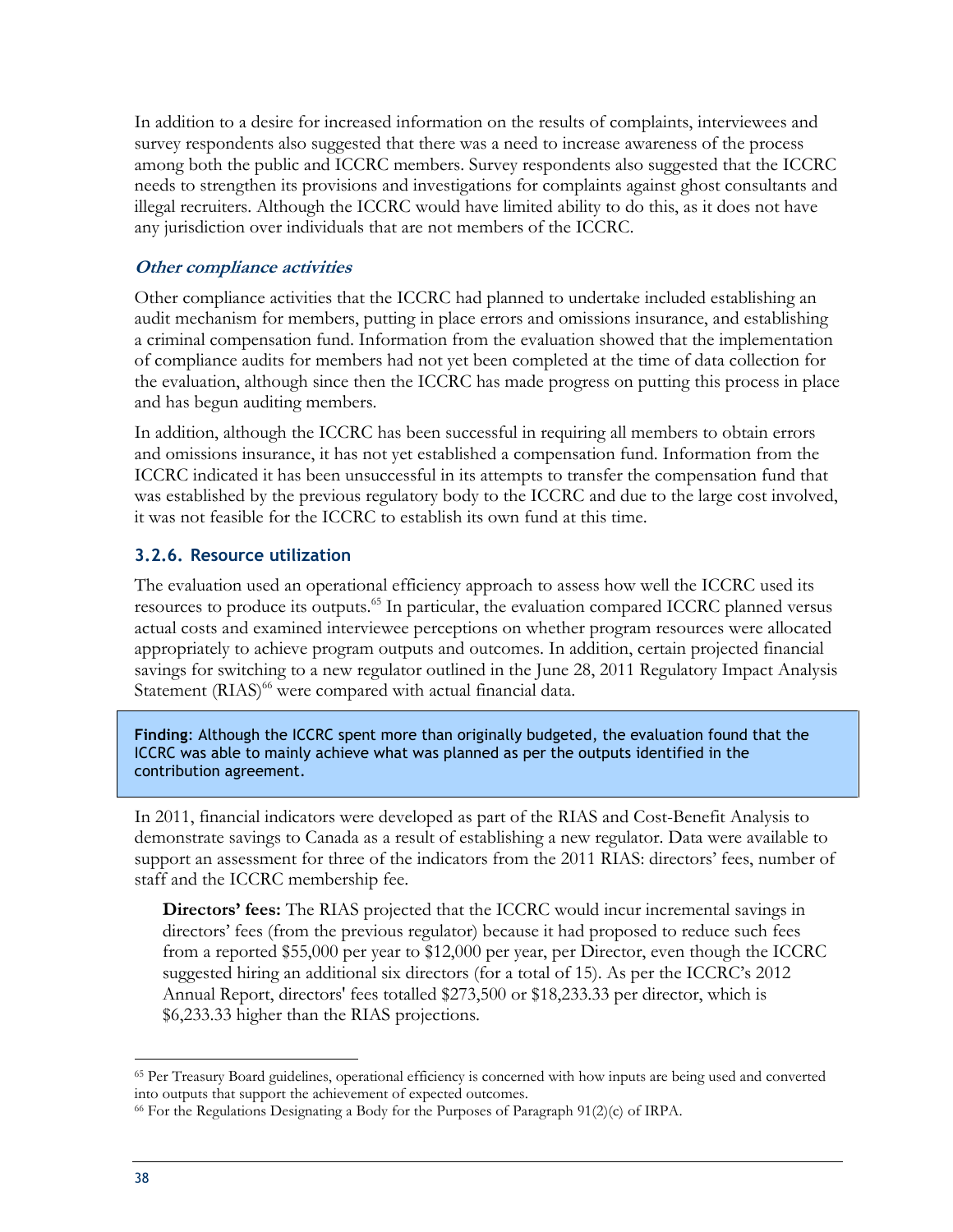**Number of staff:** The RIAS projected that the ICCRC would hire 18 staff in the first two years and reach a complement of 24 staff by year three, which would result in a net salary savings to the ICCRC. As of March 2013, ICCRC had 25 positions on its organizational chart, which exceeds the RIAS projection by one staff member.

**Membership fee:** The RIAS projected that the average fee (which does not include errors and omissions insurance) of the previous regulator of \$2,095 would be reduced to \$1,550, which was more in line with comparable legal associations. Lower fees would also address concerns expressed in the 2008 Standing Committee Report about CSIC membership fees being too high. While the ICCRC membership fee was originally set at \$1,550, as of July 2012 the fee was \$1,782.50, which is \$232.50 more than the RIAS projection.

To explain the differences in RIAS projects and present a complete picture of the ICCRC's spending, the evaluation reviewed the financial information for the organization between October 2011 and March 2012. This review found that the ICCRC had an original budget of \$1.6M and spent \$3.6M, which represents 2.31 times its total budget outlined in the contribution agreement. As illustrated in Table 3.5, the ICCRC exceeded this budget in nearly all cost categories for both start-up and operating costs, with 1.88 times its start-up budget (\$1.6M actual vs. 900K budgeted) and 2.73 times its operating budget (\$1.9M actual vs. \$700K budgeted). Overall, the largest discrepancies (in terms of dollars) were in rent and occupancy (\$381K or 701% over budget)<sup>67</sup>, salaries and benefits (\$292K or 91% over budget), and marketing and promotion (\$267K or 314% over budget).

In terms of the composition of expenditures, the five largest start-up cost categories were:

- marketing and promotion  $(22\%)$ ;
- management transition team  $(17\%)$ ;
- $\bullet$  incorporation/bylaws (13%);
- membership administration (13%); and
- practice management development (11%).

The five other specific start-up cost categories accounted for 24% of all start-up costs. The five largest operating cost categories were:

- salaries and benefits  $(32\%)$ ;
- rent and occupancy costs  $(14\%)$ ;
- membership administration  $(11\%)$ ;
- $\bullet$  director fees (9%); and
- general office supplies, recruitment and meetings (8%).

The finding that the ICCRC did not meet its RIAS projection is consistent with the general finding that the establishment and operation of the ICCRC has cost more than initially projected.

 $\overline{a}$ <sup>67</sup> These numbers include both start-up and operating rent, and occupancy expenditures.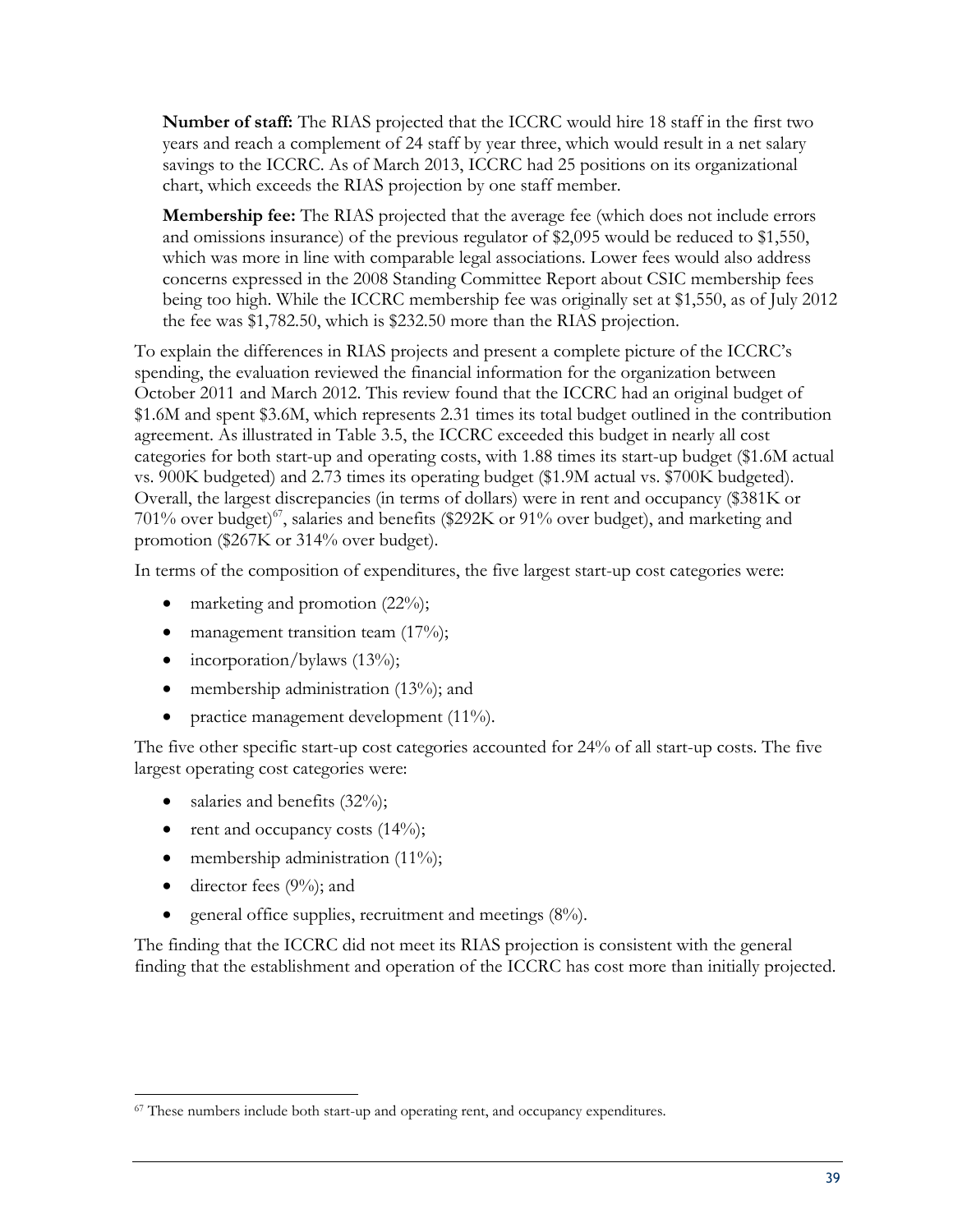|                                                 | <b>Budget -</b>        | <b>Actual until</b> |               |  |  |  |  |
|-------------------------------------------------|------------------------|---------------------|---------------|--|--|--|--|
| Cost category description                       | from CA                | <b>March 2012</b>   | Variance      |  |  |  |  |
|                                                 | <b>Start-up Costs</b>  |                     |               |  |  |  |  |
| Computer purchase                               | \$54,000               | \$79,654            | $-$25,654$    |  |  |  |  |
| Office furniture purchase                       | \$87,400               | \$35,657            | \$51,743      |  |  |  |  |
| Incorporation, By-Laws                          | \$100,000              | \$218,186           | $-$118,186$   |  |  |  |  |
| Practice Management Development                 | \$75,000               | \$178,046           | $-$103,046$   |  |  |  |  |
| Marketing and Promotion                         | \$85,000               | \$352,078           | -\$267,078    |  |  |  |  |
| Membership Administration-upfront               | \$126,000              | \$216,866           | -\$90,866     |  |  |  |  |
| <b>Recruitment Costs</b>                        | \$100,000              | \$85,204            | \$14,796      |  |  |  |  |
| Rent, first & last                              | \$28,500               | \$166,605           | $-$138,105$   |  |  |  |  |
| Project Management Transition Team              | \$180,000              | \$274,106           | $-$94,106$    |  |  |  |  |
| Travel & Accommodations                         | \$30,000               | \$19,823            | \$10,177      |  |  |  |  |
| <b>Start-up costs Total</b>                     | \$865,900              | \$1,626,224         | -\$760,324    |  |  |  |  |
|                                                 | <b>Operating Costs</b> |                     |               |  |  |  |  |
| <b>Bank Service Charges</b>                     | \$6,500                | \$71,820            | $-$ \$65,320  |  |  |  |  |
| <b>Miscellaneous Consulting Fees</b>            | \$2,500                | \$16,560            | $-$14,060$    |  |  |  |  |
| Director's Fees                                 | \$45,000               | \$176,535           | -\$131,535    |  |  |  |  |
| General Office Supplies, Recruitment & Meetings | \$68,000               | \$145,523           | $-$77,523$    |  |  |  |  |
| Practice Management Development                 |                        | \$2,300             | $-$2,300$     |  |  |  |  |
| Membership Administration                       | \$46,800               | \$207,471           | $-$160,671$   |  |  |  |  |
| Professional Fees - Legal                       | \$75,000               | \$131,442           | $-$56,442$    |  |  |  |  |
| Professional Fees - Accounting                  |                        | \$47,849            | $-$47,849$    |  |  |  |  |
| Rent & Occupancy costs                          | \$25,800               | \$268,600           | $-$242,800$   |  |  |  |  |
| Salaries & Benefits                             | \$320,448              | \$612,522           | $-$292,074$   |  |  |  |  |
| Telephone & Communications                      | \$5,100                | \$74,013            | $-$ \$68,913  |  |  |  |  |
| <b>Travel &amp; Accommodations</b>              |                        | \$95,410            | $-$ \$95,410  |  |  |  |  |
| Insurance*                                      | \$98,760               | \$42,048            | \$56,712      |  |  |  |  |
| <b>Operating costs Total</b>                    | \$693,908              | \$1,892,093         | $-$1,198,185$ |  |  |  |  |
|                                                 | <b>Other</b>           |                     |               |  |  |  |  |
| Decrease in Member fees                         |                        | \$10,856            | $-$10,856$    |  |  |  |  |
| Non Eligible amounts                            | ---                    | \$71,623            | $-$ \$71,623  |  |  |  |  |
| <b>Other Total</b>                              | ---                    | \$82,479            | -\$82,479     |  |  |  |  |
| <b>Grand Total</b>                              | \$1,559,808            | \$3,600,796         | $-$2,040,988$ |  |  |  |  |

#### <span id="page-51-0"></span>**Table 3.5: Budgeted and actual costs incurred by the ICCRC**

\* For Directors and officers, Business (assets/liabilities), and Errors and Omissions for members. Source: Grants and Contributions Funding Management Division, CIC.

Of the few interviewees from CIC and the ICCRC who could comment on ICCRC's expenditures, most noted that the organization faced challenges during its first year related to getting operations running smoothly and building internal capacity. According to those few interviewees, this, coupled with inexperience regarding sound financial management practices and a potentially unrealistic forecast for several key expenditures areas such as marketing and promotion, rent, and salaries/benefits, provide some explanation as to why the ICCRC experienced cost-overruns in most cost categories. A few interviewees also noted that the primary reason the membership fees was increased was due to financial pressure arising from the unanticipated fee holiday given to past CSIC members who were grand-fathered into the ICCRC which adversely affected the organization's revenue and cash flow.

A few interviewees noted that in recognition of its financial management challenges, the ICCRC created a position of Finance Director in March 2012 (prior to this it had only employed a bookkeeper and the CEO to manage finances). Of the few interviewees within the ICCRC and CIC who could comment on the finances of the ICCRC, most noted that sound financial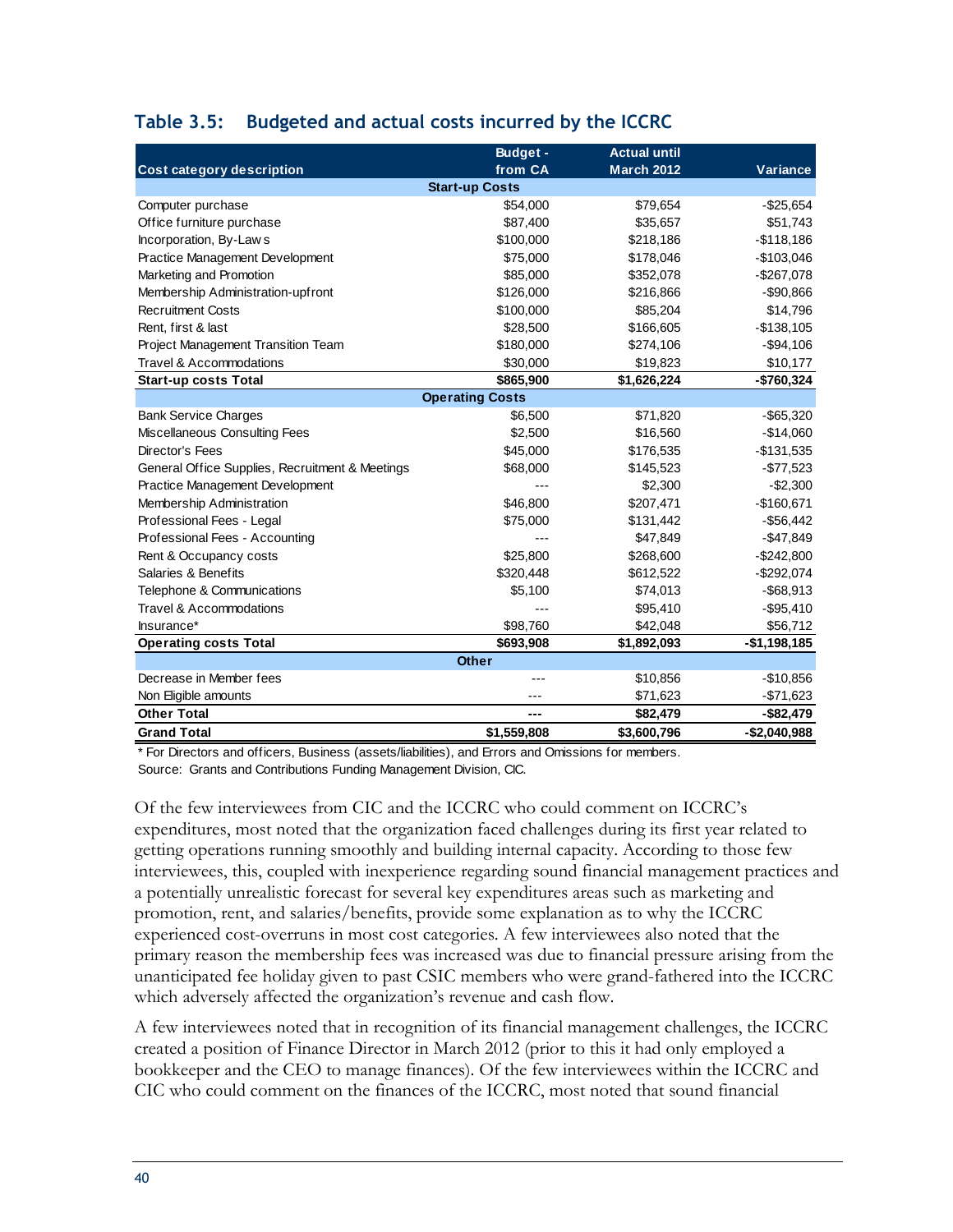practices and controls are now in place and the ICCRC has started to overcome the financial management challenges it experienced in its first year.<sup>68</sup>

Despite the fact that there remain gaps and needed improvements in certain areas within the ICCRC (e.g., website, internal policies), there is no evidence from the evaluation that indicates that resources were allocated inappropriately or that there were viable alternatives (in terms of key areas to fund) which should have been given more prominence in terms of funding. Moreover, as discussed in previous sections, the ICCRC has generally achieved the outputs it set out in the CA, albeit with some delays in hiring staff and an initial shortage of funds for taking on communication activities.

<sup>68</sup> Audited financial statements are included in the ICCRC annual reports.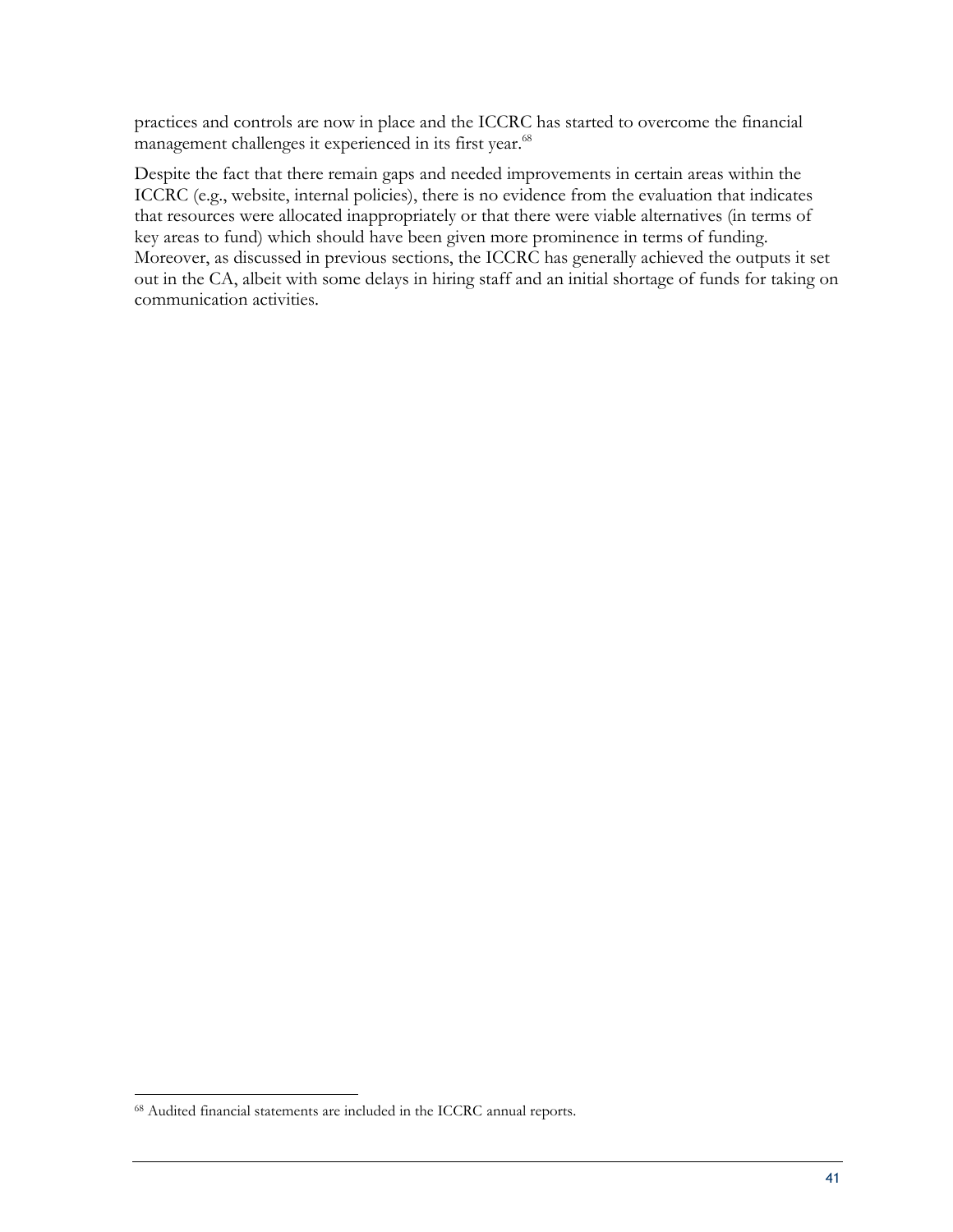### <span id="page-53-0"></span>**4. Conclusions and recommendations**

Over the course of its first year and a half of operations, the ICCRC had successfully established itself as an arms-length organization that regulates immigration consultants. Although spending more than originally anticipated over this time period, the ICCRC was able to undertake the majority of the activities outlined in the contribution agreement in the four areas of capacity building, communications, competencies, and compliance and was able to operate without requiring additional funding from CIC above what agreed to at the outset. The assessment of these four areas of activity showed no major issues and, overall, the evaluation found the organization has established the foundations required to fairly regulate immigration consultants. In addition, the financial analysis conducted by CIC's Financial Management Branch shows that financial viability had not been achieved as of December 2013 and the financial situation of the organization was unfavourable according to the department's standards. However, ICCRC's financial situation has steadily been improving and it has started repaying the contribution to CIC, as per the negotiated schedule.

Recognizing that the ICCRC is a young organization that is still developing its capacity, there is room for improvement on certain aspects.

- While the foundations of ICCRC's governance and management structure have been established, the organization still needs to finalize its internal policies and procedures.
- The organization also must continue to monitor spending and maintain a strong membership base to ensure ongoing financial viability.
- The ICCRC needs to improve its website and continue its work on external communications to ensure that its mandate and key activities are clearly communicated to stakeholders (e.g., public, potential applicants, CIC).
- Where possible, the ICCRC needs to provide more information to its various stakeholders, including the public, on how it handles complaints and the disciplinary actions taken.
- The ICCRC should proactively engage in discussions with CIC regarding any originally planned activities agreed upon in the Contribution Agreement that are still outstanding, e.g., compensation fund.

CIC was involved with the organization by providing support during its establishment and ongoing operation, both in the form of operational guidance and financial support. Overall, CIC and the ICCRC were successful in establishing a good working relationship and CIC provided adequate support during the creation of the organization. The relationship between the ICCRC and CIC is now more arms-length, with the CIC role limited to monitoring the repayments from the ICCRC and liaising with the organization on an as-needed basis on matters of mutual interest. From an internal perspective, the evaluation identified a few issues that CIC should address to ensure that the department is working only with authorized representatives (including members of the ICCRC) and that stakeholders, both internal and external to CIC, are sufficiently informed about the regulatory body and the use of authorized consultants.

**Recommendation #1:** *CIC should ensure that staff processing immigration applications have a common understanding of the regulations, the role of the regulatory body, and the processes for CIC to validate the use of authorized representatives and to file complaints regarding authorized and unauthorised representatives. This should be done by:*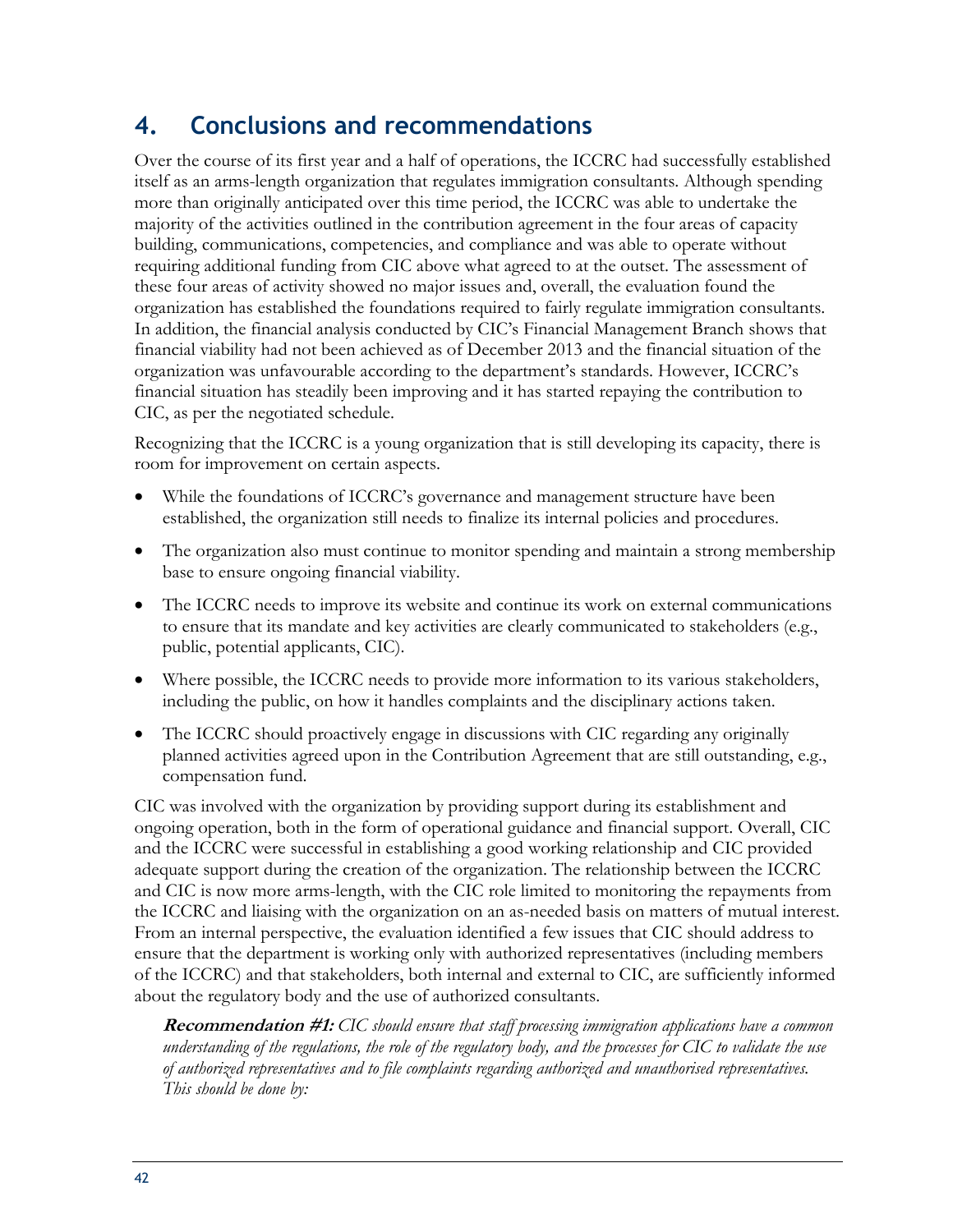- a) Clarifying the process for how CIC validates the use of authorized representatives and for how complaints should be filed;
- b) Updating the relevant manuals (e.g., IP9) in a timely manner to reflect any changes to these processes;
- c) Issuing operational bulletins in a timely manner to ensure processing centres and visa offices are aware of any changes to the processes; and
- d) Updating relevant training material and/or courses to ensure that they include information on the regulations, the use of authorized representatives, the role of the ICCRC as the regulatory body, and the process in place within CIC for validating authorized representatives and for filing complaints.

**Recommendation #2:** *CIC should establish a communication strategy to raise public awareness regarding authorized representatives. This strategy should ensure that stakeholders (e.g., the public and potential applicants) understand the role of immigration consultants and that an authorized representative must be used if applicants choose to be represented.*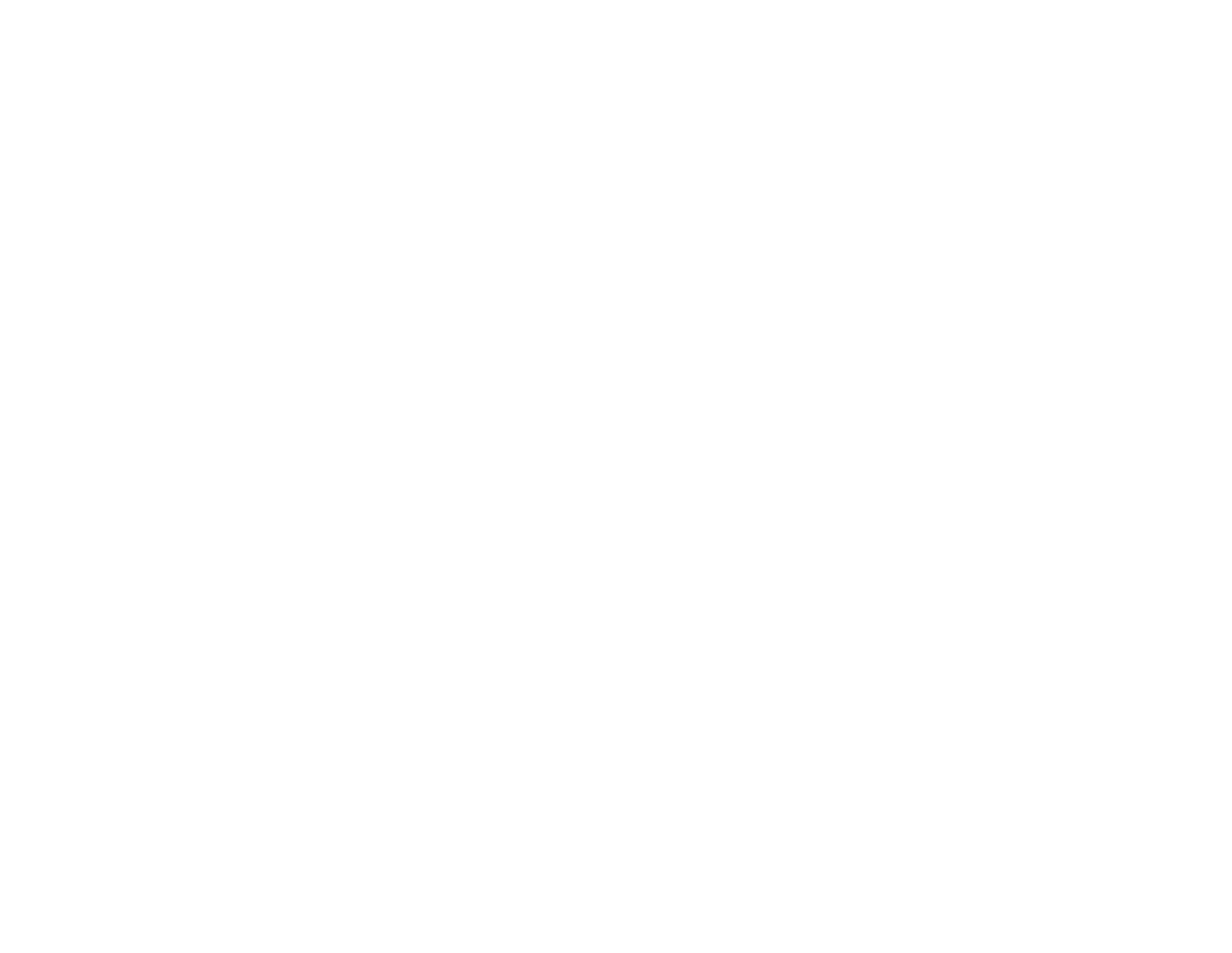## **Appendix A: ICCRC Evaluation Matrix**

<span id="page-56-0"></span>

| Question                                                                                                   | <b>Indicators</b>                                                                                                                                                     | <b>Methods/Data sources</b>                                                                                                                                                            |
|------------------------------------------------------------------------------------------------------------|-----------------------------------------------------------------------------------------------------------------------------------------------------------------------|----------------------------------------------------------------------------------------------------------------------------------------------------------------------------------------|
| Relevance                                                                                                  |                                                                                                                                                                       |                                                                                                                                                                                        |
| What need is the regulation of<br>immigration consultants aiming to<br>address?                            | Reasons why the industry is being regulated (e.g., level of<br>fraud, immigration practitioner issues, use of 'ghost<br>consultants')                                 | Document review<br>(Relevant industry reports, Standing committee reports, POR)<br>Key informant interviews<br>(CIC, ICCRC, CBSA, IRB, ESDC, CAPIC, CBA)<br><b>ICCRC</b> member survey |
|                                                                                                            | # and % of immigration applicants who use the support of<br>immigration consultants (by mission, immigration category)                                                | Review of program data<br>(CAIPS, FOSS, GCMS)                                                                                                                                          |
| Is the regulation of immigration<br>consultants aligned with federal<br>roles and responsibilities and GoC | Existence of federal legislation and obligations related to the<br>regulation of immigration consultants                                                              | Document review<br>(Federal legislation and regulations (E.g., IRPA))                                                                                                                  |
| and CIC priorities?                                                                                        | Alignment of the objectives of the regulations with GoC and<br>CIC priorities                                                                                         | Document review<br>(Speeches From the Throne / Budgets, CIC reports on Plans and<br>Priorities, CIC Annual Reports)                                                                    |
| Performance                                                                                                |                                                                                                                                                                       |                                                                                                                                                                                        |
| Are the appropriate governance<br>and management processes in<br>place to achieve program<br>outcomes?     | Mechanisms are in place for coordination, communication<br>and decision-making within CIC, between CIC and other<br>government departments, and between CIC and ICCRC | Key informant interviews<br>(CIC, ICCRC, CBSA, IRB, ESDC)<br>Review of program data<br>(Committee terms of reference, Meeting records)                                                 |
|                                                                                                            | Stakeholder perceptions on the effectiveness of mechanisms<br>for coordination, communication, and decision-making                                                    | Key informant interviews<br>(CIC, ICCRC, CBSA, IRB, ESDC)                                                                                                                              |
|                                                                                                            | Processes and tools are in place for CIC and other<br>government departments to validate bona fide<br>representatives                                                 | Key informant interviews<br>(CIC, ICCRC, CBSA, IRB, ESDC)<br>Review of program data<br>(CIC processing manuals)                                                                        |
|                                                                                                            | Processes and tools are in place for CIC and other<br>government departments to report misrepresentation                                                              | Key informant interviews<br>(CIC, ICCRC, CBSA IRB, ESDC)<br>Review of program data (GCMS)                                                                                              |
|                                                                                                            | # of complaints received through the complaints mailbox<br>(SecretariatonConsultants@cic.gc.ca) on authorized and/or<br>unauthorized consultants                      | Review of program data<br>(OMC data)                                                                                                                                                   |
| Is ICCRC a viable, transparent,                                                                            | Capacity building activities and outputs are delivered as                                                                                                             | Key informant interviews                                                                                                                                                               |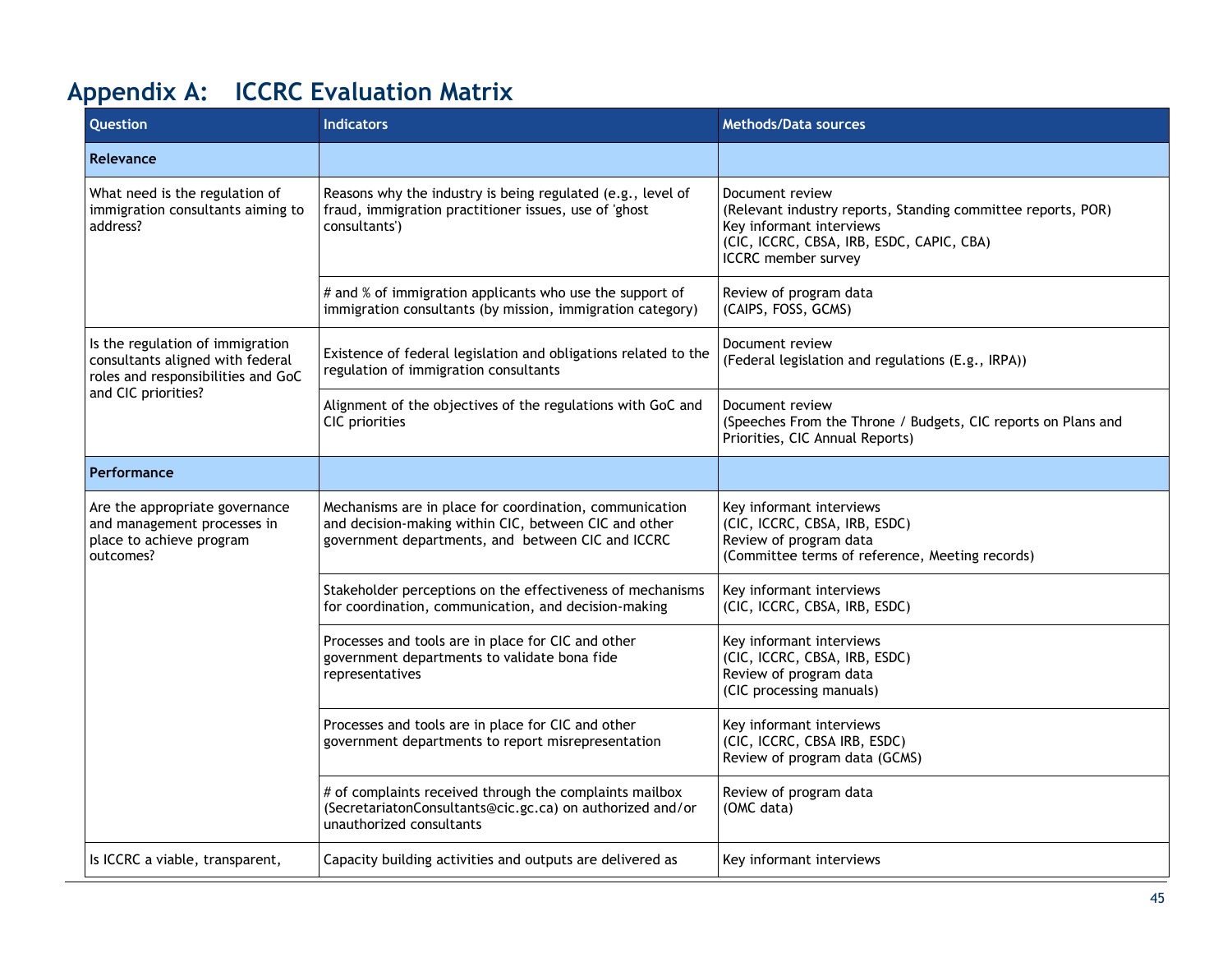| Question                                                                                                            | <b>Indicators</b>                                                                                                        | <b>Methods/Data sources</b>                                                                                                                                                                                                                                  |
|---------------------------------------------------------------------------------------------------------------------|--------------------------------------------------------------------------------------------------------------------------|--------------------------------------------------------------------------------------------------------------------------------------------------------------------------------------------------------------------------------------------------------------|
| accountable, and well-managed<br>organization? (Capacity)                                                           | planned, with explanation of variances                                                                                   | (CIC, ICCRC)<br>Review of program data<br>(ICCRC output and outcome reports, Annual reports, Committee<br>terms of reference and records of decision, Financial reports,<br>Meetings minutes, Organizational charts, By-laws, Code of ethics,<br>Membership) |
|                                                                                                                     | Evidence of public reporting on organizational structure and<br>activities, processes, and investigations                | Review of program data<br>(ICCRC annual reports, Web publications, Communication products)                                                                                                                                                                   |
|                                                                                                                     | ICCRC balance of revenues against expenditures, by fiscal<br>year                                                        | Review of program data<br>(ICCRC financial reports)                                                                                                                                                                                                          |
|                                                                                                                     | Stakeholder perceptions on the appropriateness of<br>governance and management structures that have been put<br>in place | Key informant interviews<br>(CIC, ICCRC, CBSA, IRB, ESDC, CAPIC, CBA)<br>ICCRC member survey                                                                                                                                                                 |
|                                                                                                                     | Stakeholder views on the transparency and accountability of<br><b>ICCRC</b>                                              | Key informant interviews<br>(CIC, ICCRC, CBSA, IRB, ESDC, CAPIC, CBA)<br><b>ICCRC</b> member survey                                                                                                                                                          |
| Has the ICCRC adequately informed<br>stakeholder groups on the<br>immigration consulting sector?<br>(Communication) | Communication activities and outputs are delivered as<br>planned, with explanation of variances                          | Key informant interviews<br>(CIC, ICCRC)<br>Review of program data<br>(ICCRC administrative files, Output and outcome reports,<br>Communication plan, Communication products, Web material)                                                                  |
|                                                                                                                     | % of information products made available in both official<br>languages and in target applicant languages                 | Review of program data<br>(ICCRC administrative files, Output and outcome reports,<br>Communication plan, Communication products, Web material)                                                                                                              |
|                                                                                                                     | Stakeholders are aware of, and have access to, ICCRC<br>information products                                             | Key informant interviews<br>(CIC, CBSA, IRB, ESDC, CAPIC, CBA)<br><b>ICCRC</b> member survey                                                                                                                                                                 |
|                                                                                                                     | Stakeholders believe that ICCRC information products are<br>appropriate and effective                                    | Key informant interviews<br>(CIC, ICCRC, CBSA, IRB, ESDC, CAPIC, CBA)<br><b>ICCRC</b> member survey                                                                                                                                                          |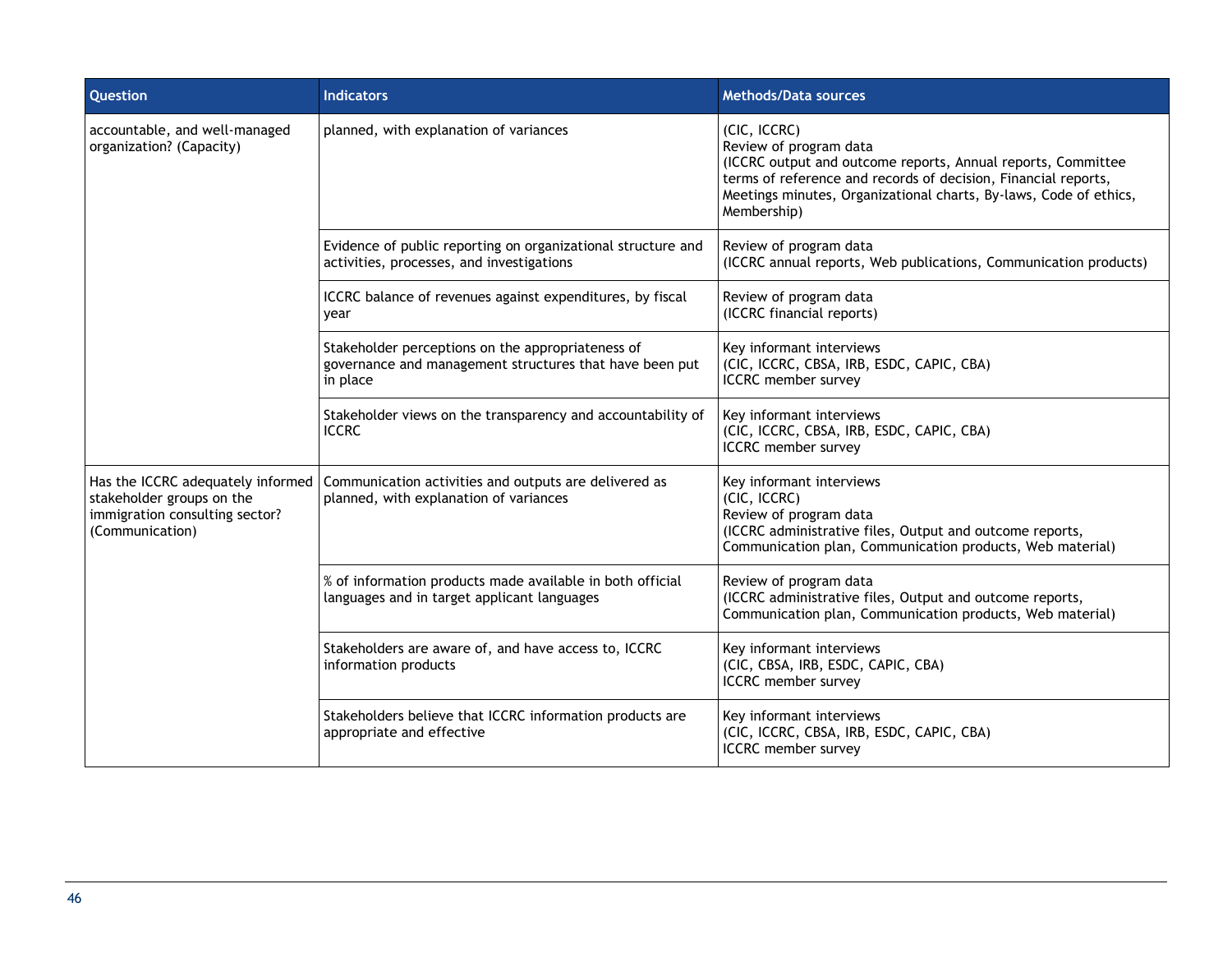| Question                                                                                                                                                                                        | <b>Indicators</b>                                                                            | <b>Methods/Data sources</b>                                                                                                                                                                                                                                         |
|-------------------------------------------------------------------------------------------------------------------------------------------------------------------------------------------------|----------------------------------------------------------------------------------------------|---------------------------------------------------------------------------------------------------------------------------------------------------------------------------------------------------------------------------------------------------------------------|
| Are members receiving<br>accreditation from the ICCRC? Are<br>they receiving professional<br>development opportunities to<br>develop competencies and improve<br>qualifications? (Competencies) | Competency activities and outputs are delivered as planned,<br>with explanation of variances | Key informant interviews (CIC, ICCRC)<br>Review of Program Data<br>(ICCRC administrative files, Output and outcome reports,<br>Documentation on accreditation process / certification procedures,<br>Training tools and activities, Professional development tools) |
|                                                                                                                                                                                                 | # of new ICCRC members, by month                                                             | Review of Program Data<br>(ICCRC annual reports, Membership records)                                                                                                                                                                                                |
|                                                                                                                                                                                                 | # and % of members certified                                                                 | Review of Program Data<br>(ICCRC membership records, training records)                                                                                                                                                                                              |
|                                                                                                                                                                                                 | # and % of members meeting continuing education<br>requirements                              | Review of Program Data<br>(ICCRC annual reports, Training records)                                                                                                                                                                                                  |
|                                                                                                                                                                                                 | Stakeholder perceptions on the accreditation process                                         | Key informant interviews<br>(CIC, ICCRC, CBSA, IRB, ESDC, CAPIC, CBA)<br><b>ICCRC</b> member survey                                                                                                                                                                 |
|                                                                                                                                                                                                 | Stakeholder perceptions on the sufficiency of professional<br>development opportunities      | Key informant interviews<br>(CIC, ICCRC, CBSA, IRB, ESDC, CAPIC, CBA)<br><b>ICCRC</b> member survey                                                                                                                                                                 |
|                                                                                                                                                                                                 | Stakeholder perceptions on the quality of training provided                                  | Key informant interviews<br>(CIC, ICCRC, CBSA, IRB, ESDC, CAPIC, CBA)<br>ICCRC member survey<br>Review of program data<br>(Training feedback forms)                                                                                                                 |
| To what extent is there a fair,<br>transparent, and accessible<br>complaint and discipline<br>mechanism in place to regulate<br>member conduct? (Compliance)                                    | Compliance activities and outputs are delivered as planned,<br>with explanation of variances | Key informant interviews (CIC, ICCRC)<br>Review of program data<br>(ICCRC administrative files, Output and outcome reports, Code of<br>ethics, Complaints procedures, Investigations procedures,<br>Enforcement mechanisms, Liability insurance plan)               |
|                                                                                                                                                                                                 | # of complaints filed with the ICCRC, by type of complaint                                   | Review of program data<br>(ICCRC annual reports, Complaints reporting)                                                                                                                                                                                              |
|                                                                                                                                                                                                 | # and % of complaints referred to other stakeholders, by type<br>of complaint                | Review of program data<br>(ICCRC annual reports, Complaints reporting)                                                                                                                                                                                              |
|                                                                                                                                                                                                 | # and % of investigations conducted by the ICCRC, by type of<br>complaint                    | Review of program data<br>(ICCRC annual reports, Complaints reporting)                                                                                                                                                                                              |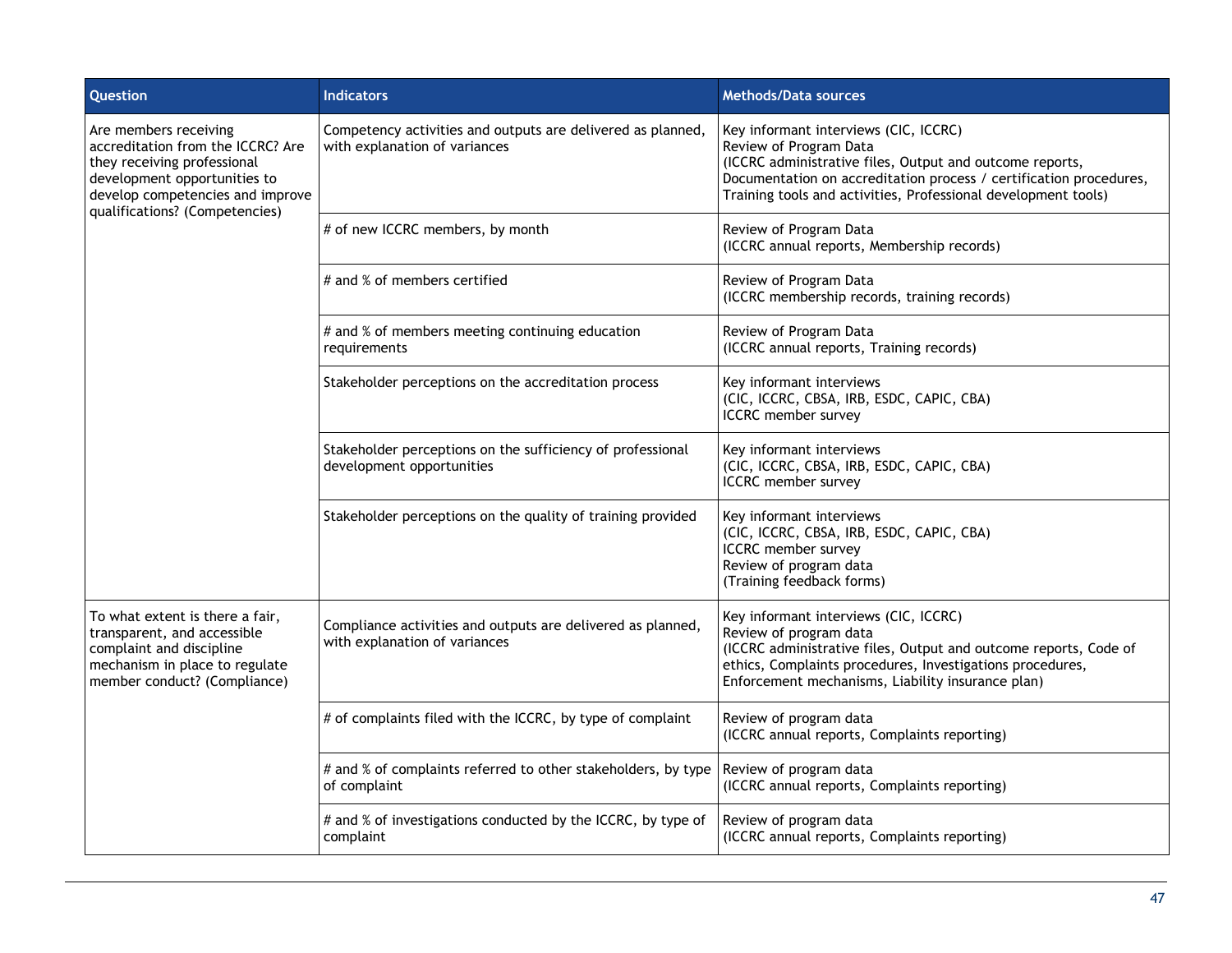| <b>Question</b>                                                                   | <b>Indicators</b>                                                                                                     | <b>Methods/Data sources</b>                                                                         |
|-----------------------------------------------------------------------------------|-----------------------------------------------------------------------------------------------------------------------|-----------------------------------------------------------------------------------------------------|
|                                                                                   | # and % of complaints that are heard by the complaints<br>committee; and discipline committee, by type of complaint   | Review of program data<br>(ICCRC annual reports, Complaints reporting)                              |
|                                                                                   | # and % of infractions issued by the ICCRC, by type of<br>complaint                                                   | Review of program data<br>(ICCRC annual reports, Complaints reporting)                              |
|                                                                                   | % of complaints launched and finalized within 3 months                                                                | Review of program data<br>(ICCRC annual reports, Complaints reporting)                              |
|                                                                                   | # and % of complaints or disciplinary decisions appealed by<br>either party                                           | Review of program data<br>(ICCRC annual reports, Complaints reporting)                              |
|                                                                                   | Stakeholder awareness and understanding of compliance and<br>discipline mechanisms                                    | Key informant interviews<br>(CIC, ICCRC, CBSA, IRB, ESDC, CAPIC, CBA)<br><b>ICCRC</b> member survey |
|                                                                                   | Stakeholder views on adequacy of compliance and discipline<br>mechanisms                                              | Key informant interviews<br>(CIC, ICCRC, CBSA, IRB, ESDC, CAPIC, CBA)<br><b>ICCRC</b> member survey |
| <b>Resource utilization</b>                                                       |                                                                                                                       |                                                                                                     |
| Have program resources been used<br>appropriately to achieve program<br>outcomes? | ICCRC planned versus actual costs, and reasons for variations                                                         | Key informant interviews (CIC, ICCRC)<br>Review of program data<br>(ICCRC financial reports)        |
|                                                                                   | Stakeholder perceptions on whether program resources have<br>been allocated appropriately to achieve program outcomes | Key informant interviews<br>(CIC, ICCRC)                                                            |